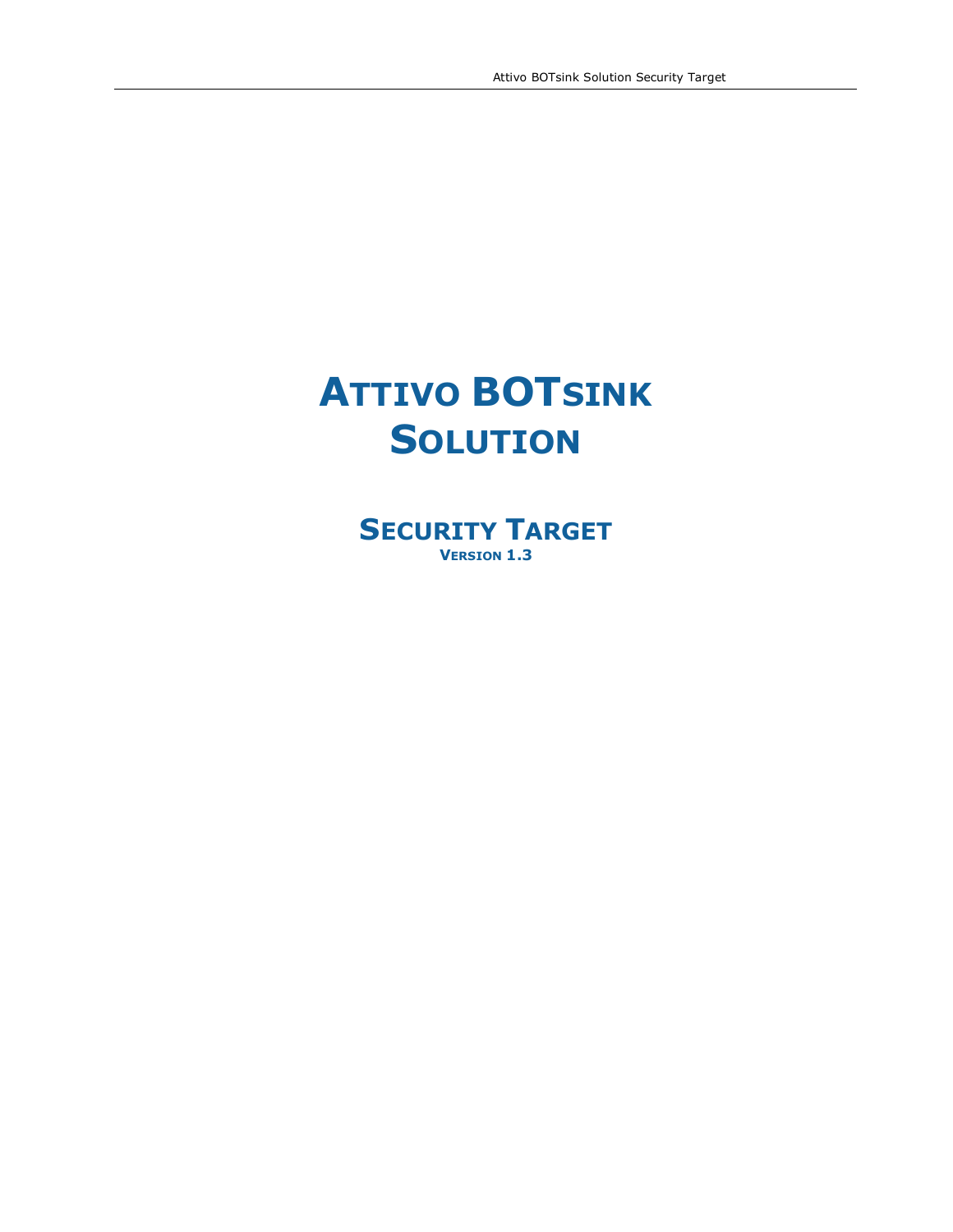# **TABLE OF CONTENTS**

| 3. SECURITY PROBLEM DEFINITION (ASE_SPD)  15   |  |
|------------------------------------------------|--|
|                                                |  |
|                                                |  |
|                                                |  |
|                                                |  |
|                                                |  |
|                                                |  |
|                                                |  |
|                                                |  |
|                                                |  |
|                                                |  |
|                                                |  |
|                                                |  |
| 5. EXTENDED COMPONENTS DEFINITION (ASE_ECD) 26 |  |
|                                                |  |
|                                                |  |
|                                                |  |
|                                                |  |
|                                                |  |
|                                                |  |
|                                                |  |
|                                                |  |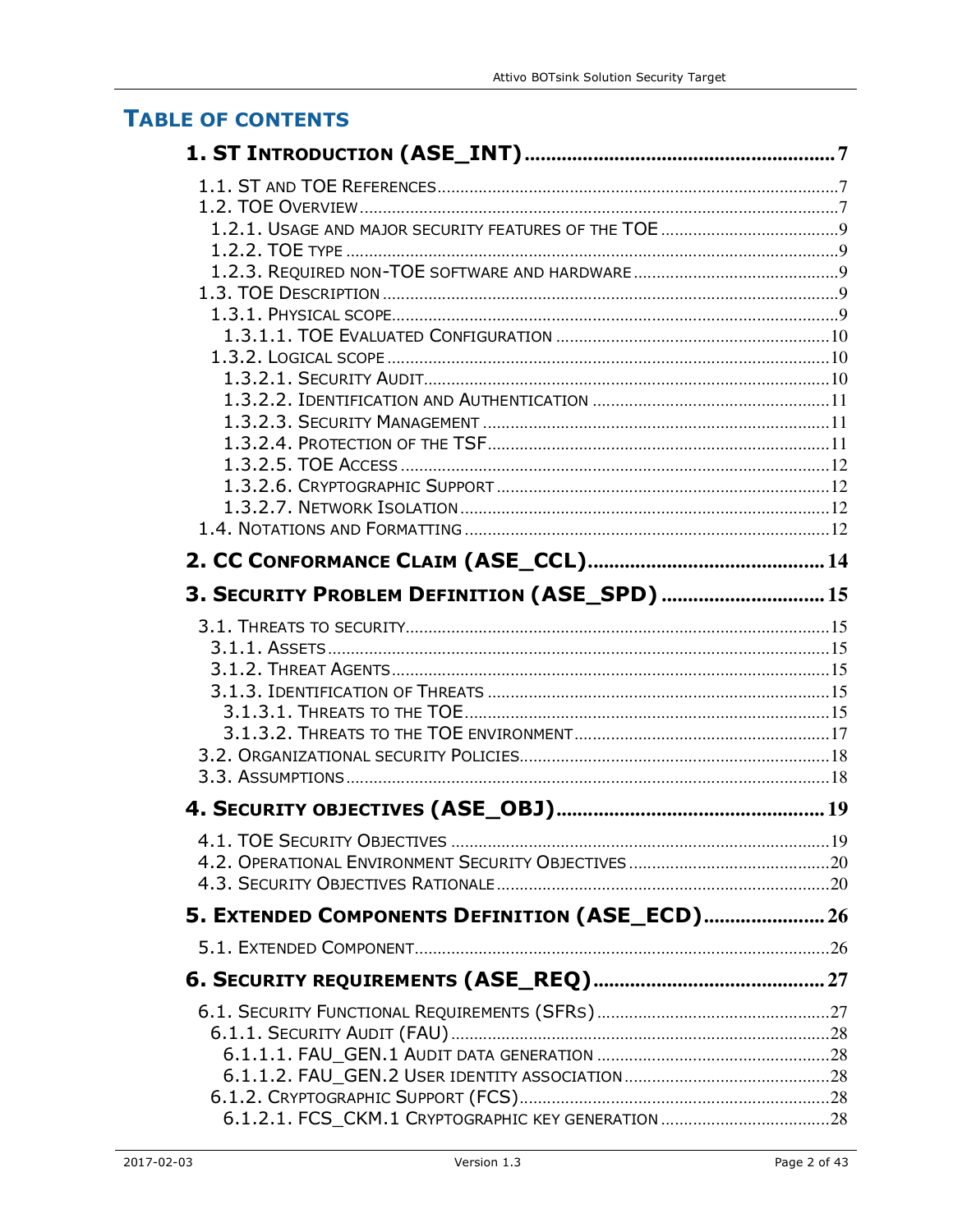| 6.1.3.2. FDP ACF.1 SECURITY ATTRIBUTE BASED ACCESS CONTROL30              |  |
|---------------------------------------------------------------------------|--|
| 6.1.3.3. FDP IFC.1 SUBSET INFORMATION FLOW CONTROL30                      |  |
|                                                                           |  |
|                                                                           |  |
|                                                                           |  |
|                                                                           |  |
|                                                                           |  |
|                                                                           |  |
| 6.1.5.1. FMT_MSA.1 MANAGEMENT OF SECURITY ATTRIBUTES31                    |  |
| 6.1.5.2. FMT_MSA.3 STATIC ATTRIBUTE INITIALISATION31                      |  |
|                                                                           |  |
| 6.1.5.4. FMT_SMF.1 SPECIFICATION OF MANAGEMENT FUNCTIONS 32               |  |
| 6.1.5.5. FMT SMR.2 RESTRICTIONS ON SECURITY ROLES32                       |  |
|                                                                           |  |
| 6.1.6.1. FPT_ITT.1 BASIC INTERNAL TSF DATA TRANSFER PROTECTION 32         |  |
| 6.1.6.2. FPT_PHP.1 PASSIVE DETECTION OF PHYSICAL ATTACK32                 |  |
|                                                                           |  |
|                                                                           |  |
|                                                                           |  |
|                                                                           |  |
|                                                                           |  |
|                                                                           |  |
|                                                                           |  |
|                                                                           |  |
|                                                                           |  |
|                                                                           |  |
| 6.3.1. RELATION BETWEEN SECURITY REQUIREMENTS AND SECURITY OBJECTIVES  34 |  |
|                                                                           |  |
|                                                                           |  |
|                                                                           |  |
| 7. TOE SUMMARY SPECIFICATION (ASE_TSS)  40                                |  |
|                                                                           |  |
|                                                                           |  |
|                                                                           |  |
|                                                                           |  |
|                                                                           |  |
|                                                                           |  |
|                                                                           |  |
|                                                                           |  |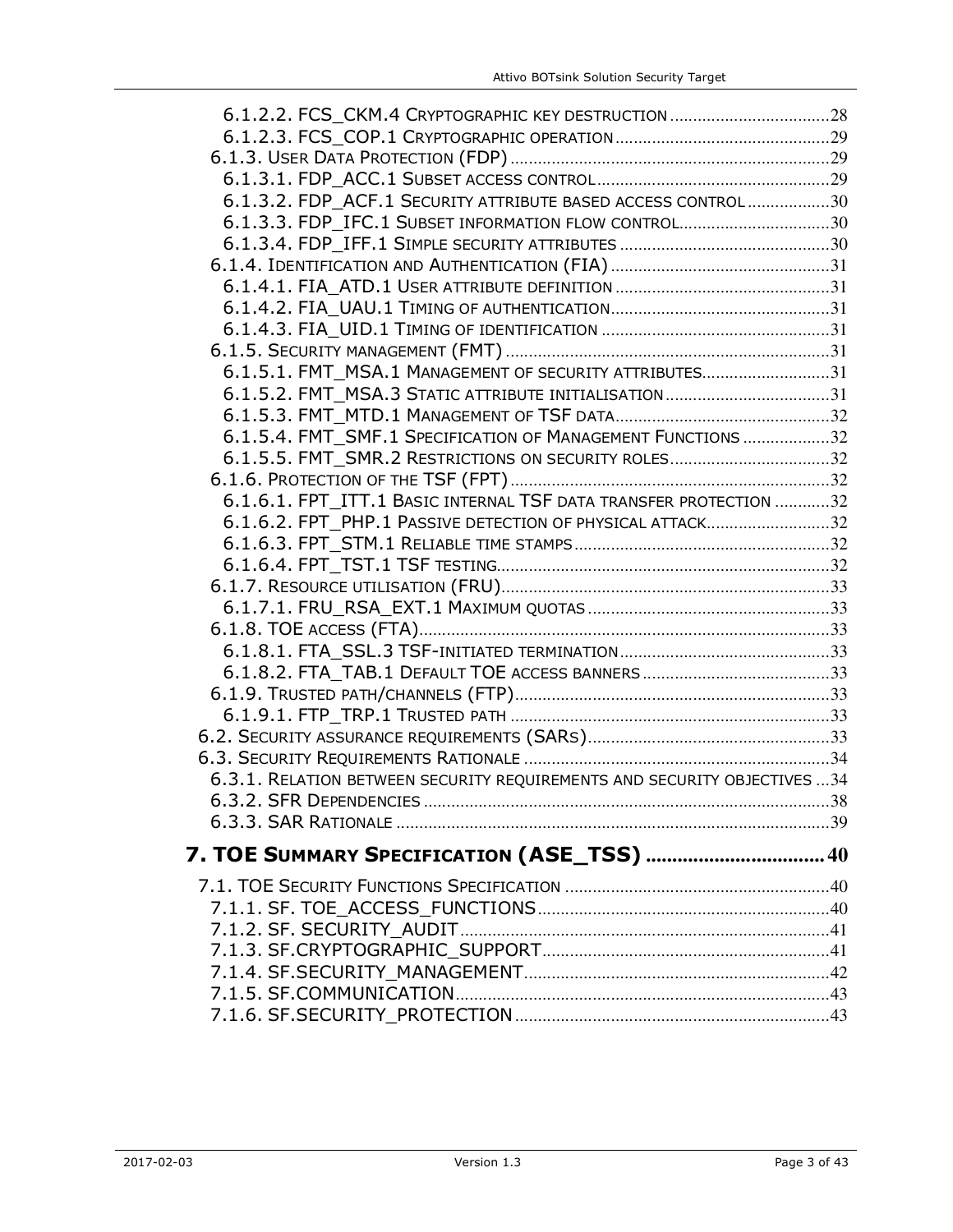# **LIST OF FIGURES**

# **LIST OF TABLES**

| Table 1: Mapping of Objectives to Threats, Policies and Assumptions  21 |  |
|-------------------------------------------------------------------------|--|
|                                                                         |  |
|                                                                         |  |
|                                                                         |  |
|                                                                         |  |
|                                                                         |  |
|                                                                         |  |
|                                                                         |  |
|                                                                         |  |
|                                                                         |  |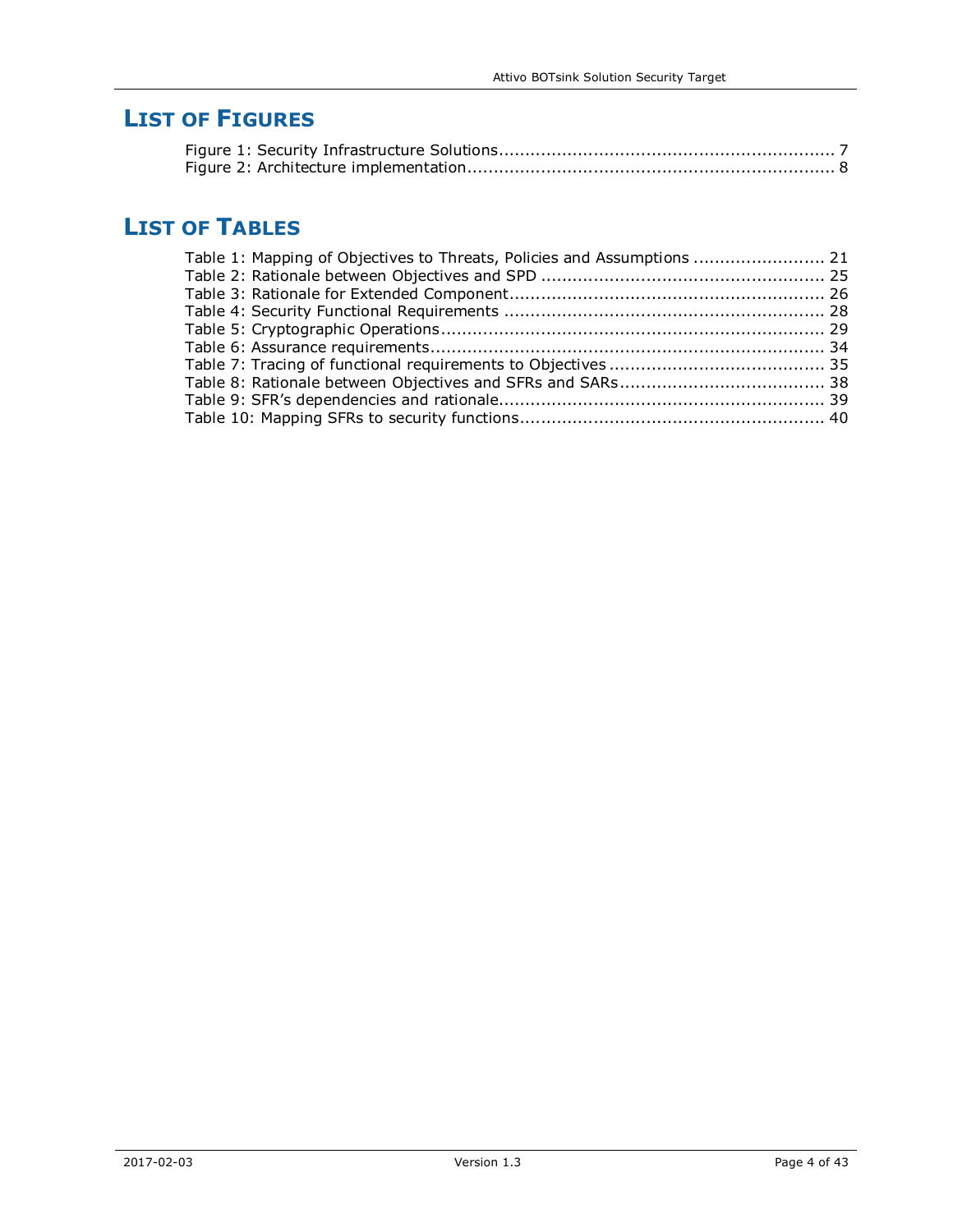| Abbreviation Description |                                                     |  |  |
|--------------------------|-----------------------------------------------------|--|--|
| AD                       | <b>Active Directory</b>                             |  |  |
| <b>ACM</b>               | Attivo Central Manager                              |  |  |
| AWS                      | Amazon Web Services                                 |  |  |
| <b>CLI</b>               | Command Line Interface                              |  |  |
| GUI                      | Graphical User Interface                            |  |  |
| LDAP                     | Lightweight Directory Access Protocol               |  |  |
| <b>RDBMS</b>             | Relational DataBase Management System               |  |  |
| <b>SSH</b>               | Secure Shell                                        |  |  |
| <b>TSF</b>               | <b>TOE Security Function</b>                        |  |  |
| <b>TSP</b>               | <b>TOE Security Policy</b>                          |  |  |
| <b>UTC</b>               | Coordinated Universal Time (French: Temps universel |  |  |
|                          | coordonné)                                          |  |  |
| VM                       | Virtual Machine                                     |  |  |

# **ABBREVIATIONS**

# **DEFINITIONS**

| <b>Example 1</b> Definition | Description                                                          |
|-----------------------------|----------------------------------------------------------------------|
| <b>ACM</b>                  | The physical Attivo Central Manager appliance                        |
| AD                          | Microsoft Windows directory service that facilitates working         |
|                             | interconnected, complex and different network<br>with                |
|                             | resources in a unified manner                                        |
| <b>AWS</b>                  | A subsidiary of Amazon.com, which offers a suite of cloud            |
|                             | computing services that make up<br>an<br>on-demand                   |
|                             | computing platform                                                   |
| <b>vACM</b>                 | The virtual ACM appliance                                            |
| <b>xACM</b>                 | Physical ACM or virtual vACM                                         |
| <b>BOTsink</b>              | The physical appliances (e.g. 3200/5100) not including<br><b>ACM</b> |
| vBOTsink                    | The virtual appliances (e.g. vBOTsink VMware, vBOTsink<br>AWS)       |
| <b>xBOTsink</b>             | Physical BOTsink or virtual vBOTsink                                 |
| <b>CLI</b>                  | Means of interacting with a computer program where the               |
|                             | user (or client) issues commands to the program in the               |
|                             | form of successive lines of text (command lines)                     |
| <b>GUI</b>                  | Allows users to interact with electronic devices through             |
|                             | graphical icons and visual indicators                                |
| LDAP                        | An open, vendor-neutral, industry standard application               |
|                             | protocol for accessing and maintaining distributed directory         |
|                             | information services over an Internet Protocol (IP) network          |
| Management                  | Either the host Operating System on BOTsink/ACM or the               |
| Domain                      | Management Virtual Machine on vBOTsink/vACM                          |
| Endpoint agent              | Attivo software for communication with xBOTsink                      |
| MySQL                       | Open-source relational database management system<br>(RDBMS)         |
| Hardware                    | Virtualization<br>of computers as complete hardware                  |
| virtualization              | logical abstractions<br>platforms, certain<br>of<br>their            |
|                             | componentry, or only the functionality required to run               |
|                             | various operating systems                                            |
| Pivot                       | A threat originating from newly compromised host. A                  |
|                             | threat agent is said to have pivoted, when it compromises            |
|                             | a host and then proceeds to attack from that compromised             |
|                             | host                                                                 |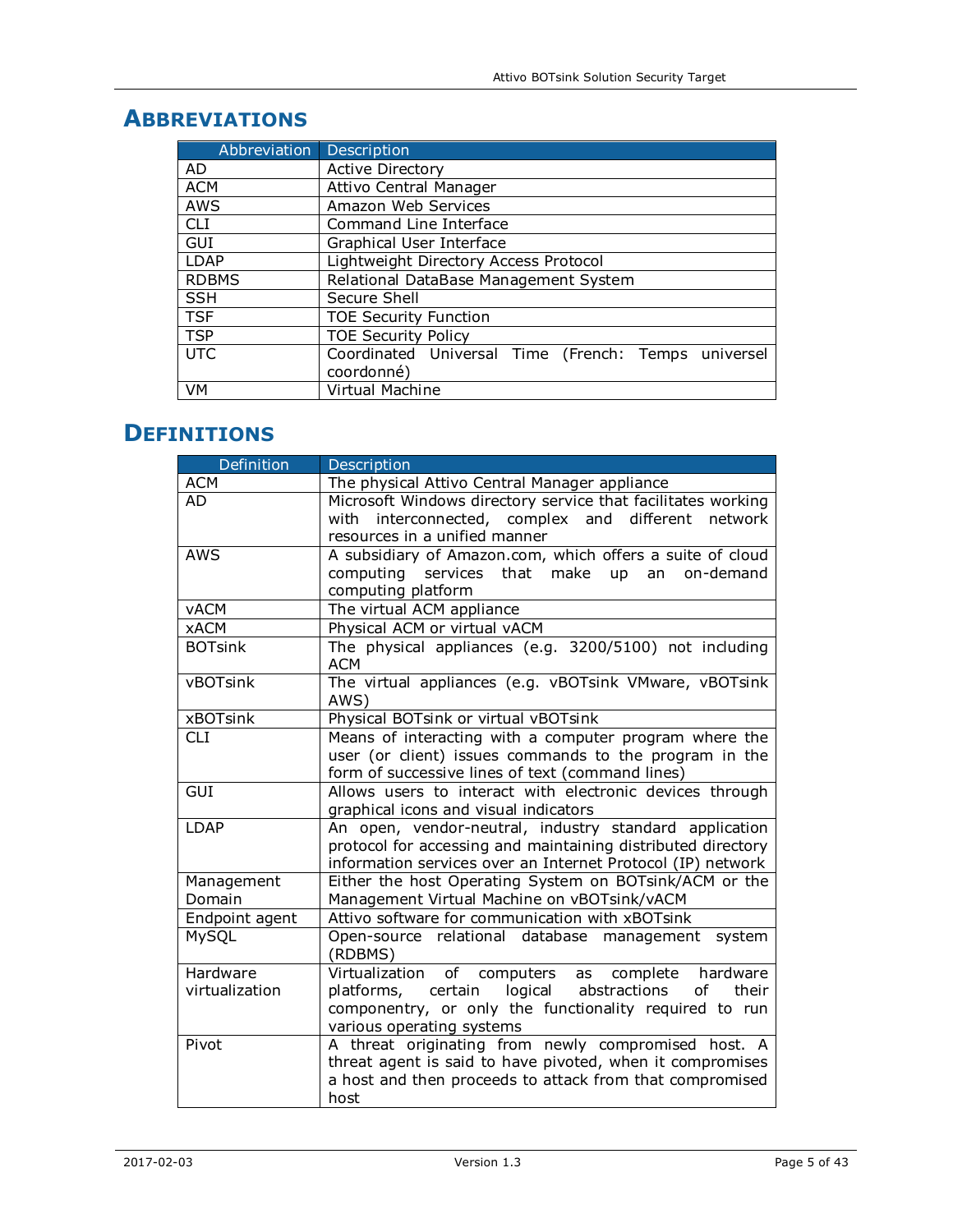| Definition      | <b>Description</b>                                                                                                                                                                                                                                                                                                    |
|-----------------|-----------------------------------------------------------------------------------------------------------------------------------------------------------------------------------------------------------------------------------------------------------------------------------------------------------------------|
| <b>RDBMS</b>    | Database management system (DBMS) is based on the<br>relational model (RM), which is an approach to managing<br>data using a structure and language consistent with first-<br>order predicate logic, which is a collection of formal<br>systems used in mathematics, philosophy, linguistics, and<br>computer science |
| <b>SSH</b>      | Cryptographic (encrypted) network protocol to allow<br>remote login and other network services to operate<br>securely over an unsecured network                                                                                                                                                                       |
| <b>UTC</b>      | Coordinated Universal Time, is the primary time standard<br>by which the world regulates clocks and time                                                                                                                                                                                                              |
| Virtual machine | An emulation of a particular computer system                                                                                                                                                                                                                                                                          |
| Virtualization  | The act of creating a virtual (rather than actual) version of<br>something, including virtual computer hardware platforms,<br>operating systems, storage devices, and computer network<br>resources                                                                                                                   |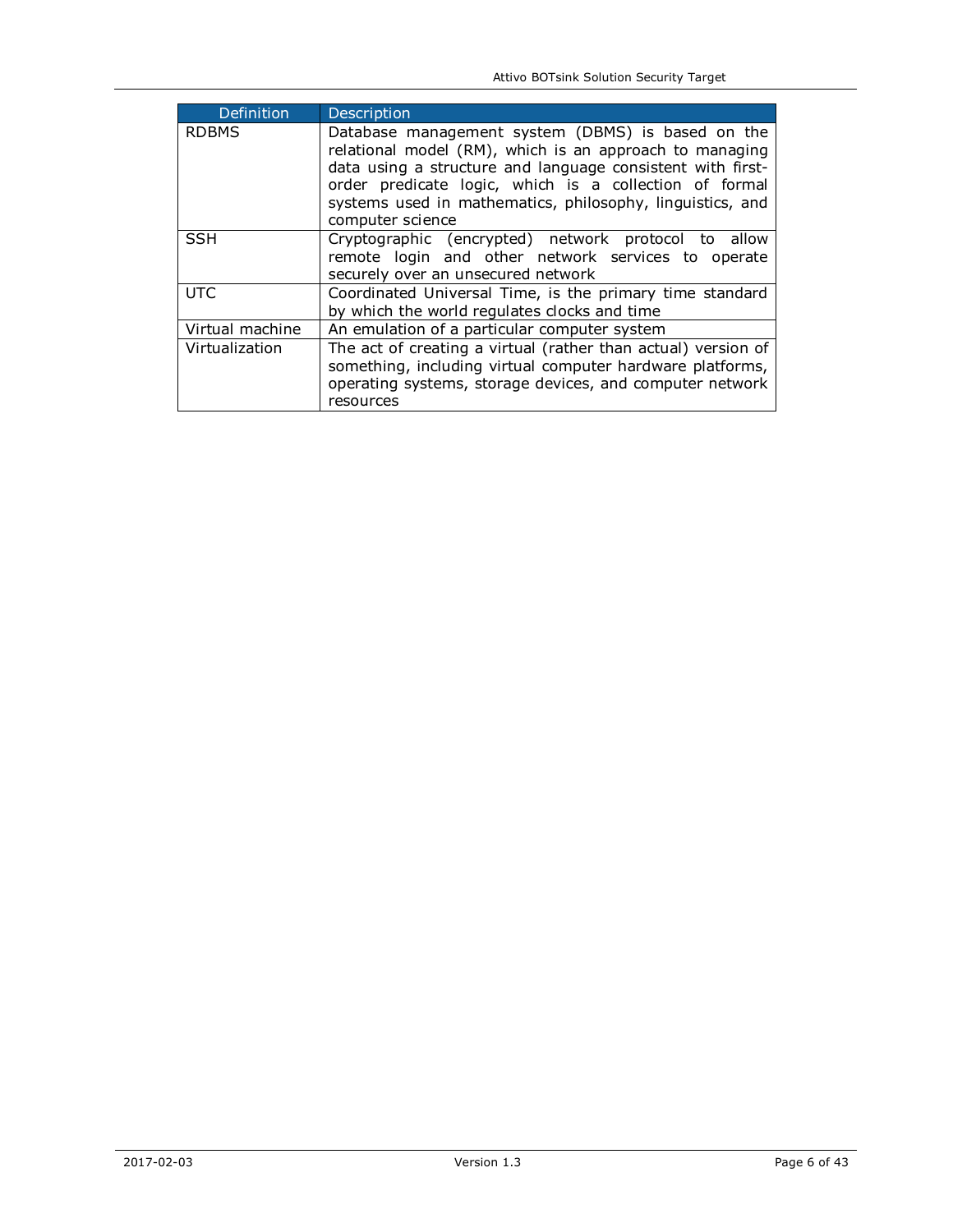# **1. ST INTRODUCTION (ASE\_INT)**

## **1.1. ST AND TOE REFERENCES**

The following table identifies the Security Target (ST).

| Item        | Identification                          |
|-------------|-----------------------------------------|
| l ST title  | Attivo BOTsink Solution Security Target |
| ST version  | 1.3                                     |
| l ST author | Attivo Networks Inc.                    |

The following table identifies the Target of Evaluation (TOE).

| Item                                | Identification                                                                         |  |
|-------------------------------------|----------------------------------------------------------------------------------------|--|
| TOE name                            | <b>Attivo BOTsink Solution</b>                                                         |  |
| hardware<br>TOF.<br>models/versions | BOTsink appliance models: 3200, 5100<br>ACM appliance version 200                      |  |
| TOE software versions               | vBOTsink version 3.3 for Vmware<br>BOTsink and Endpoint version 3.3<br>ACM version 3.3 |  |

The following table identifies common references for the ST and the TOE.

| Item                 | Identification                |
|----------------------|-------------------------------|
| CC Version           | 3.1 Revision 4                |
| Assurance level      | EAL2 augmented with ALC FLR.1 |
| l Protection Profile | None                          |

## **1.2. TOE OVERVIEW**

The intention of the Attivo BOTsink Solution is to close security infrastructure gaps. Attivo BOTsink is an advanced decoy and deception solution, which detects network breaches and can stop threats that have bypassed prevention security systems from further propagation in the network. Additionally, this solution can be configured for analyzing suspect content submitted by users and partner security devices. Both virtualized and physical instances of Attivo BOTsink are available. This means that the Attivo BOTsink Solution can be deployed in networks, datacenters and on the cloud, see figure 1.



**Figure 1: Security Infrastructure Solutions**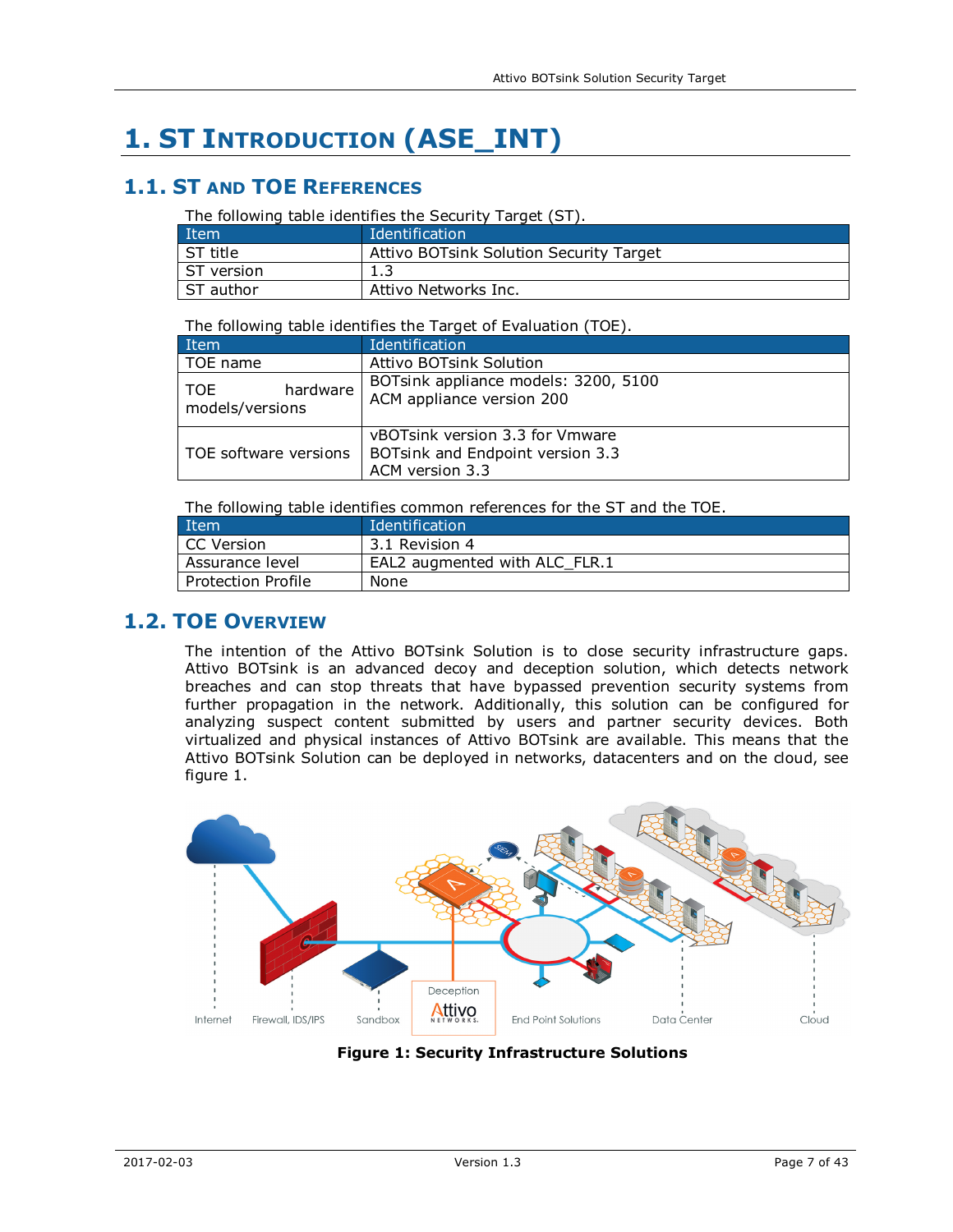The BOTsink solution basically consists of a network of self-sustaining virtual machines running on various operating systems. A set of configurable network services run on these virtual machines. The user can deploy these virtual machines on the required subnets.

BOTsink lures BOTs and APTs scanning for valuable corporate assets to target its virtual machines. Thus, Attivo BOTsink leaves a wide footprint across the enterprise to detect, engage, and defend against BOTs and APTs.

An implementation of the architecture including all parts of the system could look like figure 2 below:



**Figure 2: Architecture implementation** 

The xACM is designed to manage several xBOTsinks in a centralized manner. xACMs cannot be managed by other xACMs, and each xBOTsink can be programmed to use one and only one xACM. The endpoint software allows enabled hosts running supported versions of Windows, Linux or MacOS to connect back to xBOTsink to get configuration information and submit relevant information for centralized processing and threat intelligence. Each endpoint software instance is pre-configured during installation to talk to a particular xBOTsink.

The hosted virtual machines in xBOTsink are either configured to be vulnerable honeypots that can be easily discovered by threat agents that are active in a network or used for analyzing suspect content submitted by users and partner security devices.

Additionally, the BOTsink 5100 and ACM 200 provide power redundancy to the physical boxes (2 power connectors), and also disk redundancy (RAID mirrors) in case disks fail.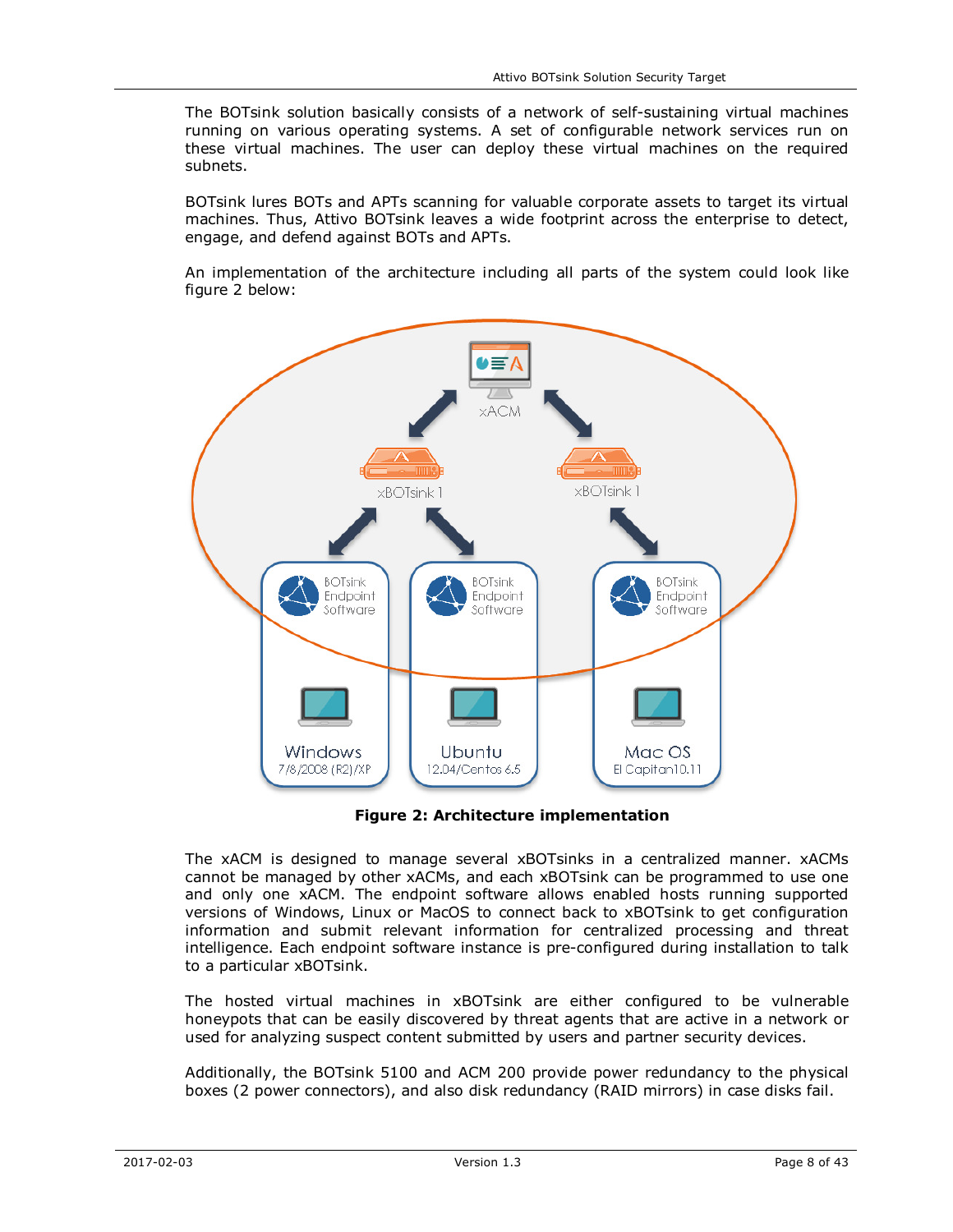## **1.2.1. USAGE AND MAJOR SECURITY FEATURES OF THE TOE**

Attivo BOTsink provides an additional layer of security in case the perimeter security systems are bypassed. Real-time notifications from BOTsink alert the user about the possible breaches when the attacks are in their nascent stages and before any data is exfiltrated. Thus, Attivo BOTsink complements and augments the network Intrusion Prevention System (IPS) and Firewalls.

## **1.2.2. TOE TYPE**

The Attivo BOTsink Solution (TOE) is categorized as a decoy and deception solution, which detects network breaches and can deceive attackers into revealing themselves.

### **1.2.3. REQUIRED NON-TOE SOFTWARE AND HARDWARE**

TOE requires one of the following endpoint OS:

- Windows 7/8/2008(R2)/XP
- Ubuntu 12.04/CentOS 6.5
- MacOS El Capitan 10.11

TOE requires the following hardware requirements for the endpoint OS:

- Window 7 64-bit has the following specifications:
	- $\circ$  > = 1 GHz 64-bit CPU
	- $\circ$  > = 2 GB RAM
	- $O$  20 GB HDD
- Ubuntu has the following specifications:
	- $\circ$  > = 700 MHz Intel Celeron
	- $\circ$  512 MB RAM
	- o 5GB HDD
- The Mac mini (for the Mac endpoint) has the following specifications:
	- $\circ$  1.4 GHz Intel i5
	- $O$  4 GB RAM
	- $\circ$  500 GB HDD

#### The TOE requires the following hardware requirements for vBOTsink for VMware:

| <b>vBOTsink</b>             | Management VM |
|-----------------------------|---------------|
| <b>Number of cores</b>      | 2/4           |
| requires/ Recommended       |               |
| <b>Memory required/</b>     | 16GB/32GB     |
| <b>Recommended</b>          |               |
| <b>Disc Space required/</b> | 150GB/1TB     |
| <b>Recommended</b>          |               |

Additionally, the BOTsink Manager, which is a web application hosted on the management VM, is accessed by a browser. The latest versions of the following browsers are supported to access the BOTsink Manager:

- Internet Explorer
- Firefox
- Chrome
- Safari

# **1.3. TOE DESCRIPTION**

### **1.3.1. PHYSICAL SCOPE**

The TOE is a hardware, firmware and software solution comprised of the components described below:

• BOTsink appliance model 3200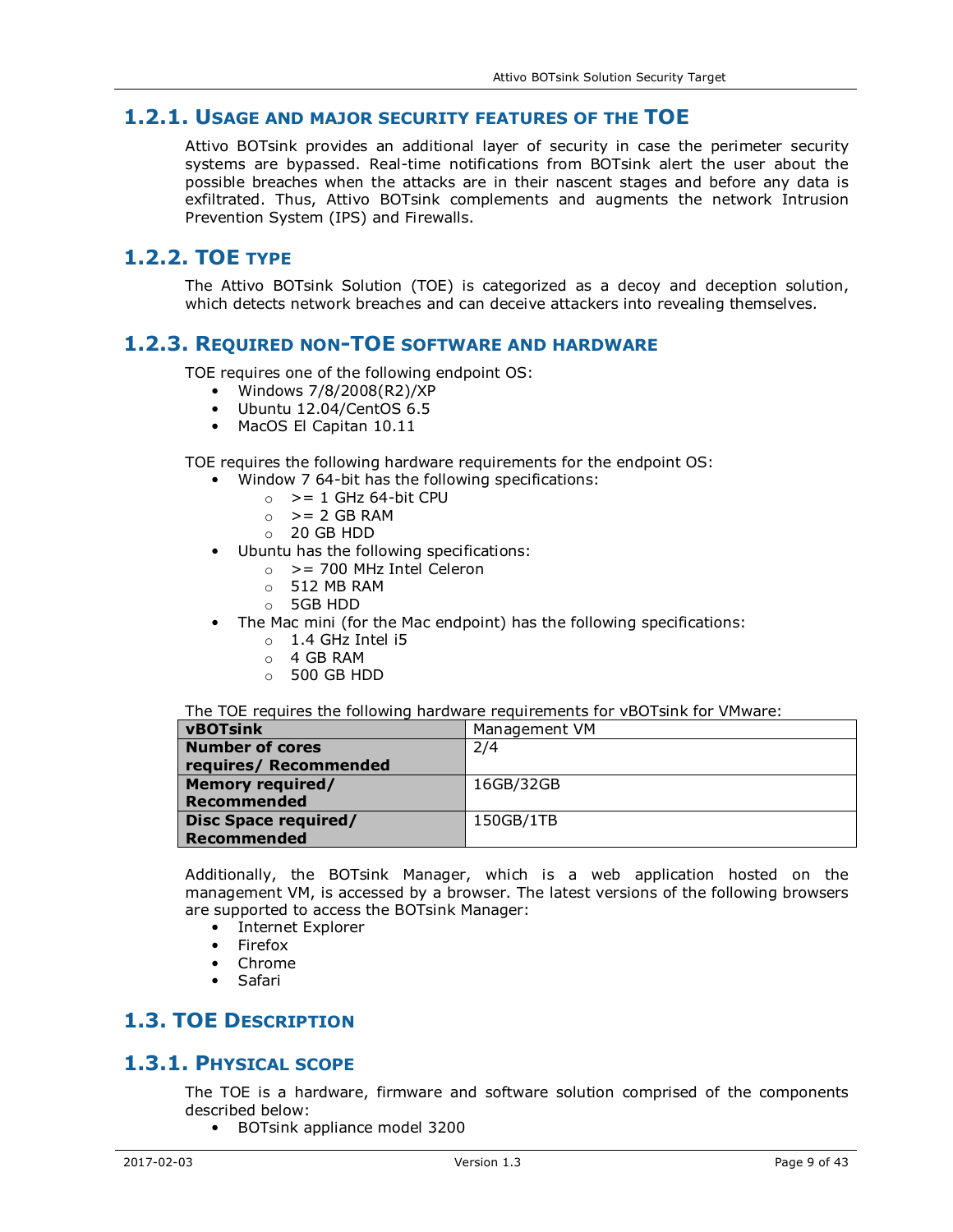- BOTsink appliance model 5100
- vBOTsink applianceis physically installed on platforms that support Vmware
- ACM appliance
- BOTsink endpoint software agent is physically installed on hosts running non-TOE OS

The supporting guidance documents are:

- 1. Administrator Guide for FIPS and Common Criteria Certification, v. 1.0<br>2. Attivo BOTsink® Software version 3.1.1. Deployment Scenarios Guide
- 2. Attivo BOTsink® Software version 3.1.1, Deployment Scenarios Guide Revision A<br>3. Attivo BOTsink® Software version 3.1.1, Installation Guide for VMware Revision A
- Attivo BOTsink® Software version 3.1.1, Installation Guide for VMware Revision A
- 4. Attivo BOTsink® Software version 3.3.3, IRES Cheat Sheet Revision A
- 5. Attivo BOTsink® Software version 3.3.3, Central Manager User Guide Revision A
- 6. Attivo BOTsink® Software version 3.3.3, User Guide Revision D
- 7. Attivo vBOTsink-AWS Software version 3.2.1, User Guide Revision A
- 8. Attivo vBOTsink-VMware Requirement details
- 9. ACM Alerts Design Document, v.0.3
- 10. ACM Integrated Help document
- 11. BOTsink Integrated Help document
- 12. VMware Integrated Help document

### **1.3.1.1. TOE EVALUATED CONFIGURATION**

The TOE is defined as Attivo BOTsink Solution with TOE hardware models/versions and TOE software versions as defined in the TOE references table in section 1.1:

| Component                       | Version number           |
|---------------------------------|--------------------------|
| <b>BOTsink appliances</b>       | Model 3200<br>Model 5100 |
| vBOTsink for Vmware             | Version 3.3              |
| ACM appliance                   | Version 200              |
| Software - ACM                  | Version 3.3              |
| Software - BOTsink and Endpoint | Version 3.3              |

## **1.3.2. LOGICAL SCOPE**

The TOE is comprised of several security features. Each of the security features identified consists of several security functionalities, as identified below.

- 1. Security Audit
- 2. Identification and Authentication
- 3. Security Management
- 4. Protection of the TSF
- 5. TOE Access
- 6. Cryptographic Support
- 7. Network Isolation

These features are described in more detail in the subsections below.

# **1.3.2.1. SECURITY AUDIT**

The Attivo BOTsink Solution provides extensive auditing capabilities. The TOE generates a comprehensive set of audit logs that identify specific TOE operations. For each event, the TOE records the date and time of each event, the type of event, the subject identity and the outcome of the event. The TOE can audit several events, including events related to identification, authentication, and administration (system activity triggered by the internal TOE activities).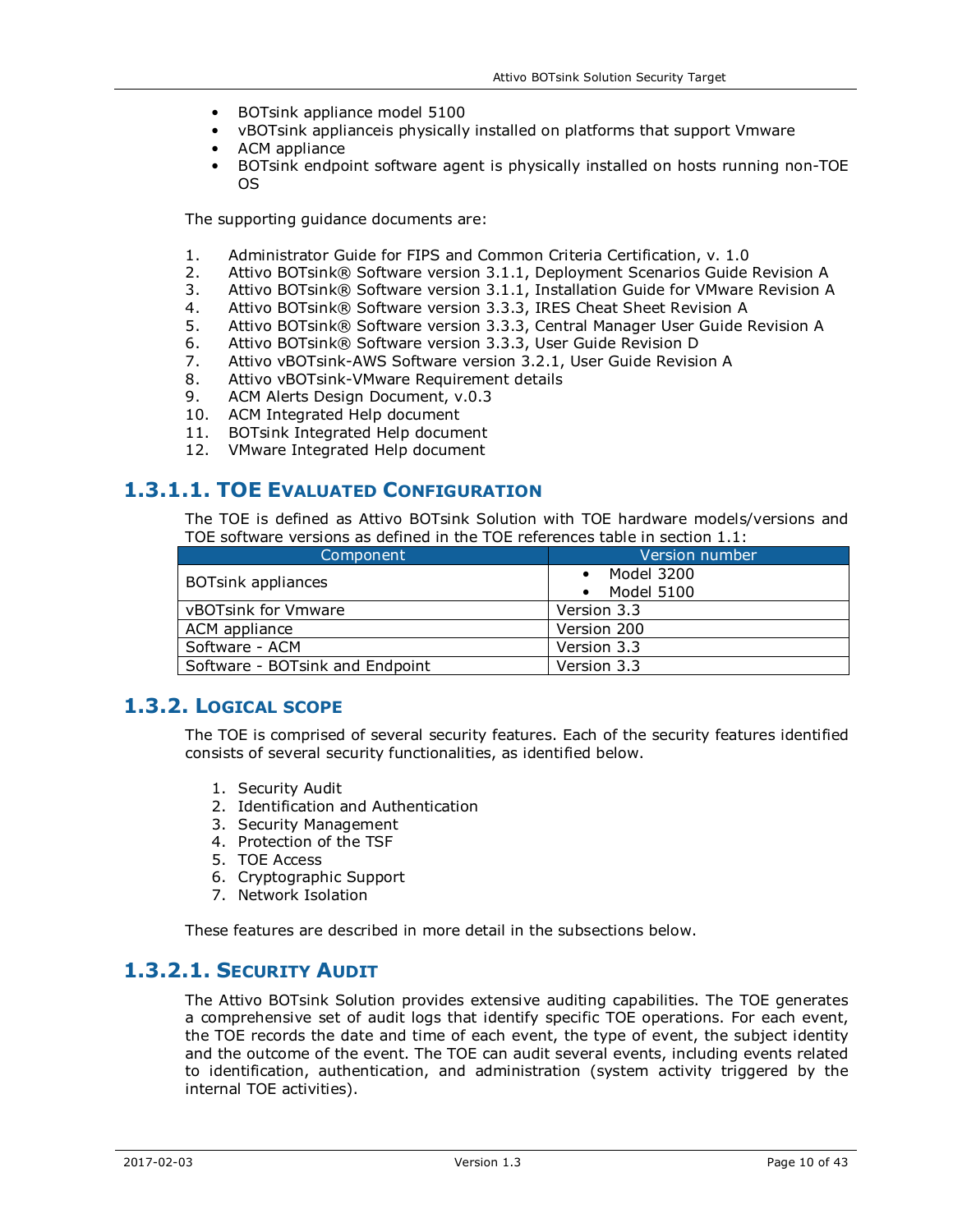## **1.3.2.2. IDENTIFICATION AND AUTHENTICATION**

The TOE provides authentication services for local users and AD users wishing to connect to the GUI interface. AD users are granted access if and only if LDAP authentication succeeds against the AD server specified by the administrator(s). Local users do not require network communication and are authenticated against a local user database. A user can be an authorized administrator or a non-privileged user. The non-privileged users cannot configure the device and are limited to reading information such as security events and analysis reports, and they cannot see current device configuration.

The TOE provides authentication services for administrative users wishing to connect to the TOEs secure CLI administrator interface on the device console, the serial console or SSH interfaces.

The TOE requires authorized administrators to authenticate prior to being granted access to any of the management functionality. For AD based GUI users, the password restrictions are determined by the enterprise. For local GUI users, the TOE can be configured to require a minimum password length of 8 characters as well as mandatory password complexity rules. For CLI users, standard password guidelines apply, meaning no complexity enforcement.

### **1.3.2.3. SECURITY MANAGEMENT**

The TOE provides secure administrative services for management of general TOE configuration and the security functionality provided by the TOE. All TOE administration occurs through a secure SSH/HTTPS session, or a local (or serial) console connection.

For xACM to start managing xBOTsink, the device name and the IP address of the xBOTsink would need to be specified in xACM management interface. In addition, the xBOTsink must be configured with the device name and the IP address of the xACM. The communication between xACM and xBOTsinks managed by the xACM is over TLS 1.2 with mutual authentication. This channel carries remote administration and centralized policy information that gets applied to the xBOTsinks. Each xBOTsink reports security and network events back to the xACM configured for it. This communication is also over TLS 1.2 with mutual authentication.

The endpoint agent communicates to xBOTsink to send installation status and other endpoint information. Each endpoint agent is configured to talk to an xBOTsink management domain IP address or DNS name. The communication between xBOTsink and endpoint agents is over TLS with mutual authentication. The endpoint agent is seeded with its client side certificate and the trusted server certificate. Once the HTTPS session is established, a token must be presented by endpoint agent before other communication is successful.

The TOE provides the ability to securely manage TOE updates. All firmware updates are digitally signed and encrypted.

## **1.3.2.4. PROTECTION OF THE TSF**

The TOE protects against interference and tampering by untrusted subjects by implementing identification, authentication, and access controls to limit configuration to authorized administrators.

The TOE internally maintains the date and time. This date and time is used as the timestamp that is applied to audit records generated by the TOE.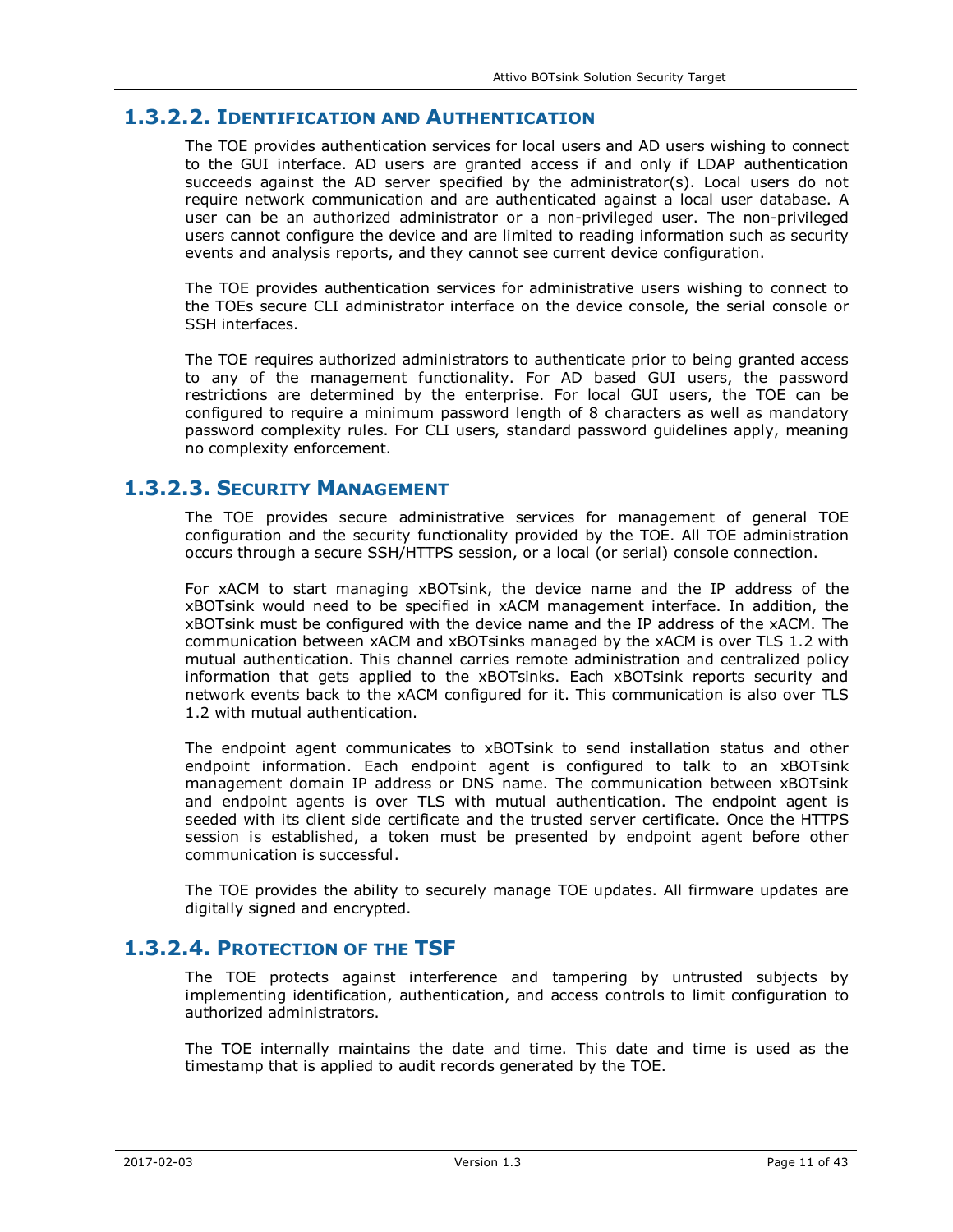## **1.3.2.5. TOE ACCESS**

When a user SSH/Web GUI session is initially established, the TOE displays warning banners. In addition, when a user establishes a local console session or a serial console session, the TOE displays a warning banner. The banners are used to provide any information deemed necessary for the user. After a period of inactivity, user sessions will be terminated, requiring users to re-authenticate.

### **1.3.2.6. CRYPTOGRAPHIC SUPPORT**

The TOE provides cryptographic support for the following features.

- Trusted path/secure channels of communication to GUI interface (HTTPS).
- TLS channels between endpoint agent and BOTsink.
- TLS channels between xACM and xBOTsink.
- CLI remote access is over secure channel (SSH).
- The TOE can communicate securely (TLS) with email server IMAPS/SMTPS for email based content submissions.
- The TOE communicates securely (TLS) to AD server over LDAPS when AD is configured.
- Updates to TOE are digitally signed and AES encrypted.
- The TOE provides FIPS approved cryptographic algorithms implemented in a FIPS 140-2 compliant crypto-module to support SSH and TLS/HTTPS usage.

### **1.3.2.7. NETWORK ISOLATION**

Because the honeypot virtual machines in xBOTsink are vulnerable, they are isolated from management domain and other parts of the deployment network for mitigating security risk from a possible pivot from these machines. All outbound communication from the honeypot virtual machines is redirected to Sinkhole in xBOTsink, or dropped by firewall rules.

The Sinkhole may be configured to proxy the connection to the Internet for deeper understanding of threat intent. If the Sinkhole is not configured to proxy (default), then all outbound connections terminate in Sinkhole.

When a virtual machine is used for suspect content analysis purposes, it never joins the deployment network.

All non-management virtual machines in xBOTsink send information back to management domain of deployment network through a dedicated management interface.

### **1.4. NOTATIONS AND FORMATTING**

The notations and formatting used in this ST are consistent with version 3.1 Revision 4 of the Common Criteria (CC).

The **refinement** operation is used to add detail to a requirement, and thus further restricts a requirement. Refinement of security requirements is denoted by **bold text**. Deleted words are denoted by strike-through text.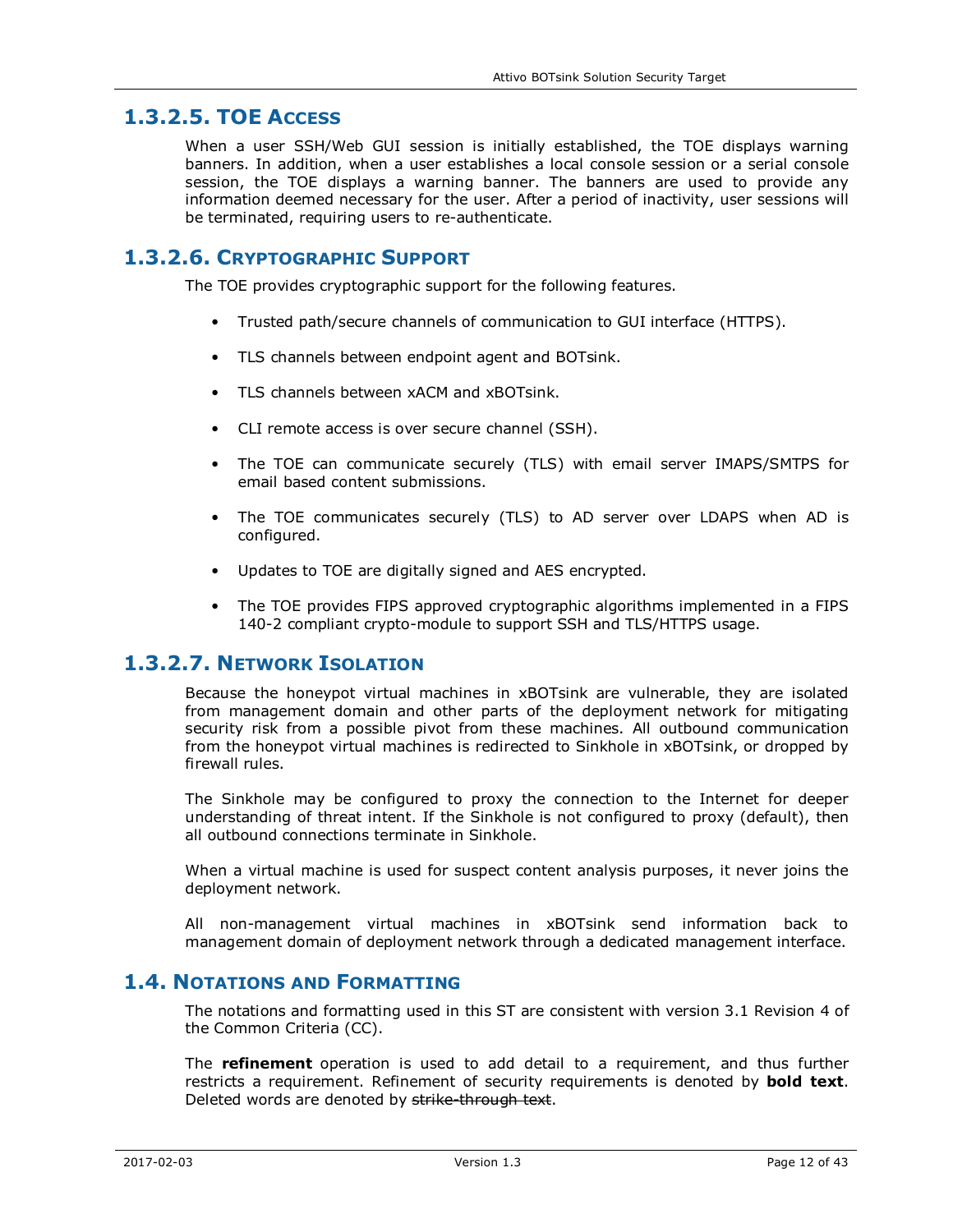The **selection** operation is used to select one or more options provided by the CC in stating a requirement. Selections are denoted by *italicized* text in square brackets, [*Selection value*].

The **assignment** operation is used to assign a specific value to an unspecified parameter, such as the length of a password. Assignment is indicated by showing the value with bold face in square brackets, [**Assignment\_value**].

The **iteration** operation is used when a component is repeated with varying operations. Iteration is denoted by showing the iteration number in parenthesis following the component identifier, (iteration\_number).

Assets: Assets to be protected by the TOE are given names beginning with "AS." - e.g. AS.CLASSIFIED\_INFO.

**Assumptions:** TOE security environment assumptions are given names beginning with "A."- e.g., A.Security Procedures.

**Threats:** Threat agents are given names beginning with "TA." – e.g., TA.User. Threats to the TOE are given names beginning with "TT." – e.g., TT.Filter\_Fails. TOE security environment threats are given names beginning with "TE."-- e.g., TE.Crypto\_Fails.

**Policies:** TOE security environment policies are given names beginning with "P."-e.g., P.Information\_AC.

**Objectives:** Security objectives for the TOE and the TOE environment are given names beginning with "O." and "OE.", respectively, - e.g., O.Filter-msg and OE.Clearance.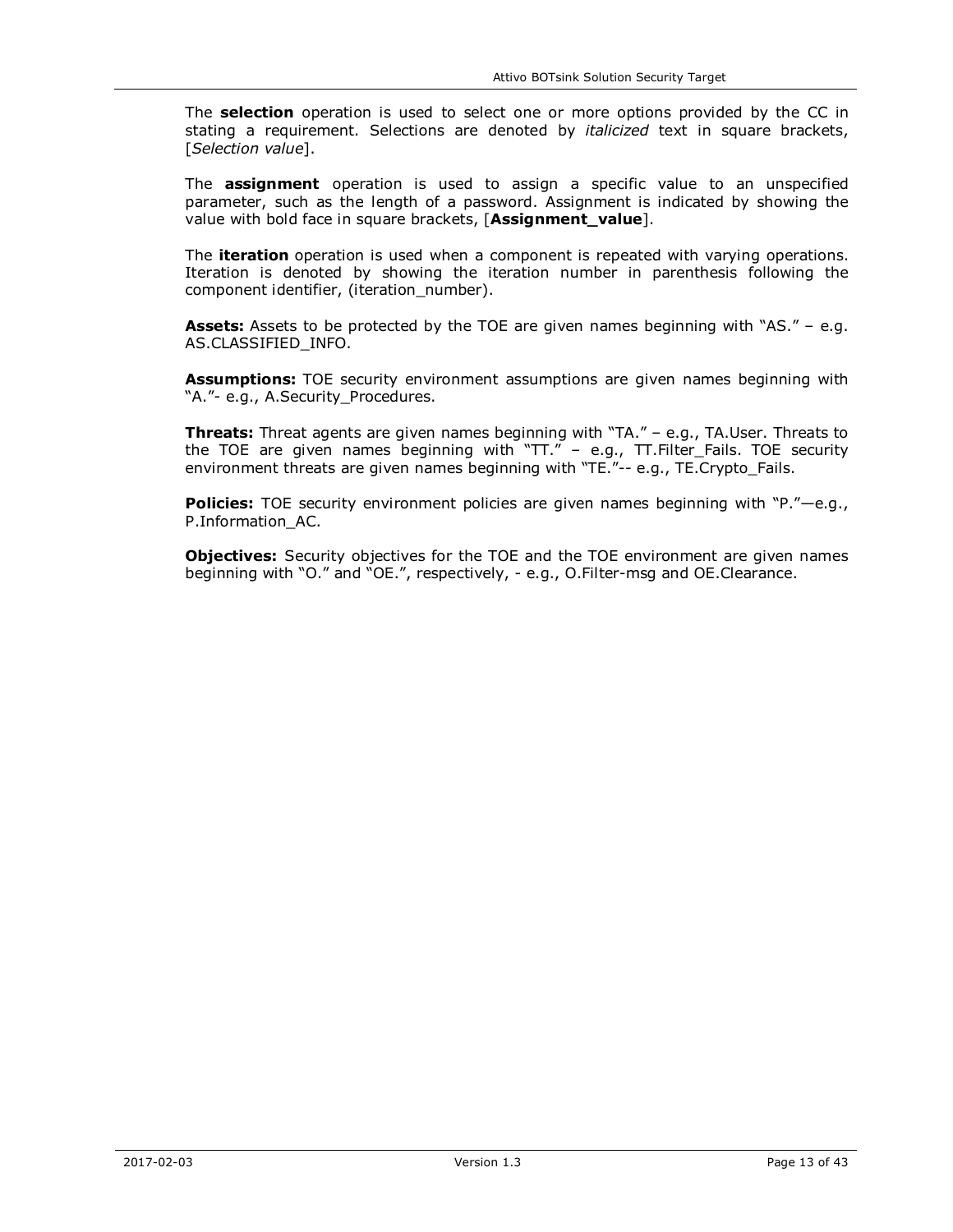# **2. CC CONFORMANCE CLAIM (ASE\_CCL)**

| This TOE and ST are comonium ment are rolloming specifications. |                                                                                                                      |
|-----------------------------------------------------------------|----------------------------------------------------------------------------------------------------------------------|
| Item                                                            | Identification                                                                                                       |
| CC Part 2                                                       | Security functional components, September 2012, Version 3.1,<br>Revision 4, extended                                 |
| CC Part 3                                                       | Security assurance components, September 2012, Version 3.1,<br>Revision 4, conformant, EAL2 augmented with ALC FLR.1 |
| Assurance level                                                 | EAL2 augmented with ALC FLR.1                                                                                        |
| <b>Protection Profile</b>                                       | None                                                                                                                 |
| Package conformance                                             | None                                                                                                                 |
| <b>Extended SFRs</b>                                            | FRU RSA EXT.1                                                                                                        |

#### This TOE and ST are conformant with the following specifications.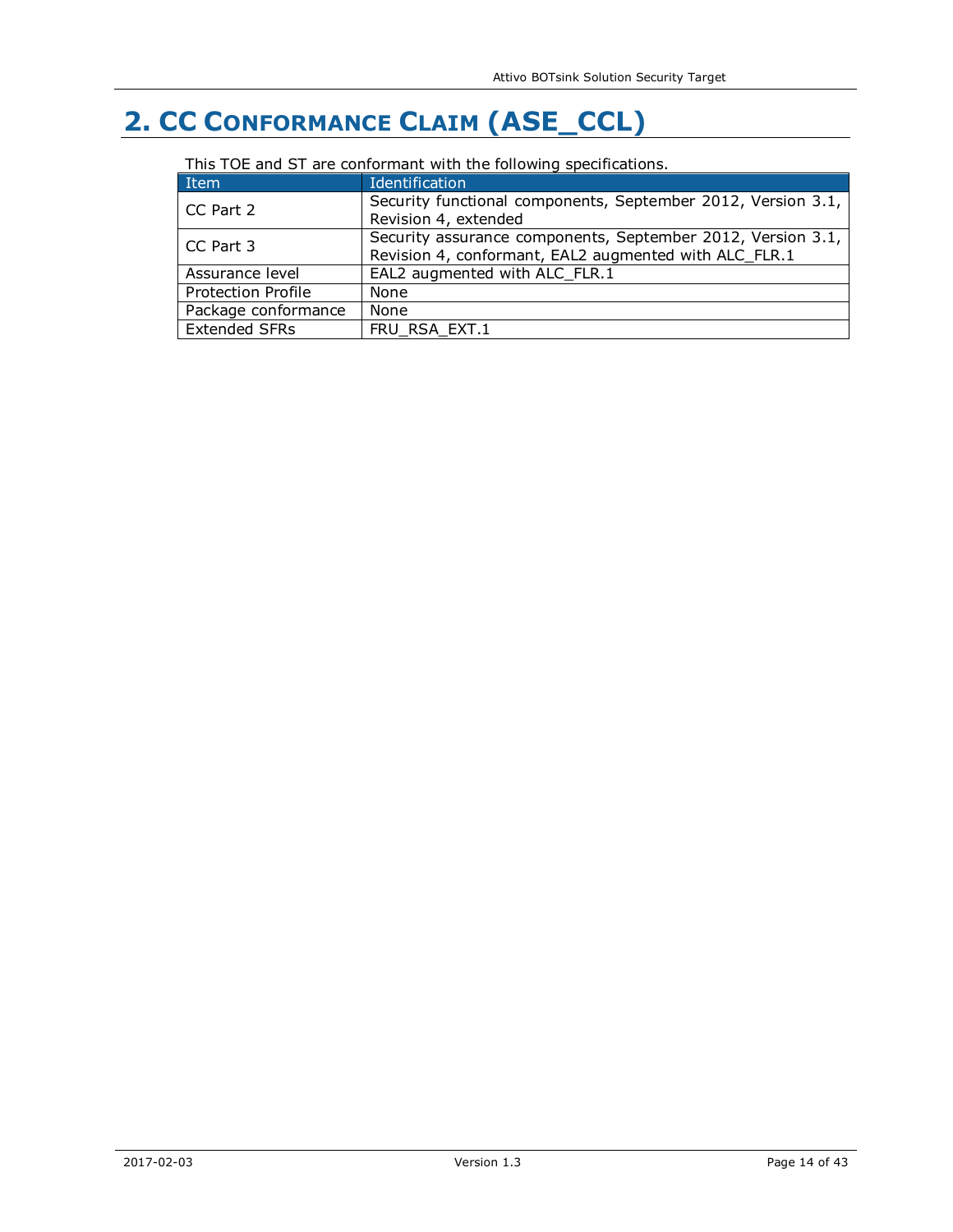# **3. SECURITY PROBLEM DEFINITION (ASE\_SPD)**

# **3.1. THREATS TO SECURITY**

## **3.1.1. ASSETS**

The assets that TOE shall protect as specified in this Security Target are described in the following.

| Assets            | Description                                                                                                                          |
|-------------------|--------------------------------------------------------------------------------------------------------------------------------------|
| AS.DATA           | Authentication data, audit records, threat intelligence<br>information and other sensitive or security functional data.              |
| AS.SERVICE        | Services running on physical instance(s) of BOTsink,<br>services running on virtualized instance(s) of BOTsink, and<br>ACM services. |
| AS.DEPLOY_NETWORK | System services, resources and information on the<br>deployment network.                                                             |

# **3.1.2. THREAT AGENTS**

| Threat Agents | <b>Description</b>                                                                                                                                                                     |
|---------------|----------------------------------------------------------------------------------------------------------------------------------------------------------------------------------------|
| l TA.ATTACKER | A person/company or process with skills and resources to<br>mislead the system in any way necessary to misuse services<br>and data and prevent the system from operating.              |
| l TA.ADMIN    | Authorized person/process that performs installation and<br>configuration/setup of the TOE to ensure that the TOE operates<br>according to the needs of the deployment network system. |

# **3.1.3. IDENTIFICATION OF THREATS**

# **3.1.3.1. THREATS TO THE TOE**

| <b>Threats to the TOE</b> | <b>Description</b>                                        |
|---------------------------|-----------------------------------------------------------|
| TT.ADMIN_ERROR            | The TOE may be incorrectly configured that may result in  |
|                           | the TOE's acquisition of ineffective security mechanisms. |
| Threat agent:             | <b>TA.ADMIN</b>                                           |
| Assets:                   | AS.DATA, AS.SERVICE, AS.DEPLOY_NETWORK                    |
| Attack method:            | operation, the administrator unintentionally<br>During    |
|                           | configures the TOE incorrectly, making the TOE inoperable |
|                           | or resulting in ineffective security mechanisms.          |
|                           |                                                           |
| TT.ADMIN_EXPLOIT          | A person/company may gain access to an administrator      |
|                           | account.                                                  |
| Threat agent:             | TA.ATTACKER                                               |
| Assets:                   | AS.DATA, AS.SERVICE                                       |
| Attack method:            | A person/company gains unauthorized TOE access through    |
|                           | local console login, remote SSH login, remote GUI login,  |
|                           | or serial login.                                          |
|                           |                                                           |
|                           | A person/company may modify or remove audit records to    |
| TT.AUDIT_COMPROMISE       | mask actions in the past or prevent logging of actions in |
|                           | the future.                                               |
| Threat agent:             | <b>TA.ATTACKER</b>                                        |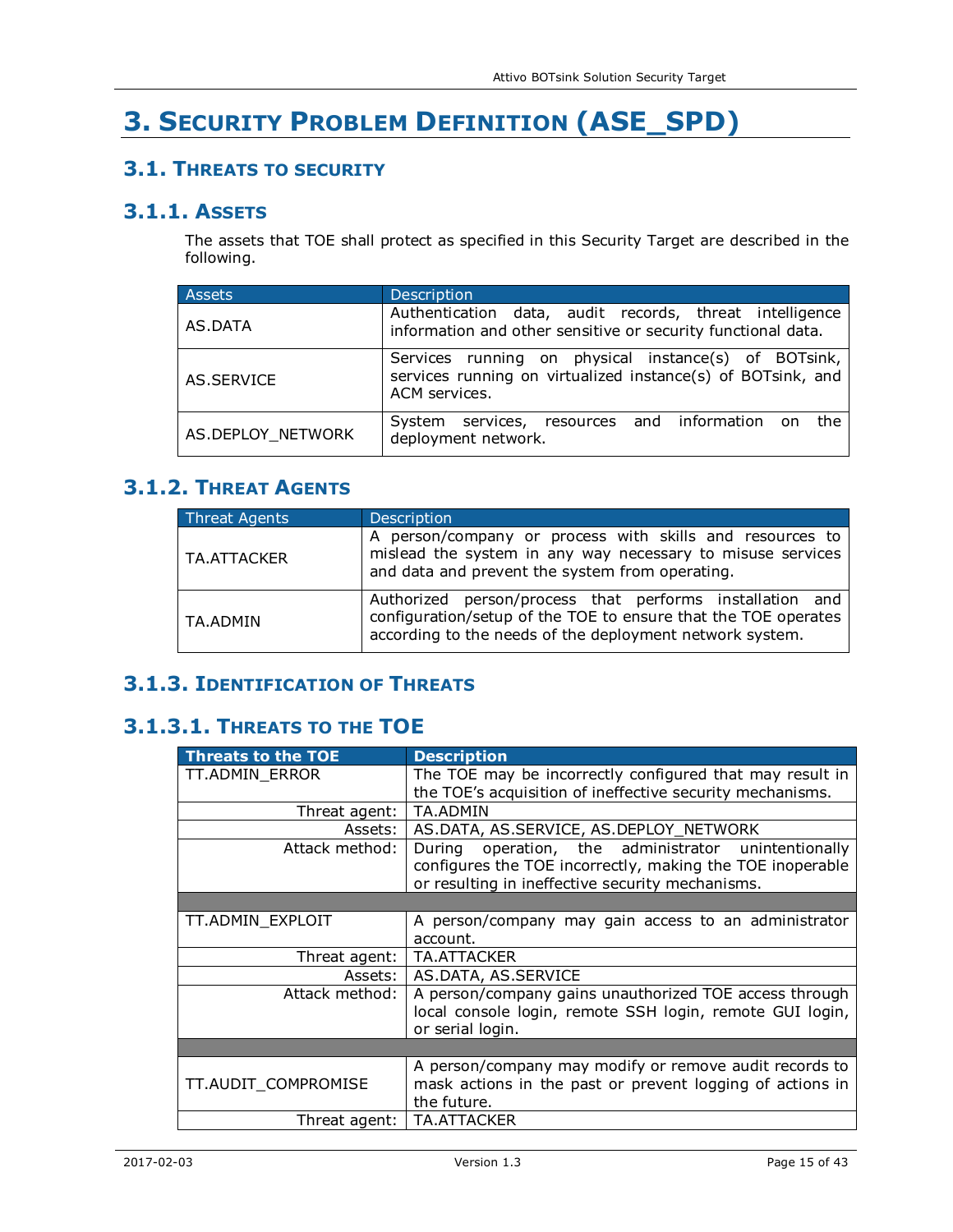| <b>Threats to the TOE</b> | <b>Description</b>                                                                                                                                                                                                                                                     |
|---------------------------|------------------------------------------------------------------------------------------------------------------------------------------------------------------------------------------------------------------------------------------------------------------------|
| Assets:                   | AS.DATA                                                                                                                                                                                                                                                                |
| Attack method:            | A person/company uses hacking methods to exploit<br>weakness in the TOE.                                                                                                                                                                                               |
|                           |                                                                                                                                                                                                                                                                        |
|                           | An attacker may compromise the data protected by the                                                                                                                                                                                                                   |
| TT.CRYPTO_COMPROMISE      | cryptographic mechanisms.                                                                                                                                                                                                                                              |
| Threat agent:             | <b>TA.ATTACKER</b>                                                                                                                                                                                                                                                     |
| Assets:                   | AS.DATA                                                                                                                                                                                                                                                                |
| Attack method:            | attacker<br>An<br>causes key, data or executable code<br>associated with the cryptographic functionality to be<br>inappropriately accessed (viewed/modified/deleted), thus<br>compromising the cryptographic mechanisms and the data<br>protected by those mechanisms. |
|                           |                                                                                                                                                                                                                                                                        |
| TT.EAVESDROPPING          | Eavesdropping of the communication between physically<br>separated parts of the TOE.                                                                                                                                                                                   |
| Threat agent:             | <b>TA.ATTACKER</b>                                                                                                                                                                                                                                                     |
| Assets:                   | AS.DATA                                                                                                                                                                                                                                                                |
| Attack method:            | An unauthorized person with no physical access to TOE is<br>eavesdropping on the communication between the TOE<br>parts to intercept data.                                                                                                                             |
|                           |                                                                                                                                                                                                                                                                        |
| TT.FLAWED_DESIGN          | Unintentional<br>or intentional<br>errors in<br>requirements<br>specification or design of the TOE may occur.                                                                                                                                                          |
| Threat agent:             | <b>TA.ATTACKER</b>                                                                                                                                                                                                                                                     |
| Assets:                   | AS.DATA, AS.SERVICE, AS.DEPLOY_NETWORK                                                                                                                                                                                                                                 |
| Attack method:            | Errors in requirements specification or design of the TOE<br>lead to flaws to be exploited by a malicious user or<br>program.                                                                                                                                          |
|                           |                                                                                                                                                                                                                                                                        |
| TT.NETWORK_INTRUSION      | A person/company may compromise a honeypot host<br>(virtual machines in xBOTsink) to use it as a foothold to<br>penetrate further into the TOE.                                                                                                                        |
| Threat agent:             | <b>TA.ATTACKER</b>                                                                                                                                                                                                                                                     |
| Assets:                   | AS.DATA, AS.SERVICE                                                                                                                                                                                                                                                    |
| Attack method:            | A person/company uses hacking methods to exploit<br>weakness in the TOE.                                                                                                                                                                                               |
|                           |                                                                                                                                                                                                                                                                        |
| TT.PHYSICAL_TAMPER        | The TOE may be subject to physical attack that may<br>compromise TOE resources, including storage media of<br>BOTsink or ACM, to discover sensitive security data that<br>may then be used in an attack against the TOE.                                               |
| Threat agent:             | <b>TA.ATTACKER</b>                                                                                                                                                                                                                                                     |
| Assets:                   | AS.DATA, AS.SERVICE                                                                                                                                                                                                                                                    |
| Attack method:            | A person/company tampers with physical appliances or<br>disks, by:<br>insertion of unauthorized USB media<br>$\bullet$<br>removal or insertion of disks<br>$\bullet$<br>removal of enclosure                                                                           |
|                           |                                                                                                                                                                                                                                                                        |
| <b>TT.REPLAY</b>          | The TOE may be subject to a replay attack that may                                                                                                                                                                                                                     |
|                           | compromise TOE resources.                                                                                                                                                                                                                                              |
| Threat agent:             | TA.ATTACKER<br>AS.DATA                                                                                                                                                                                                                                                 |
| Assets:                   |                                                                                                                                                                                                                                                                        |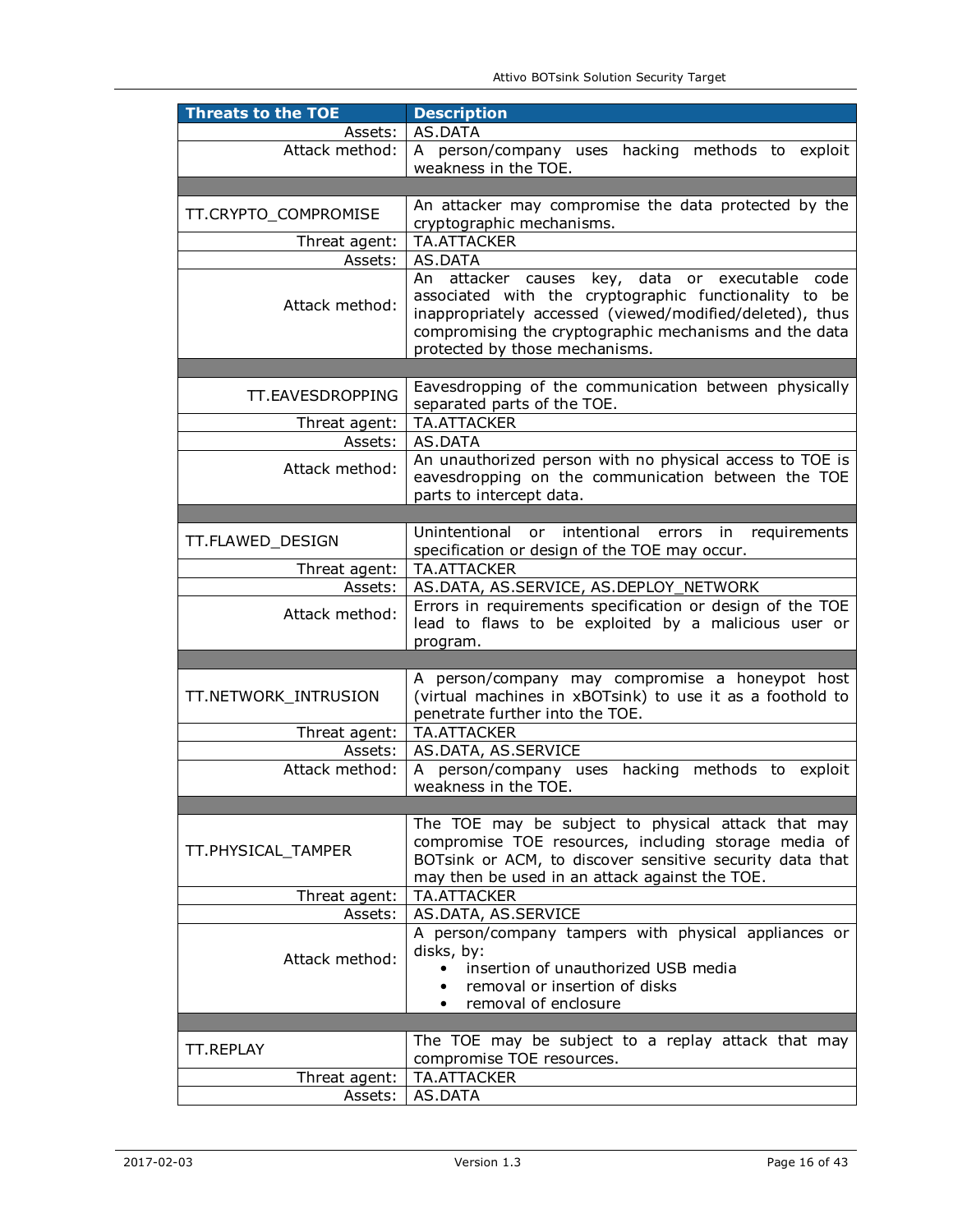| <b>Threats to the TOE</b> | <b>Description</b>                                        |
|---------------------------|-----------------------------------------------------------|
| Attack method:            | An attacker manages to disclose data within packet flows  |
|                           | transmitted and received by the TOE over an untrusted     |
|                           | network.                                                  |
|                           |                                                           |
|                           | The TOE may be subject to a DOS attack that may throttle  |
| TT.RESOURCE DRAIN         | the user services availability.                           |
| Threat agent:             | TA.ATTACKER                                               |
|                           |                                                           |
| Assets:                   | AS.SERVICE, AS.DEPLOY NETWORK                             |
| Attack method:            | attacker claims network, processing or storage<br>An      |
|                           | resources to such a degree that legitimate users cannot   |
|                           | access or use services of the TOE.                        |
|                           |                                                           |
|                           | An attacker may misrepresent itself as part of the TOE to |
| <b>TT.SPOOFING</b>        | get authentication data.                                  |
| Threat agent:             | <b>TA.ATTACKER</b>                                        |
| Assets:                   | AS.DATA                                                   |
| Attack method:            | An attacker gains unauthorized TOE access through TLS     |
|                           |                                                           |
|                           | certificates used in xBOTsink, xACM and endpoint agents.  |
|                           |                                                           |
| TT.UNATTENDED_            | The TOE may be subject to a session attack that may       |
| <b>SESSION</b>            | compromise TOE resources.                                 |
| Threat agent:             | TA.ATTACKER                                               |
| Assets:                   | AS.DATA, AS.SERVICE                                       |
| Attack method:            | An attacker gains unauthorized TOE access through an      |
|                           | unattended logon session.                                 |
|                           |                                                           |
|                           | A malicious party attempts to supply an update to the     |
| TT.UNAUTHORIZED_UPDATE    | product that may compromise the security features of the  |
|                           | TOE.                                                      |
| Threat agent:             | TA.ATTACKER                                               |
| Assets:                   | AS.DATA, AS.SERVICE, AS.DEPLOY_NETWORK                    |
|                           |                                                           |
|                           | operation,<br>the<br>maintenance<br>During<br>personal    |
| Attack method:            | unintentionally installs a wrong SW or FW version in the  |
|                           | TOE; making the TOE inoperable or SW/FW updates           |
|                           | concerning security is missed.                            |
|                           |                                                           |
|                           | Malicious remote users or external IT entities may take   |
|                           | actions that adversely affect the security of the TOE.    |
| TT.UNDETECTED_ACTIONS     | These actions may remain undetected and thus their        |
|                           | effects cannot be effectively mitigated.                  |
| Threat agent:             | <b>TA.ATTACKER</b>                                        |
| Assets:                   | AS.DATA, AS.SERVICE, AS.DEPLOY_NETWORK                    |
|                           |                                                           |
| Attack method:            | A malicious party attempts to establish a<br>security     |
|                           | association that leads to an unauthorized peer making     |
|                           | itself a part of the TOE.                                 |

# **3.1.3.2. THREATS TO THE TOE ENVIRONMENT**

| Threats to the TOE Description |                                                                             |
|--------------------------------|-----------------------------------------------------------------------------|
| environment                    |                                                                             |
| TE.ADMIN FAIL                  | The administrator may fail to perform functions essential to the            |
|                                | security.                                                                   |
| Threat agent:   TA.ADMIN       |                                                                             |
|                                | Assets:   AS.DEPLOY NETWORK                                                 |
|                                | Attack method: The administrator fails to or forgets to update the TOE with |
|                                | security patches.                                                           |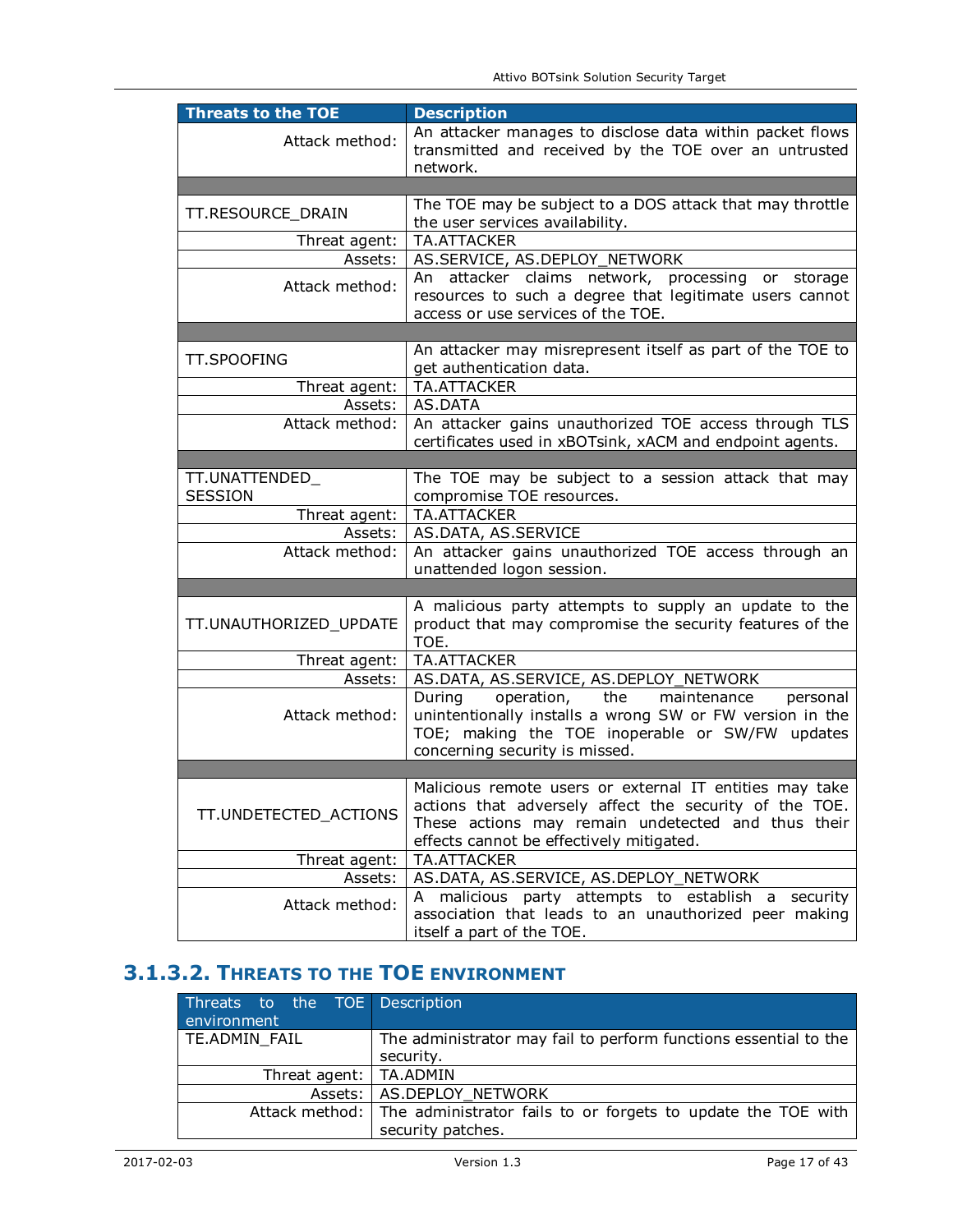# **3.2. ORGANIZATIONAL SECURITY POLICIES**

| Organizational<br>security<br>Policies | Description                                                                                                                                                                             |
|----------------------------------------|-----------------------------------------------------------------------------------------------------------------------------------------------------------------------------------------|
| P.ACCESS_BANNER                        | The TOE shall display an initial banner describing restrictions<br>use, legal agreements, or any other appropriate<br>of<br>information to which users consent by accessing the system. |
| P.ACCOUNTABILITY                       | The authorized users of the TOE shall be held accountable for<br>their actions within the TOE.                                                                                          |
| P.ADMIN_ACCESS                         | An authorized administrator must manage the TOE securely.                                                                                                                               |
| P.CRYPTOGRAPHIC                        | The TOE shall provide cryptographic functions for its own use,<br>including encryption/decryption operations.                                                                           |

## **3.3. ASSUMPTIONS**

The following conditions are assumed to exist in the operational environment.

| <b>Assumptions</b> | Description                                                                                                                                                                                                                                  |
|--------------------|----------------------------------------------------------------------------------------------------------------------------------------------------------------------------------------------------------------------------------------------|
|                    | A.NO GENERAL PURPOSE There are no general-purpose computing capabilities (e.g.,<br>compilers or user applications) available on the TOE, other<br>than those services necessary for the operation,<br>administration and support of the TOE. |
| A.PHYSICAL         | The TOE shall presumably be located in physically secure<br>environment that can be accessed only by the authorized<br>administrators.                                                                                                       |
| A.TRUSTED ADMIN    | The administrators of the TOE shall not have any malicious<br>intention, shall receive proper training on the TOE<br>management, and shall follow the administrator quidelines.                                                              |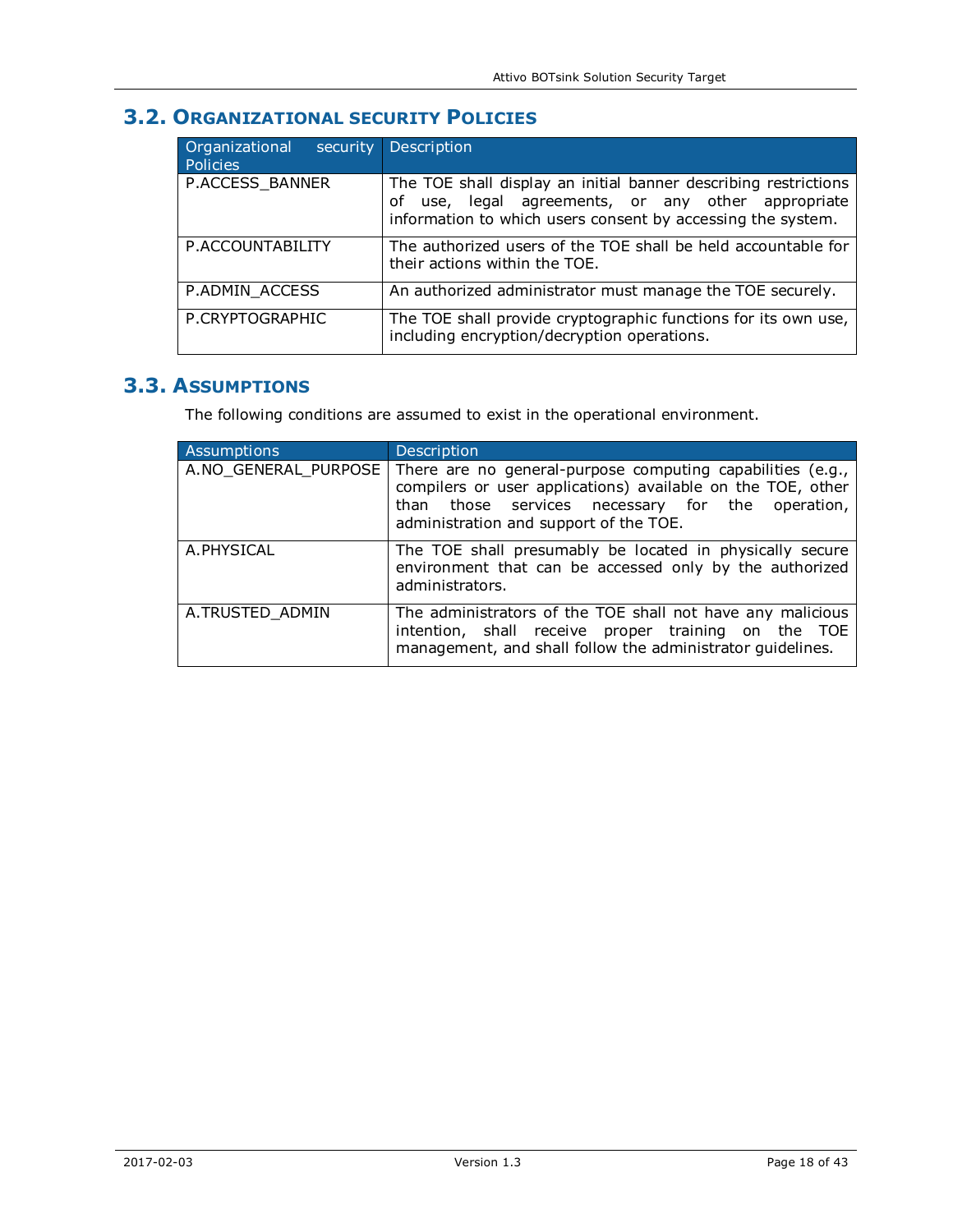# **4. SECURITY OBJECTIVES (ASE\_OBJ)**

# **4.1. TOE SECURITY OBJECTIVES**

| <b>Security Objectives</b> | <b>Description</b>                                                                                                                                                                                                                                                                    |
|----------------------------|---------------------------------------------------------------------------------------------------------------------------------------------------------------------------------------------------------------------------------------------------------------------------------------|
| O.ACCESS                   | The TOE will provide mechanisms that control a user's logical<br>access to the TOE and to explicitly deny access to specific<br>users when appropriate.                                                                                                                               |
| O.AUDIT                    | The TOE shall record and maintain security-related events<br>associated with users in order to enable tracing of<br>responsibilities for security-related acts, and shall provide<br>means to review the recorded data.                                                               |
| O.AUTH_COMM                | The TOE will provide a means to ensure that users are not<br>communicating with some other entity pretending to be the<br>TOE, and that the TOE is communicating with an authorized<br>IT entity and not some other entity pretending to be an<br>authorized IT entity.               |
| O.CHANGE<br>MANAGEMENT     | The configuration of, and all changes to, the TOE and its<br>development evidence will be analyzed, tracked, and<br>controlled throughout the TOE's development.                                                                                                                      |
| O.CRYPTOGRAPHY             | The TOE shall provide cryptographic functions<br>(i.e.,<br>encryption/decryption and digital signature operations) to<br>maintain the confidentiality and allow for detection of<br>modification of TSF data that is transmitted between<br>physically separated portions of the TOE. |
| O.DISPLAY_BANNER           | The TOE will display an advisory warning regarding use of the<br>TOE.                                                                                                                                                                                                                 |
| O.MANAGE                   | The TOE shall provide means for the authorized administrator<br>of the TOE to efficiently manage the TOE in a secure manner,<br>including updating the TOE with security patches.                                                                                                     |
| O.MEDIATE                  | The TOE must protect data in accordance with its security<br>policy.                                                                                                                                                                                                                  |
| O.NETWORK_FILTERING        | The TOE will provide the means to filter network packets.                                                                                                                                                                                                                             |
| O.REPLAY_DETECTION         | The TOE must provide a means to detect that a packet flow<br>transmitted to the TOE has not been copied by an<br>eavesdropper and retransmitted to the TOE.                                                                                                                           |
| <b>O.RESOURCE</b>          | The TOE shall provide mechanisms that mitigate attempts to<br>exhaust the resources provided by the TOE.                                                                                                                                                                              |
| O.SELF_PROTECTION          | The TSF will maintain a domain for its own execution that<br>protects itself and its resources from external interference,<br>tampering, or unauthorized disclosure through its own<br>interfaces.                                                                                    |
| O.TIME_STAMPS              | The TOE shall provide reliable time stamps and the capability<br>for the administrator to set the timesource used for these<br>time stamps, in that the administrator can configure the TOE<br>to synchronize its clocks with NTP servers.                                            |
| O.SOUND_DESIGN             | The design of the TOE will be the result of sound design<br>principles and techniques. The design of the TOE, as well as<br>the design principles and techniques, are adequately and<br>accurately documented.                                                                        |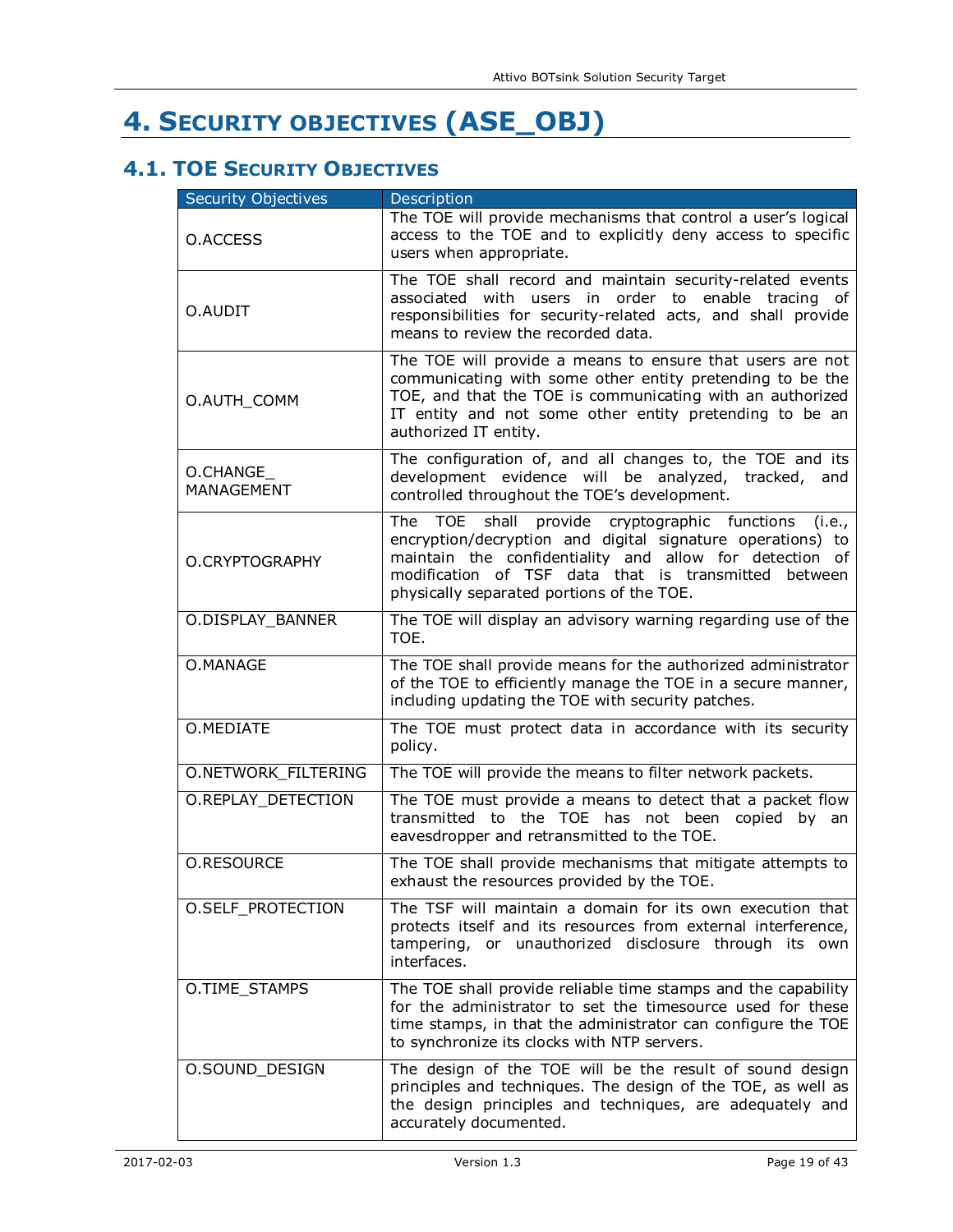| Security Objectives              | Description                                                                                                                                                        |
|----------------------------------|--------------------------------------------------------------------------------------------------------------------------------------------------------------------|
| O.THOROUGH<br>FUNCTIONAL TESTING | The TOE will undergo appropriate security functional testing<br>that demonstrates the TSF satisfies the security functional<br>requirements.                       |
|                                  | O.VERIFIABLE_UPDATES   The TOE will provide the capability to help ensure that any<br>updates to the TOE can be verified to be unaltered from a<br>trusted source. |

# **4.2. OPERATIONAL ENVIRONMENT SECURITY OBJECTIVES**

| <b>Security Objectives</b> | Description                                                                                                                                                                                                             |
|----------------------------|-------------------------------------------------------------------------------------------------------------------------------------------------------------------------------------------------------------------------|
| OE.CRYPTANALYTIC           | Cryptographic methods used in the IT environment shall be<br>interoperable with the TOE, should be FIPS 140-2 validated<br>and should be resistant to cryptanalytic attacks.                                            |
| OE.NO GENERAL PURPOSE      | There are no general-purpose computing capabilities (e.g.,<br>compilers or user applications) available on the TOE, other<br>than those services necessary for the operation,<br>administration and support of the TOE. |
| OE.PHYSICAL                | The TOE shall be located in physically secure environment<br>that can be accessed only by the authorized administrator.                                                                                                 |
| OE.TRUSTED_ADMIN           | The administrators of the TOE shall not have any malicious<br>intention, shall receive proper training on the TOE<br>management, and shall follow the administrator quidelines.                                         |

## **4.3. SECURITY OBJECTIVES RATIONALE**

The following tracing shows how the security objectives trace back to threats, organizational security policies (OSP) and assumptions defined by the SPD.

| Threats/<br>Policies/<br><b>Assumptions</b><br><b>Objectives</b> | ERROR<br><b>TT.ADMIN</b> | <b>EXPLOIT</b><br><b>TT.ADMIN</b> | COMPROMISE<br>TT.AUDIT_ | <b>TT.CRYPTO_COMPROMISE</b> | TT.EAVESDROPPING | DESIGN<br><b>TT.FLAWED</b> | <b>TT.NETWORK_INTRUSION</b> | _TAMPER<br>TT.PHYSICAL | <b>TT.REPLAY</b> | DRAIN<br><b>TT.RESOURCE</b> | TT.SPOOFING | SESSION<br><b>TT.UNATTENDED</b> | TT.UNAUTHORIZED_UPDATE | ACTIONS<br><b>IT.UNDETECTED</b> | TE. ADMIN_FAIL | BANNER<br>P.ACCESS | ACCOUNTABILITY<br>ρÎ. | P.ADMIN_ACCESS | P.CRYPTOGRAPHIC | A. NO_GENERAL_PURPOSE | A.PHYSICAL | A.TRUSTED_ADMIN |
|------------------------------------------------------------------|--------------------------|-----------------------------------|-------------------------|-----------------------------|------------------|----------------------------|-----------------------------|------------------------|------------------|-----------------------------|-------------|---------------------------------|------------------------|---------------------------------|----------------|--------------------|-----------------------|----------------|-----------------|-----------------------|------------|-----------------|
| <b>TOE Security</b><br><b>Objectives</b>                         |                          |                                   |                         |                             |                  |                            |                             |                        |                  |                             |             |                                 |                        |                                 |                |                    |                       |                |                 |                       |            |                 |
| O.ACCESS                                                         |                          | X                                 |                         |                             | X                |                            | X                           |                        |                  |                             | X           | $\times$                        |                        |                                 |                |                    | X                     |                |                 |                       |            |                 |
| O.AUDIT                                                          |                          |                                   |                         |                             |                  |                            | X                           |                        |                  |                             |             |                                 |                        | X                               |                |                    | X                     |                |                 |                       |            |                 |
| O.AUTH_COMM                                                      |                          |                                   |                         |                             |                  |                            |                             |                        |                  |                             | X           |                                 |                        | X                               |                |                    |                       |                |                 |                       |            |                 |
| O.CHANGE<br>MANAGEMENT                                           |                          |                                   |                         |                             |                  | X                          |                             |                        |                  |                             |             |                                 |                        |                                 |                |                    |                       |                |                 |                       |            |                 |
| O.CRYPTO-<br><b>GRAPHY</b>                                       |                          |                                   |                         |                             | X                |                            |                             |                        | X                |                             |             |                                 |                        | X                               |                |                    |                       |                | X               |                       |            |                 |
| O.DISPLAY<br><b>BANNER</b>                                       |                          |                                   |                         |                             |                  |                            |                             |                        |                  |                             |             |                                 |                        |                                 |                | X                  |                       |                |                 |                       |            |                 |
| O.MANAGE                                                         | X                        | X                                 |                         |                             | X                |                            | X                           |                        |                  |                             |             |                                 |                        | X                               | X              |                    |                       | X              |                 |                       |            |                 |
| O.MEDIATE                                                        |                          |                                   |                         |                             | $\times$         |                            |                             |                        |                  |                             |             |                                 |                        |                                 |                |                    |                       |                |                 |                       |            |                 |
| O.NETWORK                                                        |                          |                                   |                         |                             |                  |                            |                             |                        |                  | X                           |             |                                 |                        |                                 |                |                    |                       |                |                 |                       |            |                 |
| <b>FILTERING</b>                                                 |                          |                                   |                         |                             |                  |                            |                             |                        |                  |                             |             |                                 |                        |                                 |                |                    |                       |                |                 |                       |            |                 |
| O.REPLAY                                                         |                          |                                   |                         |                             |                  |                            |                             |                        | X                |                             |             |                                 |                        |                                 |                |                    |                       |                |                 |                       |            |                 |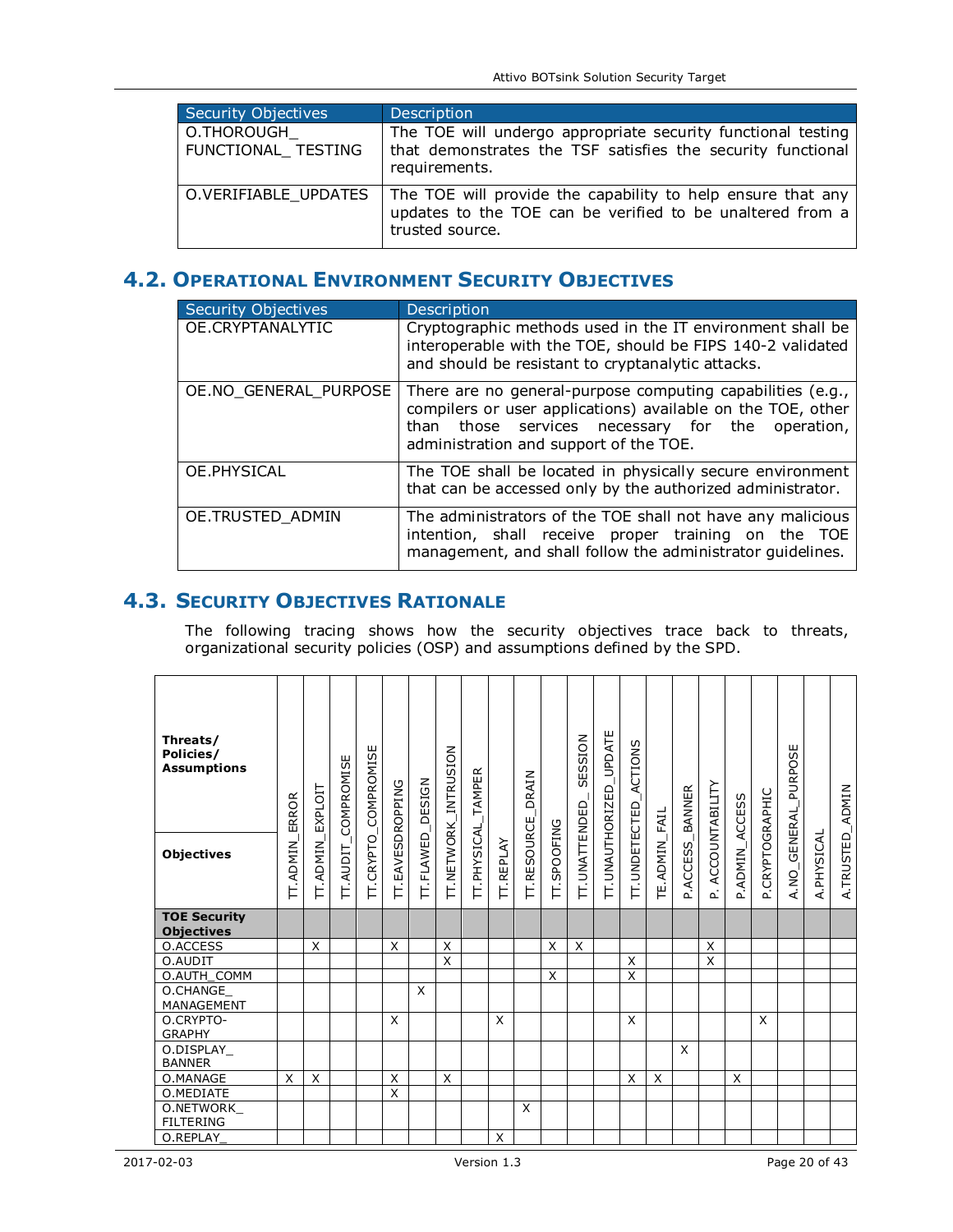| Threats/<br>Policies/<br><b>Assumptions</b>                                      | ERROR           | EXPLOIT         | <b>IT.AUDIT_COMPROMISE</b> | COMPROMISE   |                         | DESIGN    | TT.NETWORK_INTRUSION | IT.PHYSICAL_TAMPER |                  | DRAIN       |             | SESSION       | TT.UNAUTHORIZED_UPDATE | ACTIONS       |               | <b>BANNER</b> | <b>ACCOUNTABILITY</b> |                |                 | A. NO_GENERAL_PURPOSE |            |                 |
|----------------------------------------------------------------------------------|-----------------|-----------------|----------------------------|--------------|-------------------------|-----------|----------------------|--------------------|------------------|-------------|-------------|---------------|------------------------|---------------|---------------|---------------|-----------------------|----------------|-----------------|-----------------------|------------|-----------------|
| <b>Objectives</b>                                                                | <b>IT.ADMIN</b> | <b>IT.ADMIN</b> |                            | IT.CRYPTO    | <b>TT.EAVESDROPPING</b> | IT.FLAWED |                      |                    | <b>IT.REPLAY</b> | TT.RESOURCE | TT.SPOOFING | IT.UNATTENDED |                        | IT.UNDETECTED | TE.ADMIN_FAIL | P.ACCESS      | L                     | P.ADMIN_ACCESS | P.CRYPTOGRAPHIC |                       | A.PHYSICAL | A.TRUSTED_ADMIN |
| DETECTION                                                                        |                 |                 |                            |              |                         |           |                      |                    |                  |             |             |               |                        |               |               |               |                       |                |                 |                       |            |                 |
| O.RESOURCE                                                                       |                 |                 |                            |              |                         |           |                      |                    |                  | X           |             |               |                        |               |               |               |                       |                |                 |                       |            |                 |
| $0.$ SELF_<br><b>PROTECTION</b>                                                  |                 |                 | X                          | X            |                         |           | X                    | X                  |                  |             |             |               |                        |               |               |               |                       |                |                 |                       |            |                 |
| O.SOUND<br>DESIGN                                                                |                 |                 |                            |              |                         | X         |                      |                    |                  |             |             |               |                        |               |               |               |                       |                |                 |                       |            |                 |
| O.TIME_STAMPS                                                                    |                 |                 |                            |              |                         |           |                      |                    |                  |             |             |               |                        |               |               |               | X                     |                |                 |                       |            |                 |
| O.THOROUGH<br><b>FUNCTIONAL</b><br><b>TESTING</b>                                | X               | X               | X                          | X            | X                       |           | X                    | X                  | X                | X           | X           | X             | X                      | X             | X             | X             | X                     | X              | X               | X                     |            |                 |
| O.VERIFIABLE<br><b>UPDATES</b>                                                   |                 |                 |                            |              |                         |           |                      |                    |                  |             |             |               | X                      |               |               |               |                       |                |                 |                       |            |                 |
| <b>Operational</b><br><b>Environment</b><br><b>Security</b><br><b>Objectives</b> |                 |                 |                            |              |                         |           |                      |                    |                  |             |             |               |                        |               |               |               |                       |                |                 |                       |            |                 |
| OE.CRYPT-<br>ANALYTIC                                                            |                 |                 |                            | $\mathsf{x}$ |                         |           |                      |                    |                  |             |             |               |                        |               |               |               |                       |                |                 |                       |            |                 |
| OE.NO_                                                                           |                 |                 |                            |              |                         |           |                      |                    |                  |             |             |               |                        |               |               |               |                       |                |                 | $\mathsf{x}$          |            |                 |
| GENERAL<br><b>PURPOSE</b>                                                        |                 |                 |                            |              |                         |           |                      |                    |                  |             |             |               |                        |               |               |               |                       |                |                 |                       |            |                 |
| OE.PHYSICAL                                                                      |                 |                 |                            |              |                         |           |                      | X                  |                  |             |             |               |                        |               |               |               |                       |                |                 |                       | X          |                 |
| OE.TRUSTED_<br>ADMIN                                                             | X               | X               |                            |              |                         |           | X                    |                    |                  |             |             |               |                        |               | X             |               | X                     | X              |                 |                       |            | $\mathsf{X}$    |

#### **Table 1: Mapping of Objectives to Threats, Policies and Assumptions**

The following justification demonstrates that the tracing of the security objectives to threats, OSPs and assumptions is effective, and all the given threats are countered, and all the given OSPs are enforced, and all the given assumptions are upheld.

| Threat/OSP/<br>Assumption | Security Objective Rationale                                                                                                            |  |  |  |  |  |  |  |  |  |  |
|---------------------------|-----------------------------------------------------------------------------------------------------------------------------------------|--|--|--|--|--|--|--|--|--|--|
| TT.ADMIN ERROR            | O.MANAGE provides administrators the capability to view and<br>manage configuration settings.                                           |  |  |  |  |  |  |  |  |  |  |
|                           | OE.TRUSTED ADMIN ensures that the administrators are non-<br>hostile and are trained to appropriately manage and administer<br>the TOE. |  |  |  |  |  |  |  |  |  |  |
|                           | O.THOROUGH FUNCTIONAL TESTING ensures that the TOE will<br>undergo appropriate functional testing.                                      |  |  |  |  |  |  |  |  |  |  |
| TT.ADMIN EXPLOIT          | O.ACCESS includes mechanisms to authenticate TOE users and<br>place controls on user sessions.                                          |  |  |  |  |  |  |  |  |  |  |
|                           | O.MANAGE restricts access to administrative functions and<br>management of TSF data to the administrator.                               |  |  |  |  |  |  |  |  |  |  |
|                           | OE.TRUSTED ADMIN ensures that the TOE administrators have<br>quidance that instructs them how to administer the TOE in a                |  |  |  |  |  |  |  |  |  |  |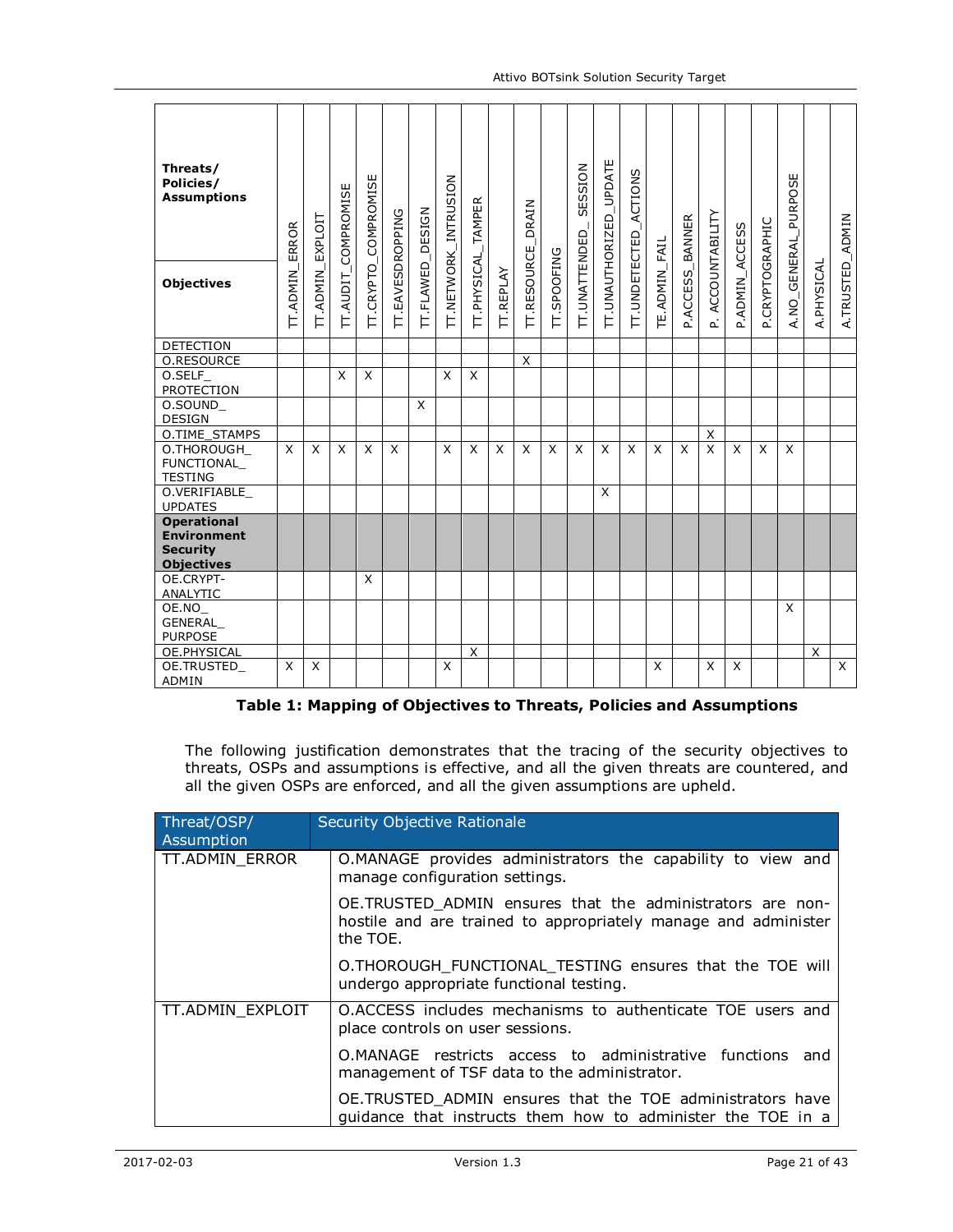|                                 | secure manner.                                                                                                                                                                                                                                                                                                                                                                                                                                                                                                                                                        |
|---------------------------------|-----------------------------------------------------------------------------------------------------------------------------------------------------------------------------------------------------------------------------------------------------------------------------------------------------------------------------------------------------------------------------------------------------------------------------------------------------------------------------------------------------------------------------------------------------------------------|
|                                 | O.THOROUGH_FUNCTIONAL_TESTING ensures that the TOE will<br>undergo appropriate functional testing.                                                                                                                                                                                                                                                                                                                                                                                                                                                                    |
| TT.AUDIT<br><b>COMPROMISE</b>   | O.SELF PROTECTION ensures that the TSF can protect itself from<br>users. If the TSF could not maintain and control its domain of<br>execution, it could not be trusted to control access to the<br>resources under its control, which includes the audit trail.                                                                                                                                                                                                                                                                                                       |
|                                 | O.THOROUGH_FUNCTIONAL_TESTING ensures that the TOE will<br>undergo appropriate functional testing.                                                                                                                                                                                                                                                                                                                                                                                                                                                                    |
| TT.CRYPTO_<br><b>COMPROMISE</b> | O.SELF_PROTECTION ensures that the TSF can protect itself from<br>malicious users. If the TSF could not maintain and control its<br>domain of execution, it could not be trusted to control access to<br>the resources under its control, which includes the cryptographic<br>data and executable code.                                                                                                                                                                                                                                                               |
|                                 | OE.CRYPTANALYTIC ensures that the cryptographic methods used<br>in the IT environment are interoperable with the mechanisms<br>provided by the TOE. The IT environment's cryptographic<br>methods should be independently validated to be FIPS 140-2<br>compliant.                                                                                                                                                                                                                                                                                                    |
|                                 | O.THOROUGH FUNCTIONAL TESTING ensures that the TOE will<br>undergo appropriate functional testing.                                                                                                                                                                                                                                                                                                                                                                                                                                                                    |
| TT.EAVESDROPPING                | O.ACCESS provides the means to identify and authenticate the<br>TOE user. The correct identity of the user is the basis for any<br>decision of the TOE about an attempt of a user to access data.                                                                                                                                                                                                                                                                                                                                                                     |
|                                 | O.CRYPTOGRAPHY requires the TOE to implement cryptographic<br>services to provide confidentiality and integrity protection of data<br>while in transit between parts of the TOE.                                                                                                                                                                                                                                                                                                                                                                                      |
|                                 | O.MANAGE restricts the ability to modify the security attributes<br>associated with access control rules, access to authenticated and<br>unauthenticated services, etc. to the administrator. This feature<br>ensures that no other user can modify the information flow policy<br>to bypass the intended TOE security policy.                                                                                                                                                                                                                                        |
|                                 | O.MEDIATE ensures that all accesses to data are subject to<br>mediation. The TOE requires successful authentication to the TOE<br>prior to gaining access to any content. By implementing strong<br>authentication to gain access to these services, an attacker's<br>opportunity to conduct an eavesdropping attack successfully is<br>greatly reduced. The TSF will ensure that all configured<br>enforcement functions (authentication, access control rules, etc.)<br>must be invoked prior to allowing a user to gain access to TOE or<br>TOE mediated services. |
|                                 | O.THOROUGH_FUNCTIONAL_TESTING ensures that the TOE will<br>undergo appropriate functional testing.                                                                                                                                                                                                                                                                                                                                                                                                                                                                    |
| TT.FLAWED_<br><b>DESIGN</b>     | O.CHANGE_MANAGEMENT requires the developer to<br>provide<br>control of the changes made to the TOE's design. This includes<br>controlling physical access to the TOE's development area, and<br>having an automated configuration management system that<br>ensures changes made to the TOE go through an approval process<br>and only those persons that are authorized can make changes to<br>the TOE's design and its documentation.                                                                                                                               |
|                                 | O.SOUND_DESIGN requires that the TOE be developed using<br>sound engineering principles. By accurately and completely                                                                                                                                                                                                                                                                                                                                                                                                                                                 |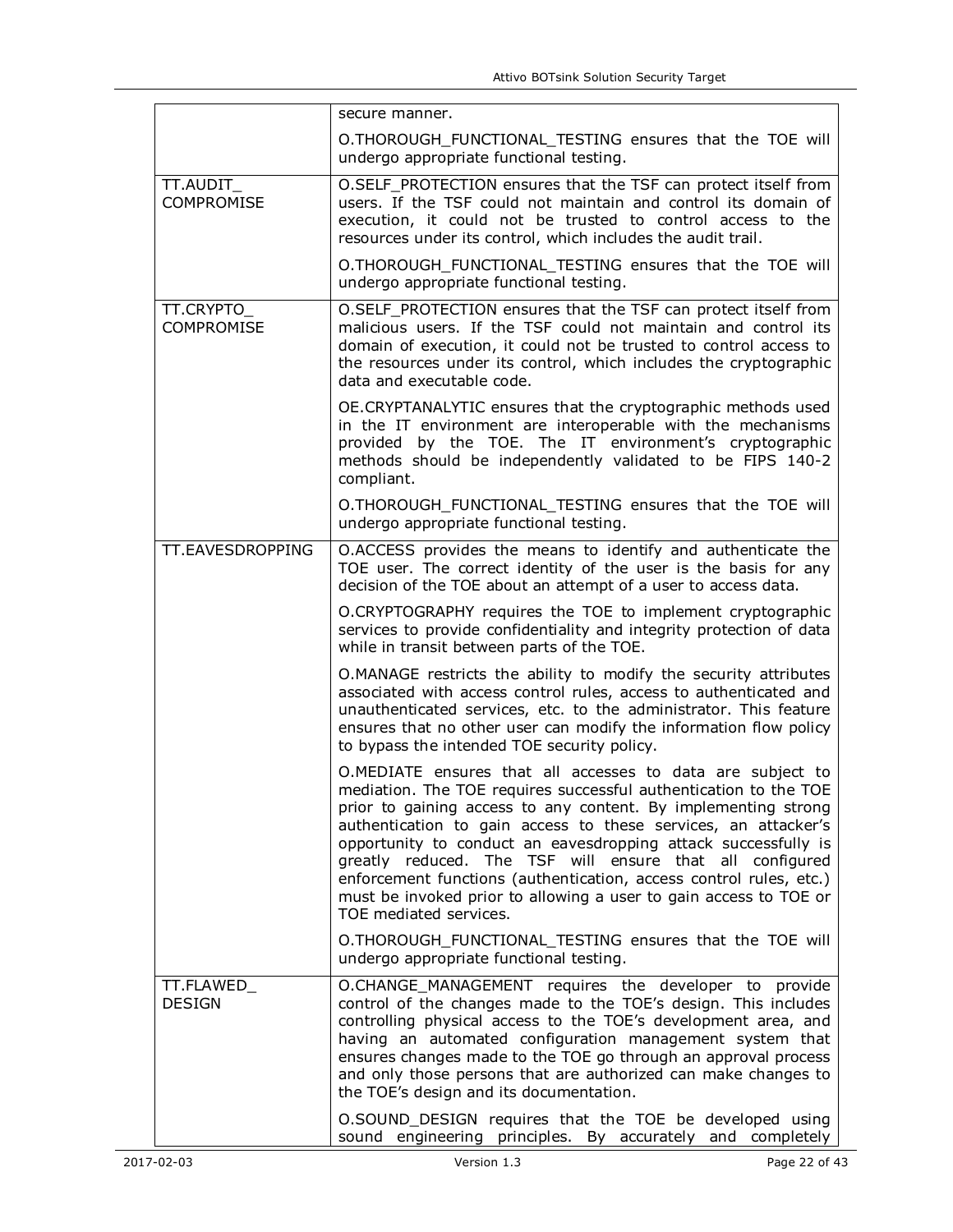|                                 | documenting the design of the security mechanisms in the TOE,<br>the design of the TOE can be better understood, which increases<br>the chances that design errors will be discovered.                                                                                                                                                                                                 |
|---------------------------------|----------------------------------------------------------------------------------------------------------------------------------------------------------------------------------------------------------------------------------------------------------------------------------------------------------------------------------------------------------------------------------------|
| TT.NETWORK_<br><b>INTRUSION</b> | O.ACCESS<br>includes<br>mechanisms<br><b>TOE</b><br>authenticate<br>to<br>administrators and place controls on administrator sessions.                                                                                                                                                                                                                                                 |
|                                 | O.AUDIT provides the TOE the capability to detect and create<br>records of security-relevant events associated with users.                                                                                                                                                                                                                                                             |
|                                 | O.MANAGE restricts the ability to modify the security attributes<br>associated with access control rules, access to authenticated and<br>unauthenticated services, etc. to the administrator. These<br>objectives ensure that no other user can modify the information<br>flow policy to bypass the intended TSP.                                                                      |
|                                 | O.SELF_PROTECTION ensures that the TOE will have adequate<br>protection from external sources and that all TSP functions are<br>invoked.                                                                                                                                                                                                                                               |
|                                 | OE.TRUSTED ADMIN ensures that the TOE administrators have<br>guidance that instructs them how to administer the TOE in a<br>secure manner.                                                                                                                                                                                                                                             |
|                                 | O.THOROUGH_FUNCTIONAL_TESTING ensures that the TOE will<br>undergo appropriate functional testing.                                                                                                                                                                                                                                                                                     |
| TT.PHYSICAL<br><b>TAMPFR</b>    | O.SELF_PROTECTION ensures that TOE provides a mechanism<br>that detects the exposure of the internal TOE components. The<br>TSF self-tests required by this objective ensure that the TOE's<br>hardware is operating correctly, and the software and TSF data<br>have not been corrupted by means other than exposing the<br>internal components (e.g., electromagnetic interference). |
|                                 | OE.PHYSICAL provides for the physical protection of the TOE<br>hardware and software.                                                                                                                                                                                                                                                                                                  |
|                                 | O.THOROUGH_FUNCTIONAL_TESTING ensures that the TOE will<br>undergo appropriate functional testing.                                                                                                                                                                                                                                                                                     |
| TT.REPLAY                       | O.CRYPTOGRAPHY requires the TOE to implement cryptographic<br>services to provide confidentiality and integrity protection of<br>TLS/HTTPS sessions.                                                                                                                                                                                                                                   |
|                                 | O.REPLAY_DETECTION ensures that a packet flow transmitted to<br>the TOE has not been copied by an eavesdropper and<br>retransmitted to the TOE.                                                                                                                                                                                                                                        |
|                                 | O.THOROUGH_FUNCTIONAL_TESTING ensures that the TOE will<br>undergo appropriate functional testing.                                                                                                                                                                                                                                                                                     |
| TT.RESOURCE<br><b>DRAIN</b>     | O.NETWORK_FILTERING ensures that the TOE filters network<br>packets.                                                                                                                                                                                                                                                                                                                   |
|                                 | O.RESOURCE shall provide mechanisms that mitigate attempts to<br>exhaust the resources provided by the TOE.                                                                                                                                                                                                                                                                            |
|                                 | O.THOROUGH_FUNCTIONAL_TESTING ensures that the TOE will<br>undergo appropriate functional testing.                                                                                                                                                                                                                                                                                     |
| <b>TT.SPOOFING</b>              | O.ACCESS controls the logical access to the TOE and its<br>resources. By constraining how authorized users can access the<br>TOE, and by mandating the type and strength of the<br>authentication mechanism, this objective helps mitigate the<br>possibility of a user attempting to login and masquerading as an<br>authorized user.                                                 |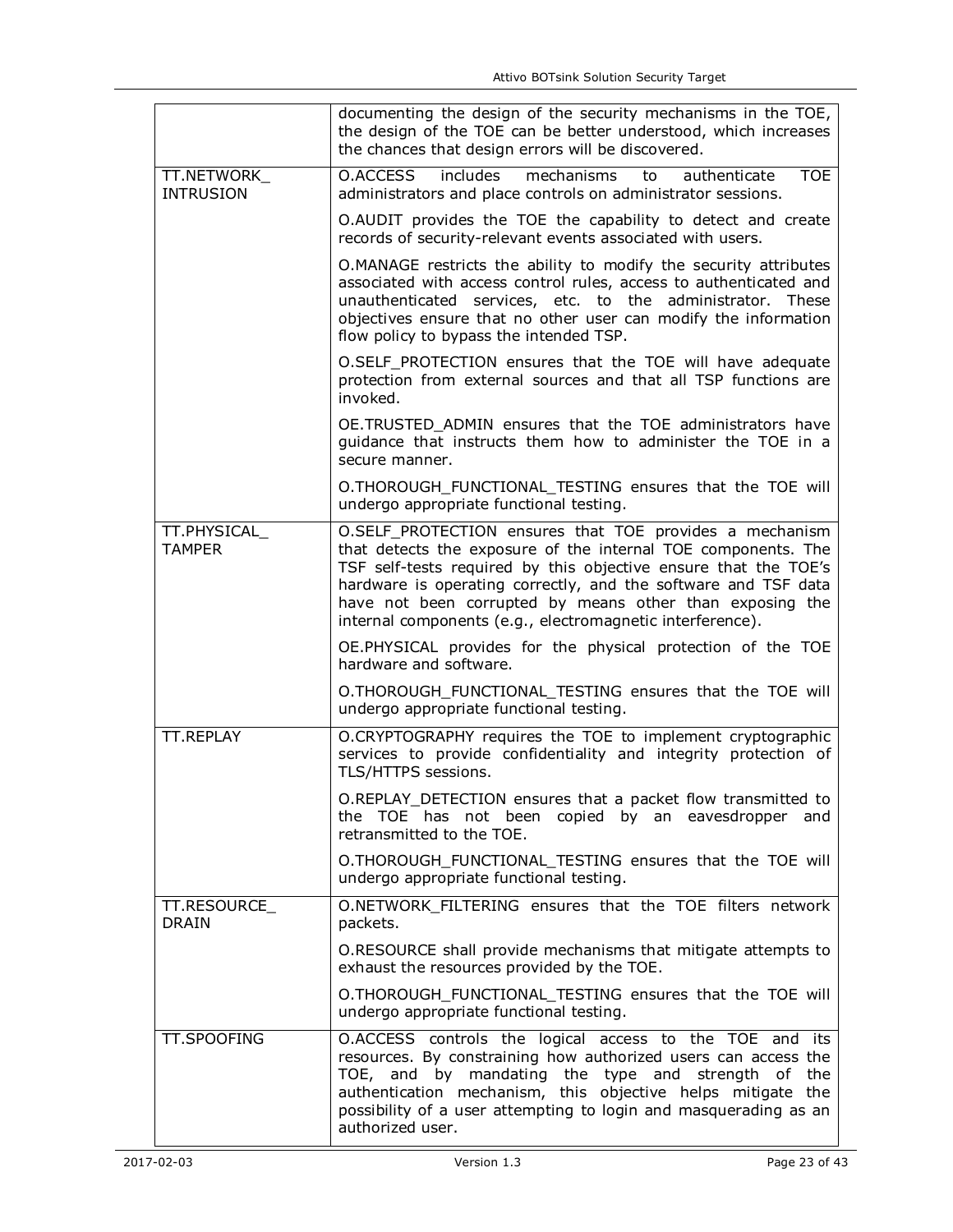|                                   | O.AUTH COMM ensures that TOE identifies and authenticates all<br>peers prior to communicating with that peer.                                                                                                                                                                                                                                                                      |
|-----------------------------------|------------------------------------------------------------------------------------------------------------------------------------------------------------------------------------------------------------------------------------------------------------------------------------------------------------------------------------------------------------------------------------|
|                                   | O.THOROUGH_FUNCTIONAL_TESTING ensures that the TOE will<br>undergo appropriate functional testing.                                                                                                                                                                                                                                                                                 |
| TT.UNATTENDED<br><b>SESSION</b>   | O.ACCESS includes mechanisms that place controls on SSH/Web<br>GUI/Console sessions. The sessions are dropped after a defined<br>time period of inactivity. Dropping the connection of a session<br>(after the defined time period) reduces the risk of someone<br>accessing the TOE device where the session was established, thus<br>gaining unauthorized access to the session. |
|                                   | O.THOROUGH_FUNCTIONAL_TESTING ensures that the TOE will<br>undergo appropriate functional testing.                                                                                                                                                                                                                                                                                 |
| TT.UNAUTHORIZED_<br><b>UPDATE</b> | O.VERIFIABLE_UPDATES: To reduce the potential that an update<br>might contain malicious or unintended features, the TOE is<br>expected to provide mechanisms that serve to ensure the<br>integrity of updates prior to their use.                                                                                                                                                  |
|                                   | O.THOROUGH FUNCTIONAL TESTING ensures that the TOE will<br>undergo appropriate functional testing.                                                                                                                                                                                                                                                                                 |
| TT.UNDETECTED_<br><b>ACTIONS</b>  | O.AUDIT ensures that activity is monitored so the security of the<br>TOE is not compromised.                                                                                                                                                                                                                                                                                       |
|                                   | O.AUTH COMM ensures that TOE identifies and authenticates all<br>peers prior to communicating with that peer.                                                                                                                                                                                                                                                                      |
|                                   | O.CRYPTOGRAPHY<br>provides<br>the<br>underlying<br>cryptographic<br>functionality required by other protection mechanisms.                                                                                                                                                                                                                                                         |
|                                   | O.MANAGE requires the TOE to provide mechanisms to allow the<br>TOE be configured in a secure manner.                                                                                                                                                                                                                                                                              |
|                                   | O.THOROUGH_FUNCTIONAL_TESTING ensures that the TOE will<br>undergo appropriate functional testing.                                                                                                                                                                                                                                                                                 |
| TE.ADMIN_FAIL                     | O.MANAGE provides administrators the capability to update the<br>TOE with security patches.                                                                                                                                                                                                                                                                                        |
|                                   | OE.TRUSTED ADMIN ensures that the administrators are non-<br>hostile and are trained to appropriately manage and administer<br>the TOE.                                                                                                                                                                                                                                            |
|                                   | O.THOROUGH_FUNCTIONAL_TESTING ensures that the TOE will<br>undergo appropriate functional testing.                                                                                                                                                                                                                                                                                 |
| P.ACCESS_BANNER                   | O. DISPLAY_BANNER ensures that the TOE displays banner that<br>provides users with a warning about the unauthorized use of the<br>TOE.                                                                                                                                                                                                                                             |
|                                   | O.THOROUGH FUNCTIONAL TESTING ensures that the TOE will<br>undergo appropriate functional testing.                                                                                                                                                                                                                                                                                 |
| P.ACCOUNTABILITY                  | O.ACCESS requires the TOE to identify and authenticate users<br>prior to allowing any TOE access or any TOE mediated access on<br>behalf of those users.                                                                                                                                                                                                                           |
|                                   | O.AUDIT provides the administrator with the capability of<br>reviewing the audit trail based on the identity of the user.<br>Additionally, the administrator's user identifier is recorded when<br>any security relevant change is made to the TOE (e.g. modifying<br>TSF data, start-stop of the audit mechanism).                                                                |
|                                   | OE.TRUSTED_ADMIN ensures that the TOE administrators have                                                                                                                                                                                                                                                                                                                          |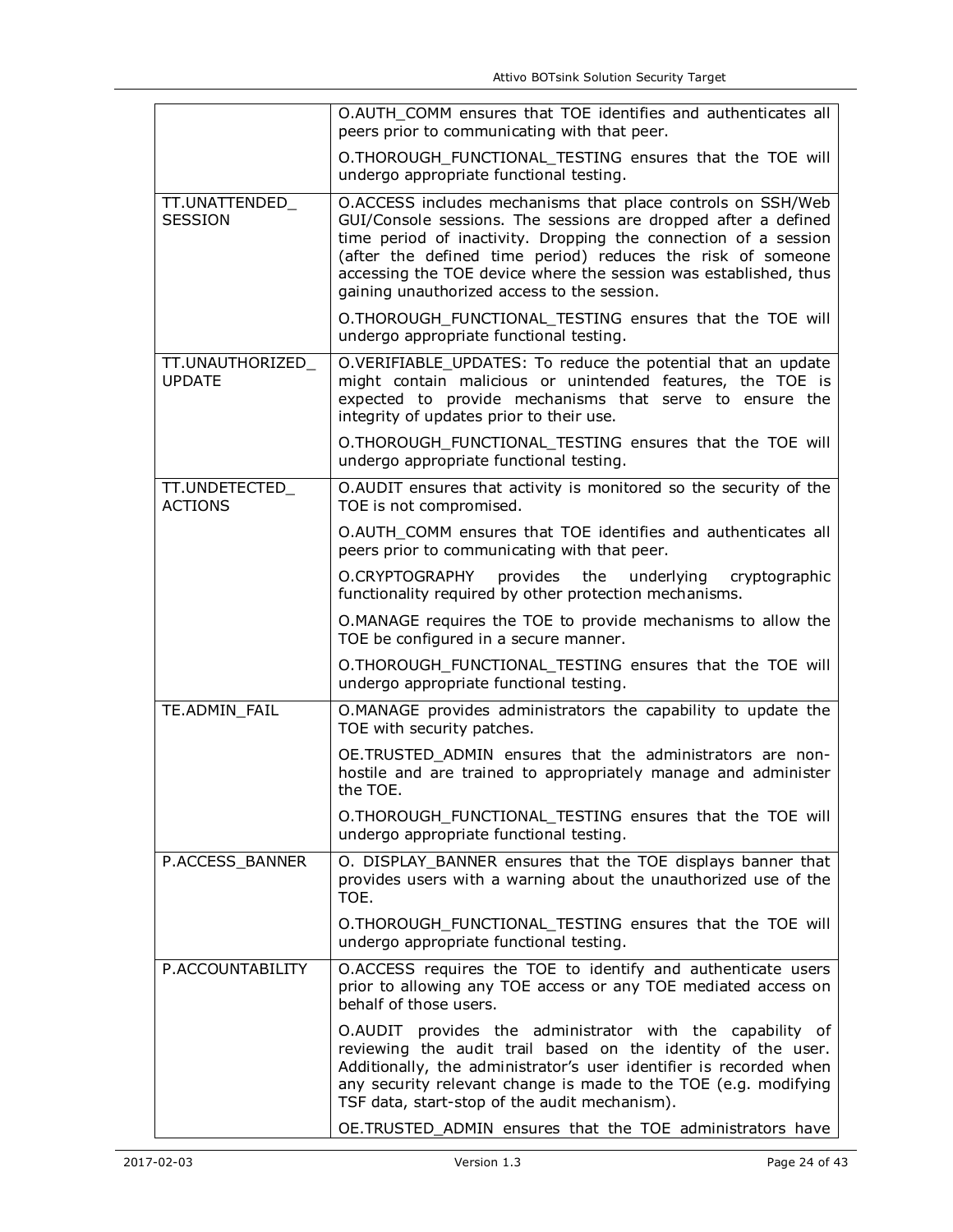|                                | guidance that instructs them how to administer the TOE in a<br>secure manner.                                                                                                                                        |
|--------------------------------|----------------------------------------------------------------------------------------------------------------------------------------------------------------------------------------------------------------------|
|                                | O.TIME_STAMPS requires the TOE to provide a reliable time<br>stamp (settable by only the authorized administrator). The audit<br>mechanism is required to include the current date and time in<br>each audit record. |
|                                | O.THOROUGH_FUNCTIONAL_TESTING ensures that the TOE will<br>undergo appropriate functional testing.                                                                                                                   |
| P.ADMIN ACCESS                 | O.MANAGE ensures the TOE to be managed in a secure manner<br>by the authorized administrator.                                                                                                                        |
|                                | OE.TRUSTED_ADMIN ensures that the administrators of the TOE<br>shall not have any malicious intention, shall receive proper<br>training on the TOE management, and follow the administrator<br>quidelines.           |
|                                | O.THOROUGH FUNCTIONAL TESTING ensures that the TOE will<br>undergo appropriate functional testing.                                                                                                                   |
| P.CRYPTOGRAPHIC                | O.CRYPTOGRAPHY requires the TOE to implement cryptographic<br>services to provide integrity and confidentiality protection of the<br>TOE.                                                                            |
|                                | O.THOROUGH_FUNCTIONAL_TESTING ensures that the TOE will<br>undergo appropriate functional testing.                                                                                                                   |
| A.NO_GENERAL<br><b>PURPOSE</b> | OE.NO_GENERAL_PURPOSE ensures that there are no general-<br>purpose computing capabilities (e.g., the ability to execute<br>arbitrary code or applications) on the TOE.                                              |
|                                | O.THOROUGH FUNCTIONAL TESTING ensures that the TOE will<br>undergo appropriate functional testing.                                                                                                                   |
| A.PHYSICAL                     | OE.PHYSICAL ensures that the environment provides physical<br>security, commensurate with the value of the TOE and the data it<br>contains.                                                                          |
| A.TRUSTED ADMIN                | OE.TRUSTED ADMIN ensures that the administrators of the TOE<br>shall not have any malicious intention, shall receive proper<br>training on the TOE management, and shall follow the<br>administrator guidelines.     |

**Table 2: Rationale between Objectives and SPD**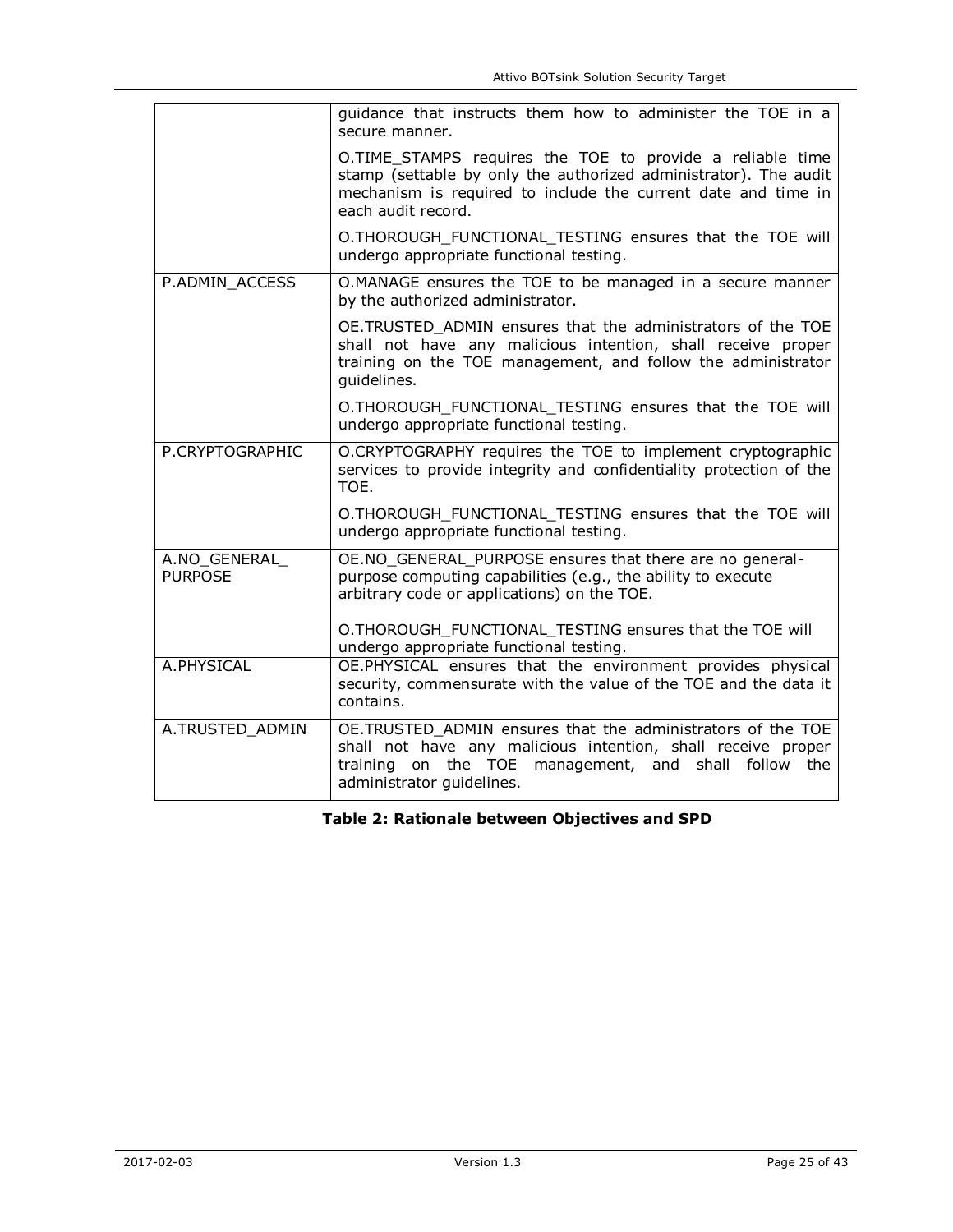# **5. EXTENDED COMPONENTS DEFINITION (ASE\_ECD)**

 The following extended component has been included in this Security Target because the Common Criteria components were found to be insufficient as stated.

## **5.1. EXTENDED COMPONENT**

| <b>Explicit Component   Identifier</b> |                   | <b>Rationale</b>                                                                                                                                                                                 |
|----------------------------------------|-------------------|--------------------------------------------------------------------------------------------------------------------------------------------------------------------------------------------------|
| FRU_RSA_EXT.1                          | Maximum<br>quotas | This extended component is necessary to describe<br>that the TOE specifies the resources in the<br>installation bundle, which get enforced by the<br>virtual infrastructure, and not by the TOE. |

**Table 3: Rationale for Extended Component**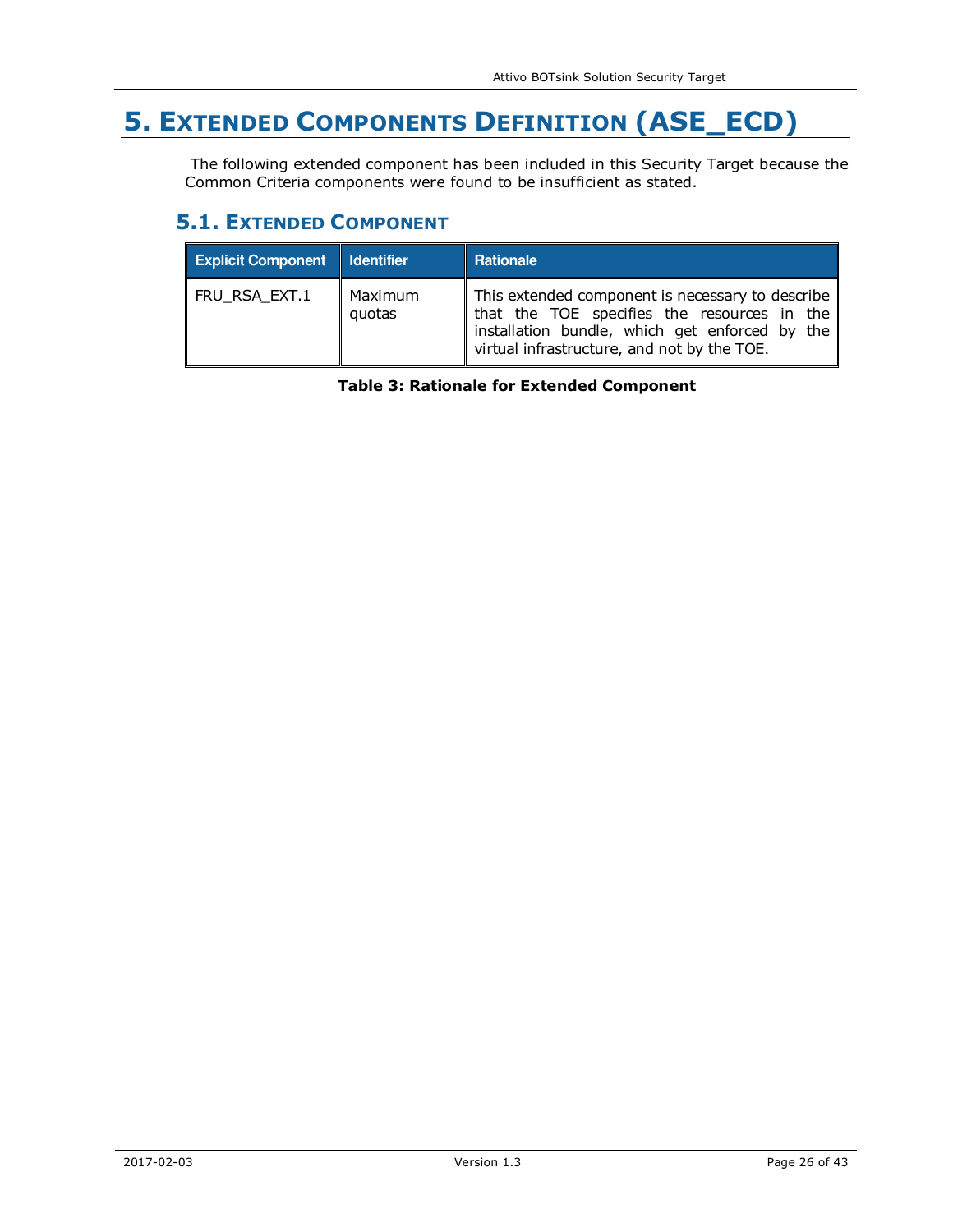# **6. SECURITY REQUIREMENTS (ASE\_REQ)**

# **6.1. SECURITY FUNCTIONAL REQUIREMENTS (SFRS)**

| <b>Functional Class</b>                 | <b>Functional Component</b> |                                             |  |  |  |  |  |  |  |  |
|-----------------------------------------|-----------------------------|---------------------------------------------|--|--|--|--|--|--|--|--|
| FAU:                                    | FAU_GEN.1                   | Audit data generation                       |  |  |  |  |  |  |  |  |
| Security audit                          | FAU GEN.2                   | User identity association                   |  |  |  |  |  |  |  |  |
|                                         | FCS_CKM.1                   | Cryptographic key generation                |  |  |  |  |  |  |  |  |
| FCS:<br>Cryptographic support           | FCS_CKM.4                   | Cryptographic key destruction               |  |  |  |  |  |  |  |  |
|                                         | FCS_COP.1                   | Cryptographic operation                     |  |  |  |  |  |  |  |  |
|                                         | FDP_ACC.1                   | Subset access control                       |  |  |  |  |  |  |  |  |
| FDP:<br>User<br>data                    | FDP_ACF.1                   | Security attribute based access control     |  |  |  |  |  |  |  |  |
| protection                              | FDP_IFC.1                   | Subset information flow control             |  |  |  |  |  |  |  |  |
|                                         | FDP IFF.1                   | Simple security attributes                  |  |  |  |  |  |  |  |  |
| FIA:                                    | FIA ATD.1                   | User attribute definition                   |  |  |  |  |  |  |  |  |
| Identification<br>and<br>authentication | FIA_UAU.1                   | Timing of authentication                    |  |  |  |  |  |  |  |  |
|                                         | FIA UID.1                   | Timing of identification                    |  |  |  |  |  |  |  |  |
|                                         | FMT_MSA.1                   | Management of security attributes           |  |  |  |  |  |  |  |  |
|                                         | FMT MSA.3                   | Static attribute initialisation             |  |  |  |  |  |  |  |  |
| FMT:<br>Security management             | FMT_MTD.1                   | Management of TSF data                      |  |  |  |  |  |  |  |  |
|                                         | FMT SMF.1                   | Specification of Management Functions       |  |  |  |  |  |  |  |  |
|                                         | FMT_SMR.2                   | Restrictions on security roles              |  |  |  |  |  |  |  |  |
|                                         | FPT ITT.1                   | Basic internal TSF data transfer protection |  |  |  |  |  |  |  |  |
| FPT:                                    | FPT PHP.1                   | Passive detection of physical attack        |  |  |  |  |  |  |  |  |
| Protection of the TSF                   | FPT STM.1                   | Reliable time stamps                        |  |  |  |  |  |  |  |  |
|                                         | FPT TST.1                   | <b>TSF</b> testing                          |  |  |  |  |  |  |  |  |
| FRU:<br>Resource<br>utilisation         | FRU RSA EXT.1               | Maximum quotas                              |  |  |  |  |  |  |  |  |
| FTA: TOE access                         | FTA SSL.3                   | TSF-initiated termination                   |  |  |  |  |  |  |  |  |
|                                         | FTA TAB.1                   | Default TOE access banners                  |  |  |  |  |  |  |  |  |
| Trusted<br>FTP:<br>path/channels        | FTP TRP.1                   | Trusted path                                |  |  |  |  |  |  |  |  |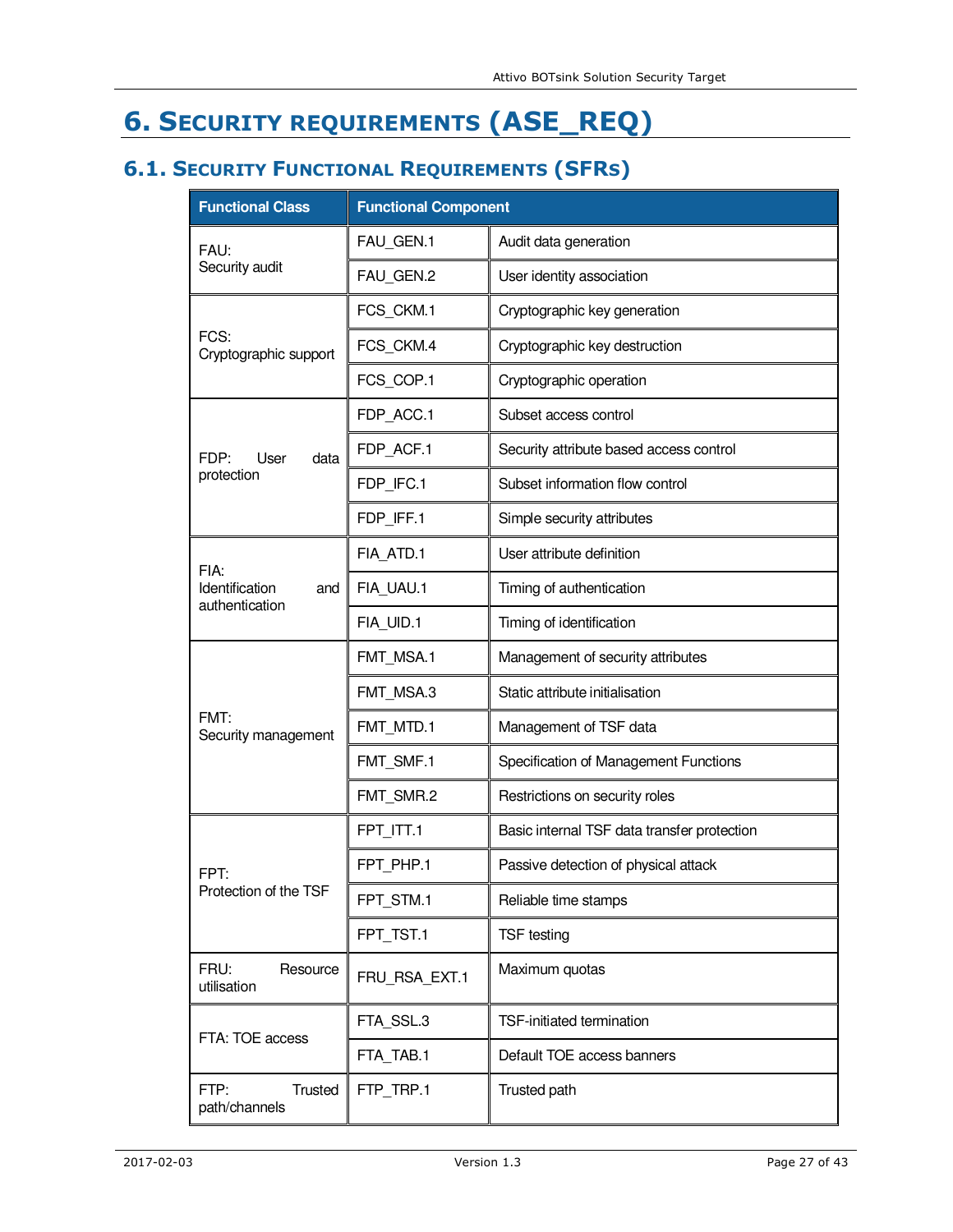#### **Table 4: Security Functional Requirements**

# **6.1.1. SECURITY AUDIT (FAU)**

### **6.1.1.1. FAU\_GEN.1 AUDIT DATA GENERATION**

Dependencies: FPT\_STM.1 Reliable time stamps

**FAU\_GEN.1.1** The TSF shall be able to generate an audit record of the following auditable events:

a) Start-up and shutdown of the audit functions;

b) All auditable events for the [*not specified*] level of audit; and

c) [**All administrative actions, and the following security events:** 

- **Failure to save event info,** 
	- **Failure with service customizing,**
- **Failure to change VM host name,**
- **Failure to create VM network interface,**
- **Failure to reach VM,**
- **Failure to delete network interface in VM,**
- **Failure with ACM client channel**].

**FAU\_GEN.1.2** The TSF shall record within each audit record at least the following information:

a) Date and time of the event, type of event, subject identity (if applicable), and the outcome (success or failure) of the event; and

b) For each audit event type, based on the auditable event definitions of the functional components included in the PP/ST, [**None**].

#### **6.1.1.2. FAU GEN.2 USER IDENTITY ASSOCIATION**

Dependencies: FAU\_GEN.1 Audit data generation FIA\_UID.1 Timing of identification

**FAU\_GEN.2.1** For audit events resulting from actions of identified users, the TSF shall be able to associate each auditable event with the identity of the user that caused the event.

# **6.1.2. CRYPTOGRAPHIC SUPPORT (FCS)**

#### **6.1.2.1. FCS\_CKM.1 CRYPTOGRAPHIC KEY GENERATION**

Dependencies: [FCS CKM.2 Cryptographic key distribution, or FCS COP.1 Cryptographic operation] FCS\_CKM.4 Cryptographic key destruction

**FCS CKM.1.1** The TSF shall generate cryptographic keys in accordance with a specified cryptographic key generation algorithm [**TLS, SSH and RSA key generation**] and specified cryptographic key sizes [**as specified in Table 5**] that meet the following: [**NIST SP 800-90A, NIST SP 800-135, FIPS PUB 186-4**].

#### **6.1.2.2. FCS\_CKM.4 CRYPTOGRAPHIC KEY DESTRUCTION**

Dependencies: [FDP\_ITC.1 Import of user data without security attributes, or FDP ITC.2 Import of user data with security attributes, or FCS\_CKM.1 Cryptographic key generation]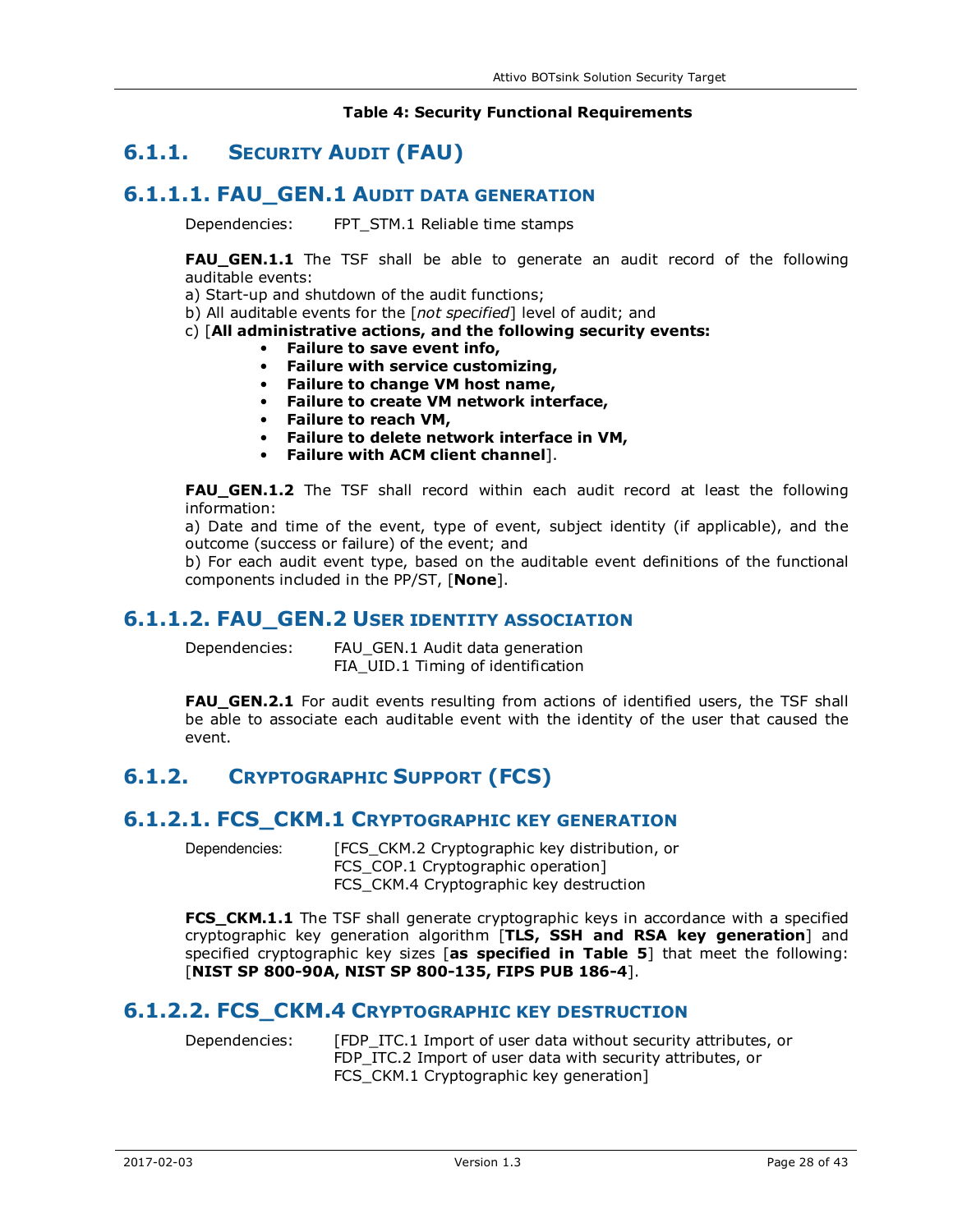**FCS\_CKM.4.1** The TSF shall destroy cryptographic keys in accordance with a specified cryptographic key destruction method [**zeroization of keys**] that meets the following: [**FIPS PUB 140-2**].

### **6.1.2.3. FCS\_COP.1 CRYPTOGRAPHIC OPERATION**

Dependencies: [FDP\_ITC.1 Import of user data without security attributes, or FDP ITC.2 Import of user data with security attributes, or FCS\_CKM.1 Cryptographic key generation] FCS CKM.4 Cryptographic key destruction

**FCS\_COP.1.1** The TSF shall perform [**cryptographic operations listed in Table 4: Cryptographic Operations**] in accordance with a specified cryptographic algorithm [**listed in Table 4: Cryptographic Operations**] and cryptographic key sizes [**listed in Table 4: Cryptographic Operations**] that meet the following: [**standards listed in Table 4: Cryptographic Operations**].

| Cryptographic<br>operations           | Cryptographic<br>algorithm                                    | Key sizes (bits)                    | <b>Standards</b>                          |
|---------------------------------------|---------------------------------------------------------------|-------------------------------------|-------------------------------------------|
| Encryption/decryption                 | <b>AES</b>                                                    | 128,192,256                         | FIPS PUB 197                              |
| Encryption/decryption                 | <b>RSA</b>                                                    | 2048                                | <b>NA</b>                                 |
| Encryption/decryption                 | 3DES                                                          | 168                                 | FIPS PUB 46-3                             |
| <b>TLS Session Keys</b><br>Generation | <b>TLS KDF</b>                                                | All TLS Session<br><b>Key Sizes</b> | <b>NIST SP 800-90A</b><br>NIST SP 800-135 |
| <b>SSH Session Key</b><br>Generation  | <b>SSH KDF</b>                                                | All SSH Session<br><b>Key Sizes</b> | <b>NIST SP 800-90A</b><br>NIST SP 800-135 |
| Key Generation                        | <b>RSA</b>                                                    | 2048                                | <b>FIPS PUB 186-4</b>                     |
| Digital Signature                     | <b>ECDSA</b>                                                  | 256,384,521                         | <b>FIPS PUB 186-4</b>                     |
| Digital Signature                     | <b>RSA</b>                                                    | 2048                                | <b>FIPS PUB 186-4</b>                     |
| Digital Signature                     | <b>DSA</b>                                                    | 2048                                | <b>FIPS PUB 186-4</b>                     |
| Hashing                               | $SHA-1,$<br>SHA-256,<br>SHA-384,<br><b>SHA-512</b>            |                                     | <b>FIPS PUB 180-4</b>                     |
| <b>HMAC</b>                           | HMAC-SHA-1,<br>HMAC-SHA-256,<br>HMAC-SHA-384,<br>HMAC-SHA-512 | 160,256,384,512                     | <b>FIPS PUB 198-1</b>                     |
| Key Agreement                         | DH.                                                           | 2048                                | <b>NA</b>                                 |
| Key Agreement                         | <b>ECDH</b>                                                   | 256,384,521                         | NА                                        |

**Table 5: Cryptographic Operations** 

# **6.1.3. USER DATA PROTECTION (FDP)**

## **6.1.3.1. FDP\_ACC.1 SUBSET ACCESS CONTROL**

Dependencies: FDP\_ACF.1 Security attribute based access control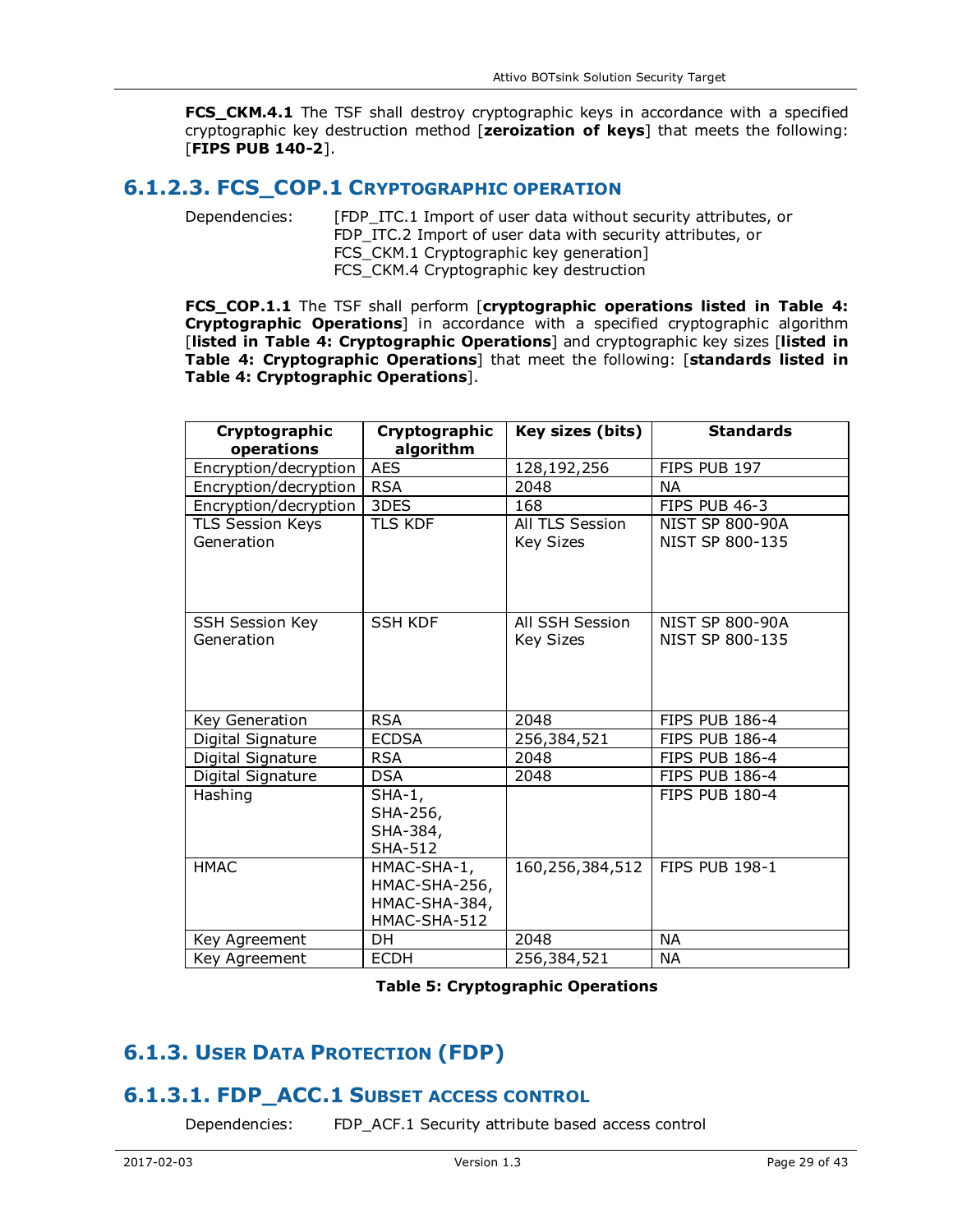**FDP\_ACC.1.1** The TSF shall enforce the [**BOTsink Access Control Policy**] on [subjects: **TOE users**, objects: **TOE data**, operations: **access to TOE data**].

#### **6.1.3.2. FDP\_ACF.1 SECURITY ATTRIBUTE BASED ACCESS CONTROL**

Dependencies: FDP\_ACC.1 Subset access control FMT\_MSA.3 Static attribute initialisation

**FDP\_ACF.1.1** The TSF shall enforce the [**BOTsink Access Control Policy**] to objects based on the following: [subjects: **TOE users**; subject attributes: **user name, password**; object: **TOE data**; object attributes: **none**].

FDP\_ACF.1.2 The TSF shall enforce the following rules to determine if an operation among controlled subjects and controlled objects is allowed: [**no additional rules**].

**FDP\_ACF.1.3** The TSF shall explicitly authorise access of subjects to objects based on the following additional rules: [**no additional rules**].

**FDP\_ACF.1.4** The TSF shall explicitly deny access of subjects to objects based on the following additional rules: [**no additional rules**].

#### **6.1.3.3. FDP\_IFC.1 SUBSET INFORMATION FLOW CONTROL**

Dependencies: FDP\_IFF.1 Simple security attributes

**FDP\_IFC.1.1** The TSF shall enforce the [**Information Flow Control SFP**] on [

- subjects: **external IT entities that send information towards the TOE**,
	- information: **traffic sent towards the TOE**,
	- operation: **allow/reject information**].

#### **6.1.3.4. FDP\_IFF.1 SIMPLE SECURITY ATTRIBUTES**

Dependencies: FDP\_IFC.1 Subset information flow control FMT\_MSA.3 Static attribute initialisation

**FDP\_IFF.1.1** The TSF shall enforce the [**Information Flow Control SFP**] based on the following types of subject and information security attributes: [

- subjects: **external IT entities that send information towards the TOE**,
- subject security attributes: **address**,
- information: **traffic sent towards the TOE**,
- information security attributes: **destination address and port**].

**FDP\_IFF.1.2** The TSF shall permit an information flow between a controlled subject and controlled information via a controlled operation if the following rules hold: [**subjects on the deployment network can cause information to flow towards the TOE if the information security attribute values are permitted by the information flow security policy rules**].

**FDP\_IFF.1.3** The TSF shall enforce the [**no additional information flow control SFP rules**].

**FDP IFF.1.4** The TSF shall explicitly authorise an information flow based on the following rules: [**no additional information flow control SFP rules**].

**FDP IFF.1.5** The TSF shall explicitly deny an information flow based on the following rules: [**reject requests for access or service if the information security attribute values are not permitted by the information flow security policy rules**].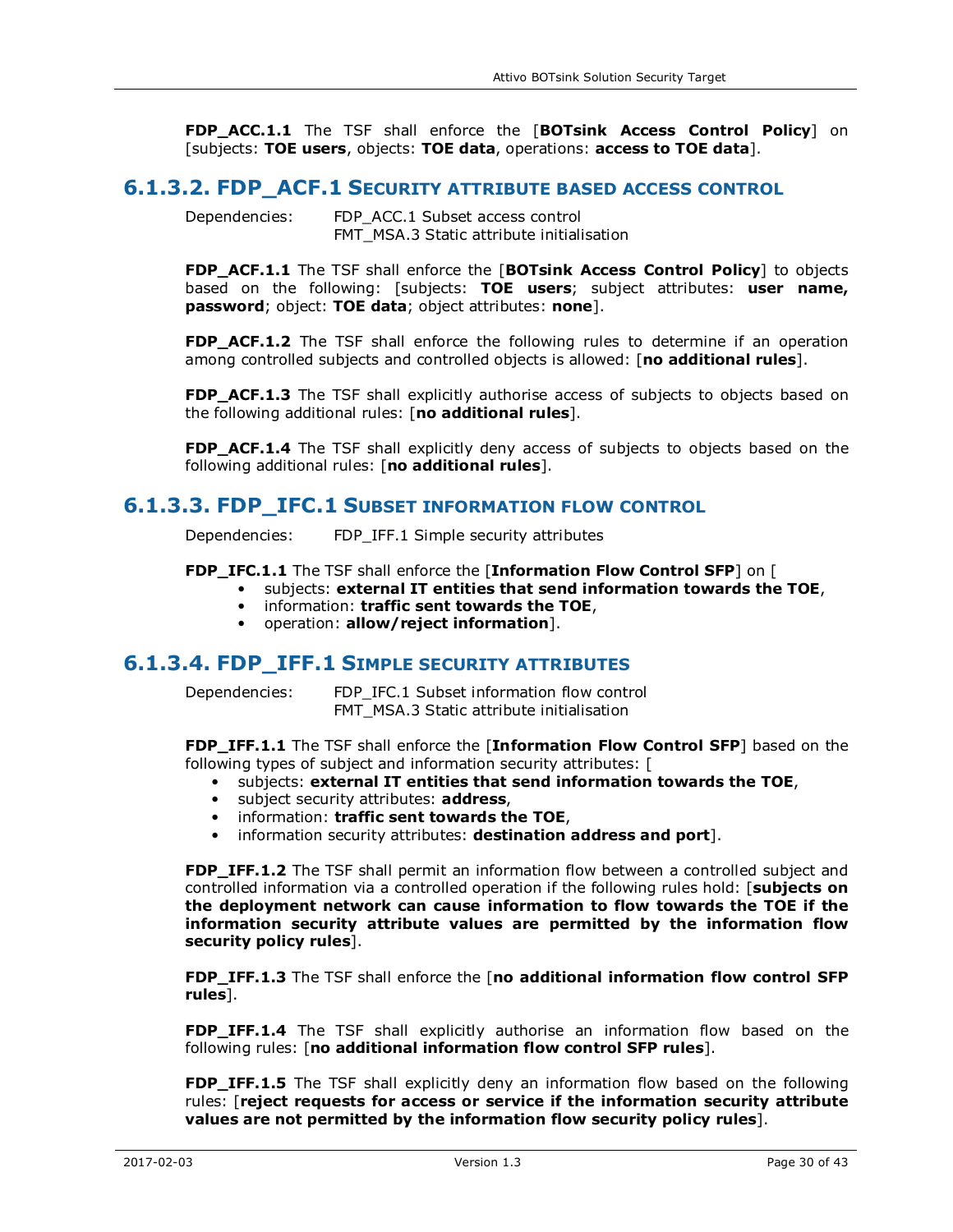# **6.1.4. IDENTIFICATION AND AUTHENTICATION (FIA)**

## **6.1.4.1. FIA\_ATD.1 USER ATTRIBUTE DEFINITION**

Dependences: None.

**FIA\_ATD.1.1** The TSF shall maintain the following list of security attributes belonging to individual users: [

- a) User identity: **user name;**
- b) Local authentication data: **password;**
- c) Authorizations: **privileges;** and
- d) **first name, last name**].

### **6.1.4.2. FIA\_UAU.1 TIMING OF AUTHENTICATION**

Dependences: FIA UID.1 Timing of identification

**FIA\_UAU.1.1** The TSF shall allow [**entry of user name and corresponding password**] on behalf of the user to be performed before the user is authenticated.

**FIA\_UAU.1.2** The TSF shall require each user to be successfully authenticated before allowing any other TSF-mediated actions on behalf of that user.

### **6.1.4.3. FIA\_UID.1 TIMING OF IDENTIFICATION**

Dependences: None.

**FIA\_UID.1.1** The TSF shall allow [**entry of user name and corresponding password**] on behalf of the user to be performed before the user is identified.

**FIA\_UID.1.2** The TSF shall require each user to identify itself before allowing any other TSF-mediated actions on behalf of that user.

## **6.1.5. SECURITY MANAGEMENT (FMT)**

#### **6.1.5.1. FMT\_MSA.1 MANAGEMENT OF SECURITY ATTRIBUTES**

Dependencies: [FDP\_ACC.1 Subset access control, or FDP IFC.1 Subset information flow control] FMT\_SMR.1 Security roles FMT\_SMF.1 Specification of Management Functions

**FMT\_MSA.1.1** The TSF shall enforce the [**Information Flow Control SFP**] to restrict the ability to [ [*manage*]] the security attributes [**as in FDP\_IFF.1.1**] to [**authorized administrator**].

### **6.1.5.2. FMT\_MSA.3 STATIC ATTRIBUTE INITIALISATION**

Dependencies: FMT\_MSA.1 Management of security attributes FMT\_SMR.1 Security roles

**FMT\_MSA.3.1** The TSF shall enforce the [**Information Flow Control SFP**] to provide [*restrictive*] default values for security attributes that are used to enforce the SFP.

**FMT\_MSA.3.2** The TSF shall allow the [**authorized administrator**] to specify alternative initial values to override the default values when an object or information is created.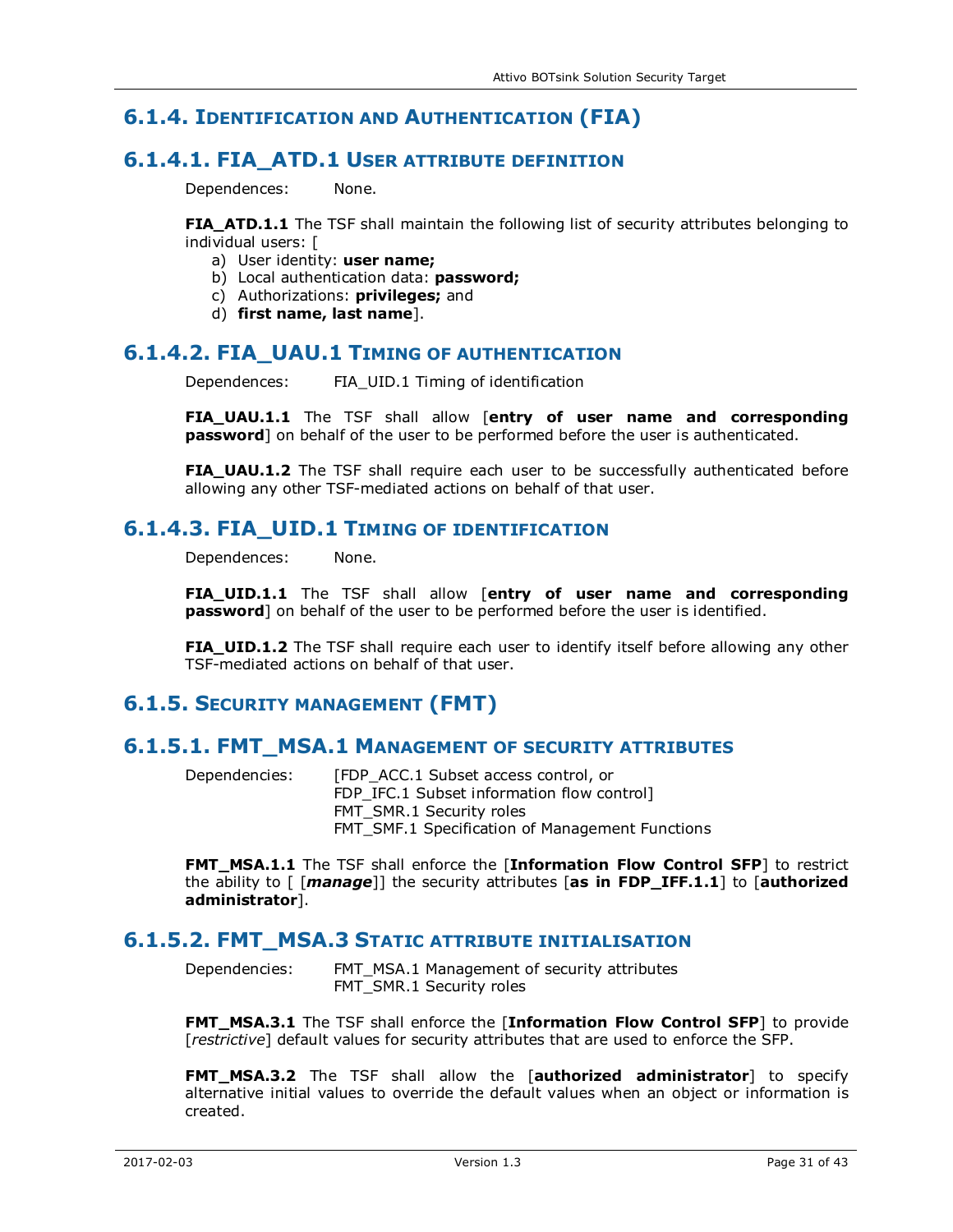#### **6.1.5.3. FMT\_MTD.1 MANAGEMENT OF TSF DATA**

Dependencies: FMT\_SMR.1 Security roles

FMT\_SMF.1 Specification of Management Functions

**FMT\_MTD.1.1** The TSF shall restrict the ability to [*manage*] the [**TSF data**] to [**authorized administrator**].

#### **6.1.5.4. FMT\_SMF.1 SPECIFICATION OF MANAGEMENT FUNCTIONS**

Dependencies: None.

**FMT SMF.1.1** The TSF shall be capable of performing the following management functions: [**administer the TOE locally and remotely**].

#### **6.1.5.5. FMT\_SMR.2 RESTRICTIONS ON SECURITY ROLES**

Dependencies: FIA\_UID.1 Timing of identification

**FMT\_SMR.2.1** The TSF shall maintain the roles: [**authorized command line administrator, authorized web-based administrator, authorized web-based user**].

**FMT\_SMR.2.2** The TSF shall be able to associate users with roles.

**FMT\_SMR.2.3** The TSF shall ensure that the conditions [**authorized administrator role shall administer the TOE locally and remotely**] are satisfied.

### **6.1.6. PROTECTION OF THE TSF (FPT)**

#### **6.1.6.1. FPT\_ITT.1 BASIC INTERNAL TSF DATA TRANSFER PROTECTION**

Dependencies: None.

**FPT\_ITT.1.1** The TSF shall protect TSF data from [*disclosure, modification*] when it is transmitted between separate parts of the TOE.

### **6.1.6.2. FPT\_PHP.1 PASSIVE DETECTION OF PHYSICAL ATTACK**

Dependencies: None.

**FPT\_PHP.1.1** The TSF shall provide unambiguous detection of physical tampering that might compromise the TSF.

**FPT\_PHP.1.2** The TSF shall provide the capability to determine whether physical tampering with the TSF's devices or TSF's elements has occurred.

#### **6.1.6.3. FPT\_STM.1 RELIABLE TIME STAMPS**

Dependencies: None.

**FPT STM.1.1** The TSF shall be able to provide reliable time stamps.

## **6.1.6.4. FPT\_TST.1 TSF TESTING**

Dependencies: None.

**FPT\_TST.1.1** The TSF shall run a suite of self tests [*at the conditions where the authorised user can*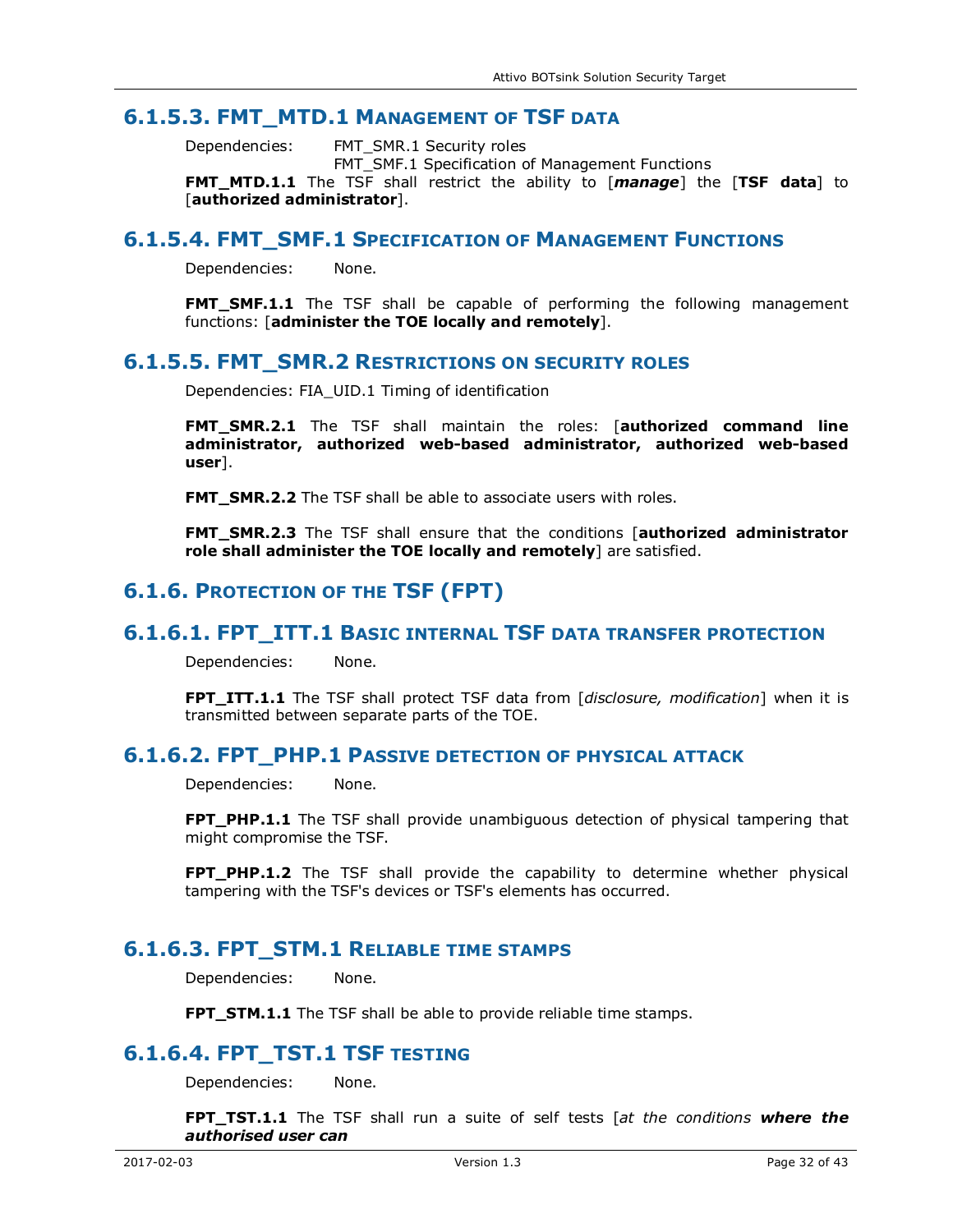- *enable the test traffic feature, and*
- *specify the frequency for sending the test traffic*] to demonstrate the correct operation of [*the TSF*].

**FPT\_TST.1.2** The TSF shall provide authorised users with the capability to verify the integrity of [ *No TSF data*].

**FPT\_TST.1.3** The TSF shall provide authorised users with the capability to verify the integrity of [ *No parts of TSF*].

### **6.1.7. RESOURCE UTILISATION (FRU)**

### **6.1.7.1. FRU\_RSA\_EXT.1 MAXIMUM QUOTAS**

Dependencies: None.

**FRU\_RSA\_EXT.1.1** The TSF shall specify maximum quotas of the number of the virtual CPUs in the installation bundle, enforced by the virtual infrastructure.

# **6.1.8. TOE ACCESS (FTA)**

### **6.1.8.1. FTA\_SSL.3 TSF-INITIATED TERMINATION**

Dependencies: None.

FTA\_SSL.3.1 The TSF shall terminate an interactive session after a [**fixed timeout period of 5 minutes or a configurable timeout period of 10-60 minutes**].

### **6.1.8.2. FTA\_TAB.1 DEFAULT TOE ACCESS BANNERS**

Dependencies: None.

**FTA\_TAB.1.1** Before establishing a user session, the TSF shall display an advisory warning message regarding unauthorised use of the TOE.

## **6.1.9. TRUSTED PATH/CHANNELS (FTP)**

### **6.1.9.1. FTP\_TRP.1 TRUSTED PATH**

Dependencies: None.

**FTP\_TRP.1.1** The TSF shall provide a communication path between itself and [*remote*] users that is logically distinct from other communication paths and provides assured identification of its end points and protection of the communicated data from [*modification, disclosure*].

**FTP\_TRP.1.2** The TSF shall permit [*remote users*] to initiate communication via the trusted path.

**FTP TRP.1.3** The TSF shall require the use of the trusted path for *[initial user authentication,* [*all remote administration actions*]].

### **6.2. SECURITY ASSURANCE REQUIREMENTS (SARS)**

The assurance level of the TOE is EAL2 augmented with ALC\_FLR.1.

Assurance Class **Assurance Components**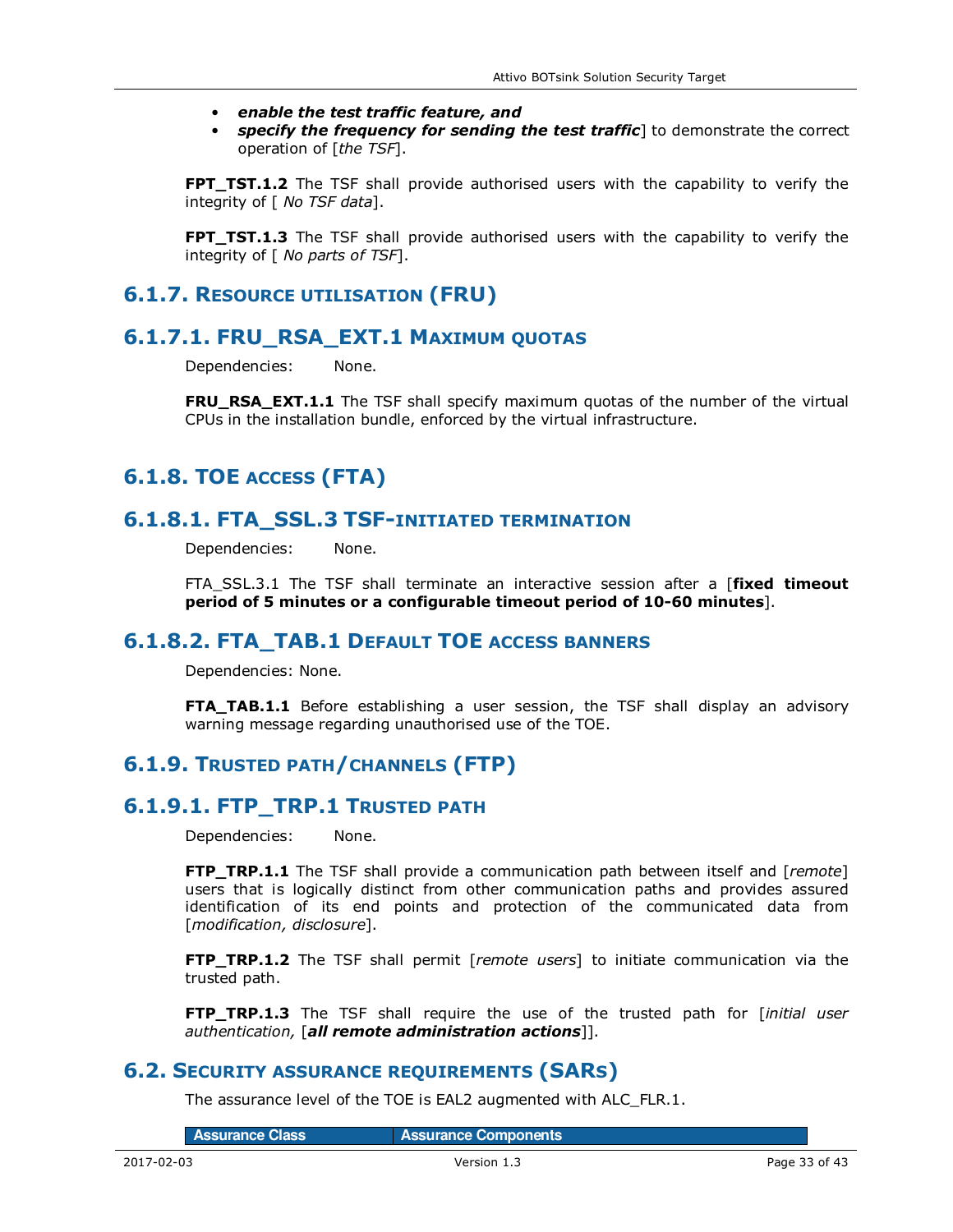Attivo BOTsink Solution Security Target

| <b>Assurance Class</b>                  | <b>Assurance Components</b>                           |
|-----------------------------------------|-------------------------------------------------------|
| <b>ADV</b> : Development                | ADV_ARC.1 Security architecture description           |
|                                         | ADV_FSP.2 Security-enforcing functional specification |
|                                         | ADV_TDS.1 Basic design                                |
| <b>AGD: Guidance</b>                    | AGD_OPE.1 Operational user guidance                   |
| documents                               | AGD_PRE.1 Preparative procedures                      |
| ALC: Life-cycle support                 | ALC_CMC.2 Use of a CM system                          |
|                                         | ALC_CMS.2 Parts of the TOE CM coverage                |
|                                         | ALC_DEL.1 Delivery procedures                         |
|                                         | ALC_FLR.1 Basic Flaw Remediation                      |
| <b>ASE: Security Target</b>             | ASE_CCL.1 Conformance claims                          |
| evaluation                              | ASE_ECD.1 Extended components definition              |
|                                         | ASE_INT.1 ST introduction                             |
|                                         | ASE_OBJ.2 Security objectives                         |
|                                         | ASE_REQ.2 Derived security requirements               |
|                                         | ASE_SPD.1 Security problem definition                 |
|                                         | ASE_TSS.1 TOE summary specification                   |
| <b>ATE: Tests</b>                       | ATE_COV.1 Evidence of coverage                        |
|                                         | ATE_FUN.1 Functional testing                          |
|                                         | ATE_IND.2 Independent testing - sample                |
| <b>AVA: Vulnerability</b><br>assessment | AVA_VAN.2 Vulnerability analysis                      |

#### **Table 6: Assurance requirements**

# **6.3. SECURITY REQUIREMENTS RATIONALE**

# **6.3.1. RELATION BETWEEN SECURITY REQUIREMENTS AND SECURITY OBJECTIVES**

The following tracing shows which SFRs address which security objectives for the TOE, and it shows which TOE security objectives are adressed by SARs.

| Requirements                  |             |                       |              |              |              |             |            |                   |                 |           |              |                   |                  |            |                  |                  |                       |            |               |           |          | EXT.1             |                |            |                      |             |
|-------------------------------|-------------|-----------------------|--------------|--------------|--------------|-------------|------------|-------------------|-----------------|-----------|--------------|-------------------|------------------|------------|------------------|------------------|-----------------------|------------|---------------|-----------|----------|-------------------|----------------|------------|----------------------|-------------|
| Objectives                    | GEN.<br>FAU | $\sim$<br>GEN<br>EAU. | CKM.1<br>FCS | CKM.4<br>FCS | COP.1<br>FCS | ن<br>ج<br>È | ACF.1<br>È | ⊣<br>IFC.<br>FDP. | IFF.1<br>인<br>모 | ATD.<br>덴 | UAU.1<br>EIA | <b>QID</b><br>FIA | −<br>MSA.<br>EMT | MSA.3<br>됩 | H<br>NTD.<br>FMT | ᅱ<br>SME.<br>FMT | $\sim$<br>SMR.<br>ENT | ITT.1<br>뉩 | ↽<br>휨<br>EPT | STM.<br>됩 | TST<br>뇝 | <b>RSA</b><br>ERU | S<br>SSL.<br>É | TAB.1<br>ħ | ΓRΡ.<br>$\mathbb{H}$ | <b>SARs</b> |
| O.ACCESS                      |             |                       |              |              |              |             |            |                   |                 | X         | X            | X                 |                  |            |                  |                  |                       |            |               |           |          |                   | X              |            | X                    |             |
| O.AUDIT                       | X           | X                     |              |              |              |             |            |                   |                 |           |              |                   |                  |            |                  |                  |                       |            |               | X         |          |                   |                |            |                      |             |
| O.AUTH_COMM                   |             |                       | X            |              | X            |             |            |                   |                 |           |              |                   |                  |            |                  |                  |                       |            |               |           |          |                   |                |            |                      |             |
| O.CHANGE<br>MANAGEMENT        |             |                       |              |              |              |             |            |                   |                 |           |              |                   |                  |            |                  |                  |                       |            |               |           |          |                   |                |            |                      | X           |
| O.CRYPTO-<br><b>GRAPHY</b>    |             |                       | X            | X.           | $\times$     |             |            |                   |                 |           |              |                   |                  |            |                  |                  |                       |            |               |           |          |                   |                |            |                      |             |
| O.DISPLAY<br><b>BANNER</b>    |             |                       |              |              |              |             |            |                   |                 |           |              |                   |                  |            |                  |                  |                       |            |               |           |          |                   |                | $\times$   |                      |             |
| O.MANAGE                      |             |                       |              |              |              |             |            |                   |                 |           |              |                   | X                | $\times$   | X                | X                | X                     |            |               |           | X        |                   |                |            |                      |             |
| O.MEDIATE                     |             |                       |              |              |              | X           | X          |                   |                 |           |              |                   |                  |            |                  |                  |                       |            |               |           |          |                   |                |            |                      |             |
| O.NETWORK<br><b>FILTERING</b> |             |                       |              |              |              |             |            | X                 | X               |           |              |                   |                  |            |                  |                  |                       |            |               |           |          |                   |                |            |                      |             |
| O.REPLAY_<br><b>DETECTION</b> |             |                       |              |              |              |             |            |                   |                 | X         |              |                   |                  |            |                  |                  |                       |            |               |           |          |                   |                |            |                      |             |
| <b>O.RESOURCE</b>             |             |                       |              |              |              |             |            |                   |                 |           |              |                   |                  |            |                  |                  |                       |            |               |           |          | X                 |                |            |                      |             |
| O.SELF<br><b>PROTECTION</b>   |             |                       |              |              |              |             |            |                   |                 |           |              |                   |                  |            |                  |                  |                       | X          | X             |           |          |                   |                |            |                      |             |
| 0.SOUND                       |             |                       |              |              |              |             |            |                   |                 |           |              |                   |                  |            |                  |                  |                       |            |               |           |          |                   |                |            |                      | X           |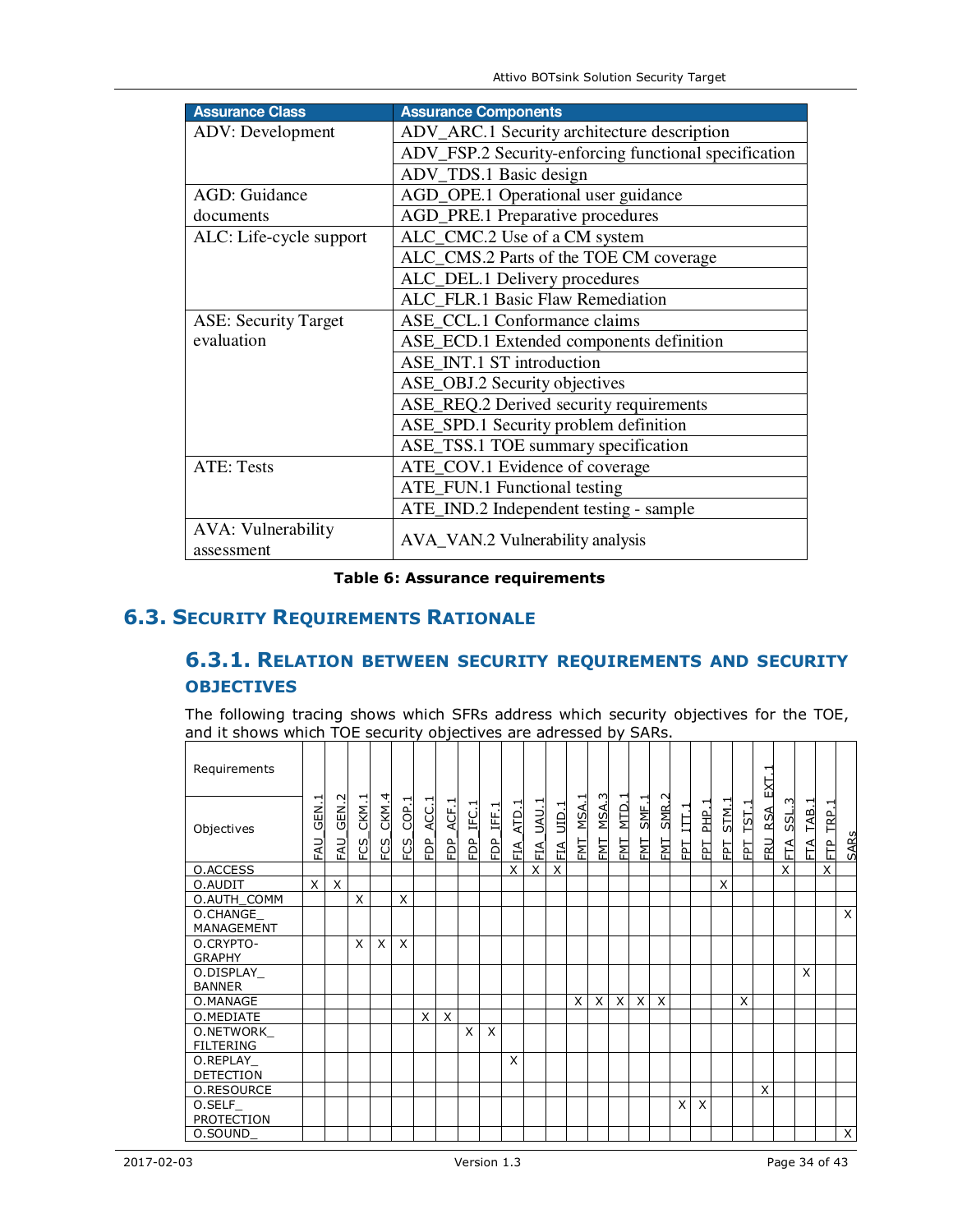| Requirements                               |                       |                                      |                                                                                          |                  |                  |                |                |                                                |            |                                        |                                         |                                          |                 |                |                  |             |                             |             |               |                      |           | ↽<br>EХ           |               |                  |                     |             |
|--------------------------------------------|-----------------------|--------------------------------------|------------------------------------------------------------------------------------------|------------------|------------------|----------------|----------------|------------------------------------------------|------------|----------------------------------------|-----------------------------------------|------------------------------------------|-----------------|----------------|------------------|-------------|-----------------------------|-------------|---------------|----------------------|-----------|-------------------|---------------|------------------|---------------------|-------------|
| Objectives                                 | ᆏ<br>.<br>동<br>₹<br>ш | $\sim$<br>.<br>동<br>FAU <sub>.</sub> | $\mathbf{\mathbf{\mathbf{\mathbf{\mathbf{\mathbf{\mathbf{\mathbf{H}}}}}}}$<br>CKM<br>FCS | 4<br>CKM.<br>FCS | ᆏ<br>COP.<br>FCS | ᆏ<br>ACC.<br>È | ⊣<br>ACF.<br>È | $\overline{\phantom{0}}$<br>С.<br>Ц<br>eg<br>F | IFF.1<br>È | $\overline{\phantom{0}}$<br>ATD<br>EIA | $\overline{\phantom{0}}$<br>UAU.<br>FIA | $\overline{\phantom{0}}$<br>$\Xi$<br>FIA | ⋖<br>ΜS.<br>FMT | 3<br>MSA.<br>턻 | ᆏ<br>MTD.<br>FMT | SME.<br>FMT | $\sim$<br><b>SMR</b><br>EМI | ⊣<br>耳<br>뇝 | ᆸ<br>울<br>FPT | ᅮ<br><b>STM</b><br>집 | TST.<br>됩 | <b>RSA</b><br>ERU | S<br>SSL<br>⋖ | ᅱ<br>TAB.<br>ETA | ᆏ<br><b>EP</b><br>白 | <b>SARs</b> |
| <b>DESIGN</b>                              |                       |                                      |                                                                                          |                  |                  |                |                |                                                |            |                                        |                                         |                                          |                 |                |                  |             |                             |             |               |                      |           |                   |               |                  |                     |             |
| O.TIME<br><b>STAMPS</b>                    |                       |                                      |                                                                                          |                  |                  |                |                |                                                |            |                                        |                                         |                                          |                 |                | X                |             |                             |             |               | X                    |           |                   |               |                  |                     |             |
| O.THOROUGH<br>FUNCTIONAL<br><b>TESTING</b> |                       |                                      |                                                                                          |                  |                  |                |                |                                                |            |                                        |                                         |                                          |                 |                |                  |             |                             |             |               |                      |           |                   |               |                  |                     | X           |
| O.VERIFIABLE<br><b>UPDATES</b>             |                       |                                      |                                                                                          |                  | X                |                |                |                                                |            |                                        |                                         |                                          |                 |                |                  |             |                             |             |               |                      |           |                   |               |                  |                     |             |

#### **Table 7: Tracing of functional requirements to Objectives**

The following set of justifications shows that all security objectives for the TOE are effectively addressed by the SFRs.

| <b>Security</b><br>Objectives | Security Functional Requirement Rationale                                                                                                                                                                                                                                                                                                                                                                                                                                                                                                                                                      |  |  |  |  |  |  |  |
|-------------------------------|------------------------------------------------------------------------------------------------------------------------------------------------------------------------------------------------------------------------------------------------------------------------------------------------------------------------------------------------------------------------------------------------------------------------------------------------------------------------------------------------------------------------------------------------------------------------------------------------|--|--|--|--|--|--|--|
|                               | FIA_ATD.1 defines the attributes of users, including a user<br>identifier that is used to by the TOE to determine a user's<br>identity and enforce what type of access the user has to the<br>TOE, and ensures that untrusted users cannot be associated<br>with a role and reduces the possibility of a user obtaining<br>administrative privileges.                                                                                                                                                                                                                                          |  |  |  |  |  |  |  |
| O.ACCESS                      | FIA_UAU.1 ensures that users are authenticated before they<br>are provided access to the TOE or its services. In order to<br>control logical access to the TOE an authentication<br>mechanism is required. The local user authentication<br>mechanism is necessary to ensure that an administrator has<br>the ability to login to the TOE regardless of network<br>connectivity (e.g., it would be unacceptable if<br>an<br>administrator could not login to the TOE because the<br>authentication server was down, or that the network path to<br>the authentication server was unavailable). |  |  |  |  |  |  |  |
|                               | FIA_UID.1 ensures that every user is identified before the<br>TOE performs any mediated functions.                                                                                                                                                                                                                                                                                                                                                                                                                                                                                             |  |  |  |  |  |  |  |
|                               | FTA_SSL.3 ensures that inactive user sessions are dropped.                                                                                                                                                                                                                                                                                                                                                                                                                                                                                                                                     |  |  |  |  |  |  |  |
|                               | FTP_TRP.1 ensures that remote users have a trusted path in<br>order to authenticate.                                                                                                                                                                                                                                                                                                                                                                                                                                                                                                           |  |  |  |  |  |  |  |
|                               | FAU_GEN.1 defines the set of events that the TOE must be<br>capable of recording. This requirement ensures that the<br>administrator can audit security relevant events that take<br>place in the TOE.                                                                                                                                                                                                                                                                                                                                                                                         |  |  |  |  |  |  |  |
| O.AUDIT                       | FAU GEN.2 ensures that the audit records associate a user<br>identity with the auditable event. In the case of authorized<br>users, the association is accomplished with the user ID.                                                                                                                                                                                                                                                                                                                                                                                                          |  |  |  |  |  |  |  |
|                               | FPT_STM.1 supports the audit functionality by ensuring that<br>the TOE is capable of obtaining a time stamp for use in<br>recording audit events.                                                                                                                                                                                                                                                                                                                                                                                                                                              |  |  |  |  |  |  |  |
| O.AUTH COMM                   | FCS_CKM.1 and FCS_COP.1 provide a mechanism that<br>creates a distinct communication channel between the TOE<br>and both remote administrators and trusted IT entities that                                                                                                                                                                                                                                                                                                                                                                                                                    |  |  |  |  |  |  |  |
| 2017-02-03                    | Version 1.3<br>Page 35 of 43                                                                                                                                                                                                                                                                                                                                                                                                                                                                                                                                                                   |  |  |  |  |  |  |  |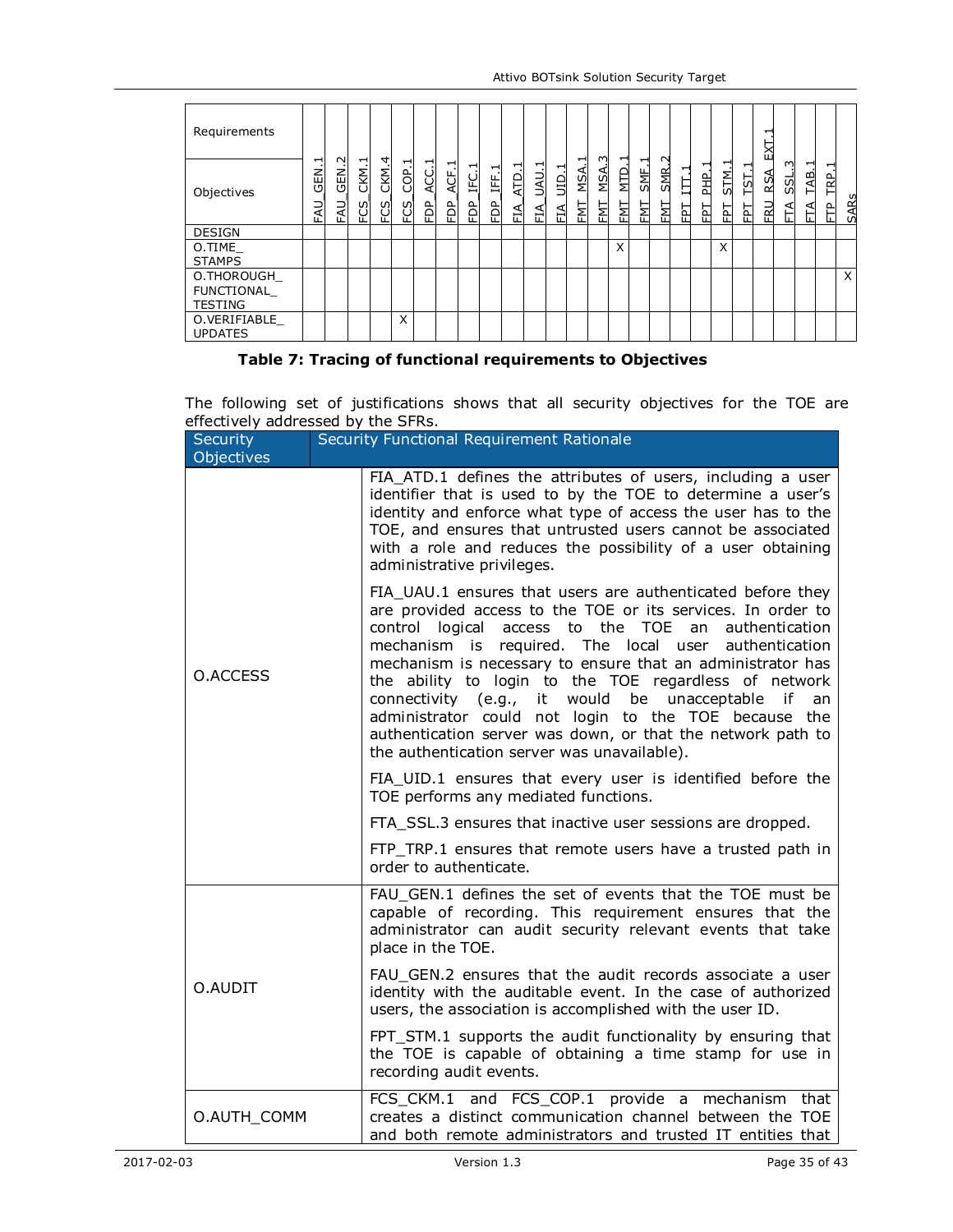|                                | protects the data that traverse this channel from disclosure or<br>modification. This is done cryptographically using the<br>protocols specified by the requirements; these protocols<br>provide the assured mutual identification of the endpoints and<br>protection of the channel data.                                                       |  |  |  |  |  |  |  |  |
|--------------------------------|--------------------------------------------------------------------------------------------------------------------------------------------------------------------------------------------------------------------------------------------------------------------------------------------------------------------------------------------------|--|--|--|--|--|--|--|--|
|                                | ALC_CMC.2 requires the developer to use a CM system that<br>uniquely identifies all configuration items.                                                                                                                                                                                                                                         |  |  |  |  |  |  |  |  |
|                                | ALC_CMS.2 defines the configuration list, which must include<br>the TOE, the parts that comprise the TOE, and the evaluation<br>evidence. These configuration items are controlled in<br>accordance with CM capabilities (ALC CMC.2).                                                                                                            |  |  |  |  |  |  |  |  |
| O.CHANGE<br>MANAGEMENT         | ALC_DEL.1 states that the delivery documentation shall<br>describe all procedures used to maintain security of the TOE<br>when distributing the TOE to the user.                                                                                                                                                                                 |  |  |  |  |  |  |  |  |
|                                | ALC_FLR.1 requires the developer to establish<br>flaw<br>remediation procedures that describe the tracking of security<br>flaws, the identification of corrective actions, and the<br>distribution of corrective action information to TOE users.                                                                                                |  |  |  |  |  |  |  |  |
|                                | FCS_CKM.1 ensures that the TOE is capable of generating<br>cryptographic keys.                                                                                                                                                                                                                                                                   |  |  |  |  |  |  |  |  |
| O.CRYPTOGRAPHY                 | FCS_CKM.4 provides the functionality for ensuring key and<br>key material is zeroized.                                                                                                                                                                                                                                                           |  |  |  |  |  |  |  |  |
|                                | FCS_COP.1 requires that for data decryption and encryption<br>FIPS PUB 140-2 standard approved algorithms are used.                                                                                                                                                                                                                              |  |  |  |  |  |  |  |  |
| O.DISPLAY_BANNER               | FTA_TAB.1 ensures that a user will have to have some type of<br>display device for TOE usage, and therefore a notice and<br>consent banner is required.                                                                                                                                                                                          |  |  |  |  |  |  |  |  |
| O.MANAGE                       | The FMT requirements are used to satisfy this management<br>objective, as well as other objectives that specify the control<br>of functionality. The requirements' rationale for this objective<br>on the administrator's capability to<br>focuses<br>perform<br>management functions in order to control the behavior of<br>security functions. |  |  |  |  |  |  |  |  |
|                                | FMT_MSA.1, FMT_MSA.3, FMT_MTD.1,<br>FMT SMF.1<br>and<br>FMT_SMR.2 ensure that only the authorized administrator role<br>can manage the TOE, and that the TOE supports both local<br>and remote administration.                                                                                                                                   |  |  |  |  |  |  |  |  |
|                                | FPT TST.1<br>capability<br>for<br>the<br>authorised<br>provides<br>administrator to enable and configure the test traffic feature.                                                                                                                                                                                                               |  |  |  |  |  |  |  |  |
| O.MEDIATE                      | FDP_ACC.1 defines the Access Control policy that will be<br>enforced on subjects acting on behalf of users attempting to<br>gain access to objects. All operations that involve access to<br>the data are controlled by the policy. These objects contain<br>the TOE data to be protected.                                                       |  |  |  |  |  |  |  |  |
|                                | FDP_ACF.1 defines the security attributes used to provide<br>access control to objects based on the TOE's access control<br>policy.                                                                                                                                                                                                              |  |  |  |  |  |  |  |  |
| O.NETWORK_<br><b>FILTERING</b> | FDP IFC.1 identifies<br>the<br>external<br>entities<br>IΤ<br>the<br>in<br>Information Flow Control SFP that send information towards<br>the TOE. The SFP will either reject or allow the information<br>flow.                                                                                                                                    |  |  |  |  |  |  |  |  |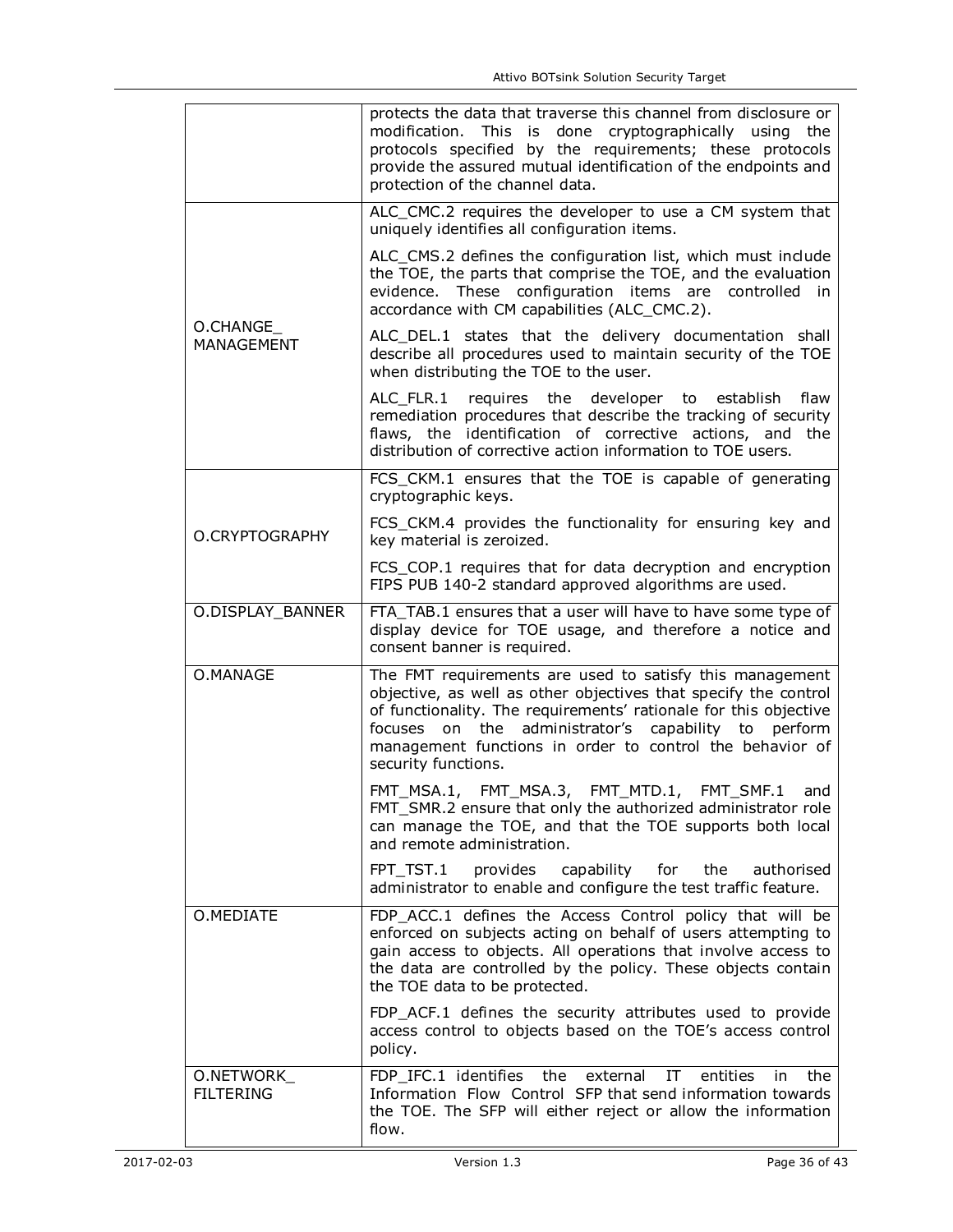|                                 | FDP_IFF.1 identifies the external IT entity and its security<br>attributes as part of the information flow control SFP. TOE will<br>permit or deny the information flow based on network packet<br>rules managed by administrator.                                                                                                                                                                                                                                                                                                                                                                                                                                                                                                  |
|---------------------------------|-------------------------------------------------------------------------------------------------------------------------------------------------------------------------------------------------------------------------------------------------------------------------------------------------------------------------------------------------------------------------------------------------------------------------------------------------------------------------------------------------------------------------------------------------------------------------------------------------------------------------------------------------------------------------------------------------------------------------------------|
| O.REPLAY<br><b>DETECTION</b>    | FIA_ATD.1 provides users with attributes to distinguish one<br>user from another, for accountability purposes, and to<br>associate privileges with users.                                                                                                                                                                                                                                                                                                                                                                                                                                                                                                                                                                           |
| O.RESOURCE<br>O.SELF_PROTECTION | FRU_RSA_EXT.1 provides the capability to mitigate attempts<br>to exhaust the resources provided by the TOE.<br>FPT ITT.1 ensures that TSF data that is transmitted between<br>components of the TOE is protected against disclosure and<br>tampering. This would also include any TSF data that is sent<br>from an administrative console to the TOE if that console is<br>"networked" with the TOE. This would not apply to TSF data<br>that is configured from a console that is connected via a<br>communication path (e.g., serial cable) that ensures the data<br>cannot be disclosed. The disclosure of TSF data could create<br>an opportunity for the TOE to be rendered ineffective in<br>enforcing its security policies. |
|                                 | FPT_PHP.1 provides detection capability of TOE when physical<br>tampering with the TOE occurs.                                                                                                                                                                                                                                                                                                                                                                                                                                                                                                                                                                                                                                      |
| O.SOUND_DESIGN                  | ADV_ARC.1 requires the TSF to be structured such that it<br>cannot be tampered with or bypassed, and that TSFs provide<br>security domains that isolate those domains from each other.                                                                                                                                                                                                                                                                                                                                                                                                                                                                                                                                              |
|                                 | ADV_FSP.2 requires the developer to provide a description of<br>the TSF interfaces in terms of their purpose, method of use,<br>and parameters. In addition, the security relevant actions,<br>results and error messages of each TSF interface that is<br>security relevant shall also be described.                                                                                                                                                                                                                                                                                                                                                                                                                               |
|                                 | ADV_TDS.1 requires that the architecture of the TOE shall be<br>described in terms of subsystems. It identifies which<br>subsystems are responsible for making and enforcing security<br>relevant decisions, and provides a description of how those<br>decisions are made and enforced.                                                                                                                                                                                                                                                                                                                                                                                                                                            |
| O.TIME_STAMPS                   | FMT_MTD.1 provides the capability to set the time used for<br>generating time stamps to the authorized administrator. This<br>functionality allows the authorized administrator to ensure the<br>time and date are correctly set, while restricting this function<br>from unauthorized use.                                                                                                                                                                                                                                                                                                                                                                                                                                         |
|                                 | FPT_STM.1 requires that the TOE be able to provide reliable<br>time stamps for its own use. Time stamps include date and<br>time and are reliable in that they are always available to the<br>TOE.                                                                                                                                                                                                                                                                                                                                                                                                                                                                                                                                  |
| O.THOROUGH_<br>FUNCTIONAL       | ATE_FUN.1 requires the developer to correctly perform and<br>document the tests in the test documentation.                                                                                                                                                                                                                                                                                                                                                                                                                                                                                                                                                                                                                          |
| <b>TESTING</b>                  | ATE_IND.2 determines whether the TOE behaves as specified<br>in the design documentation by independently testing a<br>subset of the TSF, , and gains confidence in the developer's<br>test results by performing a sample of the developer's tests.                                                                                                                                                                                                                                                                                                                                                                                                                                                                                |
| O.VERIFIABLE_UPD<br><b>ATES</b> | FCS_COP.1 ensures that the update was downloaded via<br>secure communications.                                                                                                                                                                                                                                                                                                                                                                                                                                                                                                                                                                                                                                                      |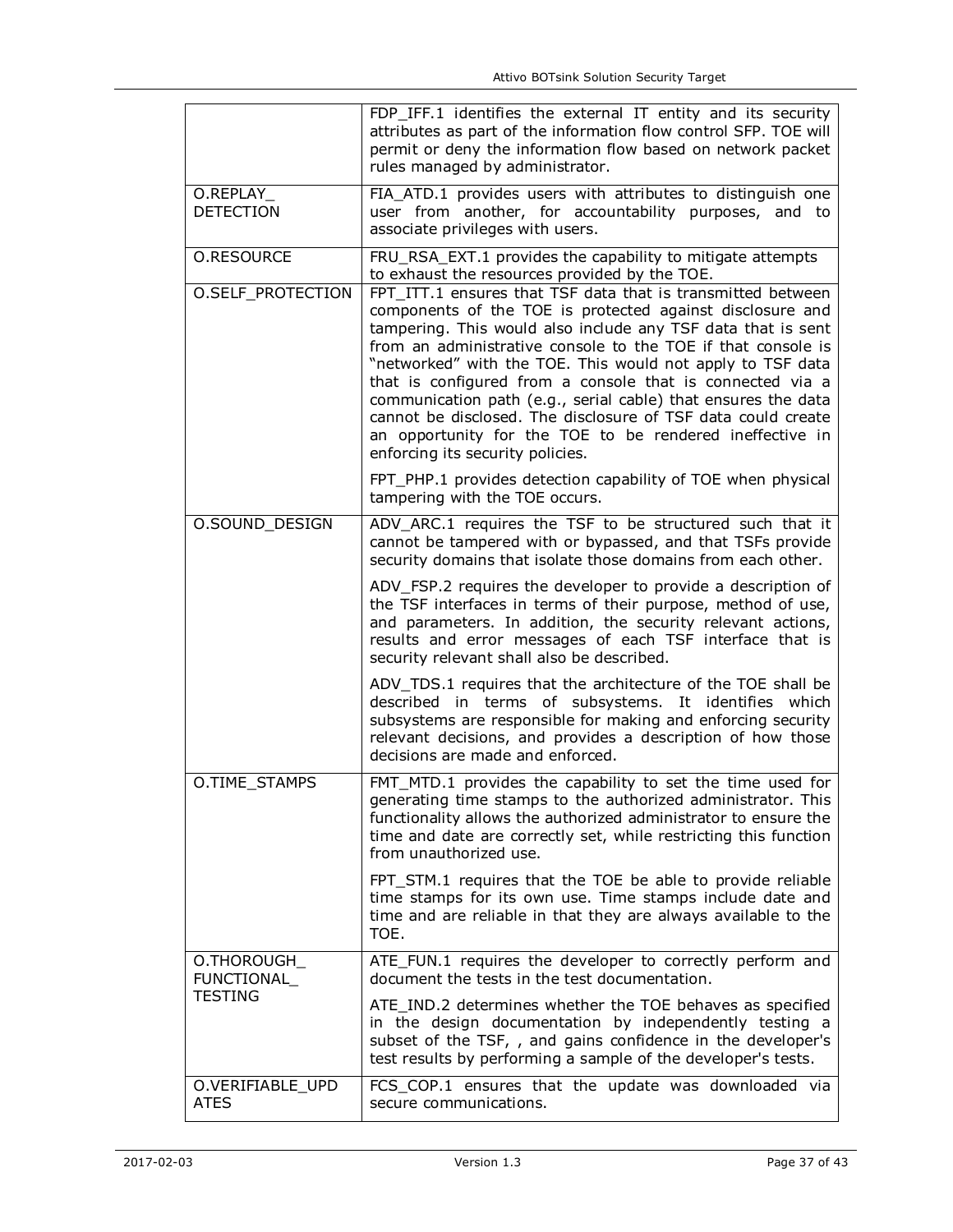#### **Table 8: Rationale between Objectives and SFRs and SARs**

# **6.3.2. SFR DEPENDENCIES**

The table below shows the dependencies of the security functional requirements of the TOE and gives a rationale for each of them if they are included or not.

| <b>Security</b>      | $5 - 2$ and gives a racionale for<br>functional | <b>Dependency</b>                       | <b>Dependency</b> |
|----------------------|-------------------------------------------------|-----------------------------------------|-------------------|
|                      |                                                 |                                         |                   |
| requirement          |                                                 |                                         | <b>Rationale</b>  |
| FAU_GEN.1            | Audit<br>data                                   | Reliable<br>FPT_STM.1<br>time           | Included          |
| generation           |                                                 | stamps                                  |                   |
| FAU GEN.2            | identity<br>User                                | FAU GEN.1<br>Audit<br>data              | Included          |
| association          |                                                 | generation                              |                   |
|                      |                                                 | FIA_UID.1<br>Timing<br>οf               |                   |
|                      |                                                 | identification                          |                   |
| FCS_CKM.1            | Cryptographic<br>key                            | [FCS_CKM.2 Cryptographic key            | Included          |
| generation           |                                                 | distribution, or                        |                   |
|                      |                                                 | FCS COP.1<br>Cryptographic              |                   |
|                      |                                                 | operation]                              |                   |
|                      |                                                 |                                         |                   |
|                      |                                                 | FCS_CKM.4 Cryptographic key             |                   |
|                      |                                                 | destruction                             |                   |
| FCS_CKM.4            | Cryptographic<br>key                            | [FDP ITC.1<br>Import<br>of<br>user      | Included          |
| destruction          |                                                 | data<br>without<br>security             |                   |
|                      |                                                 | attributes, or                          |                   |
|                      |                                                 | FDP_ITC.2 Import of user data           |                   |
|                      |                                                 | with security attributes, or            |                   |
|                      |                                                 | FCS_CKM.1 Cryptographic key             |                   |
|                      |                                                 | generation]                             |                   |
| FCS_COP.1            | Cryptographic                                   | [FDP_ITC.1 Import<br>of user            | Included          |
| Operation            |                                                 | data<br>without<br>security             |                   |
|                      |                                                 | attributes, or                          |                   |
|                      |                                                 | FDP_ITC.2 Import of user data           |                   |
|                      |                                                 | with security attributes, or            |                   |
|                      |                                                 | FCS_CKM.1 Cryptographic key             |                   |
|                      |                                                 | generation]                             |                   |
|                      |                                                 | FCS_CKM.4 Cryptographic key             |                   |
|                      |                                                 |                                         |                   |
|                      |                                                 | destruction                             |                   |
| FDP_ACC.1            | Subset<br>access                                | Security<br>FDP_ACF.1<br>attribute      | Included          |
| control              |                                                 | based access control                    |                   |
| FDP ACF.1            | Security<br>attribute                           | FDP_ACC.1<br>Subset<br>access           | Included          |
| based access control |                                                 | control                                 |                   |
|                      |                                                 | FMT_MSA.3<br><b>Static</b><br>attribute |                   |
|                      |                                                 | initialisation                          |                   |
| FDP IFC.1            | Subset information                              | FDP IFF.1<br>Simple<br>security         | Included          |
| flow control         |                                                 | attributes                              |                   |
| FDP_IFF.1            | Simple<br>security                              | FDP_IFC.1 Subset information   Included |                   |
| attributes           |                                                 | flow control                            |                   |
|                      |                                                 | FMT_MSA.3<br>Static<br>attribute        |                   |
|                      |                                                 | initialisation                          |                   |
| FIA ATD.1            | attribute<br>User                               | None                                    |                   |
| definition           |                                                 |                                         |                   |
| FIA UAU.1            | Timing<br>οf                                    | Timing<br>FIA_UID.1<br>of               | Included          |
| authentication       |                                                 | identification                          |                   |
| FIA_UID.1            | Timing<br>of                                    | None                                    |                   |
| identification       |                                                 |                                         |                   |
|                      |                                                 |                                         |                   |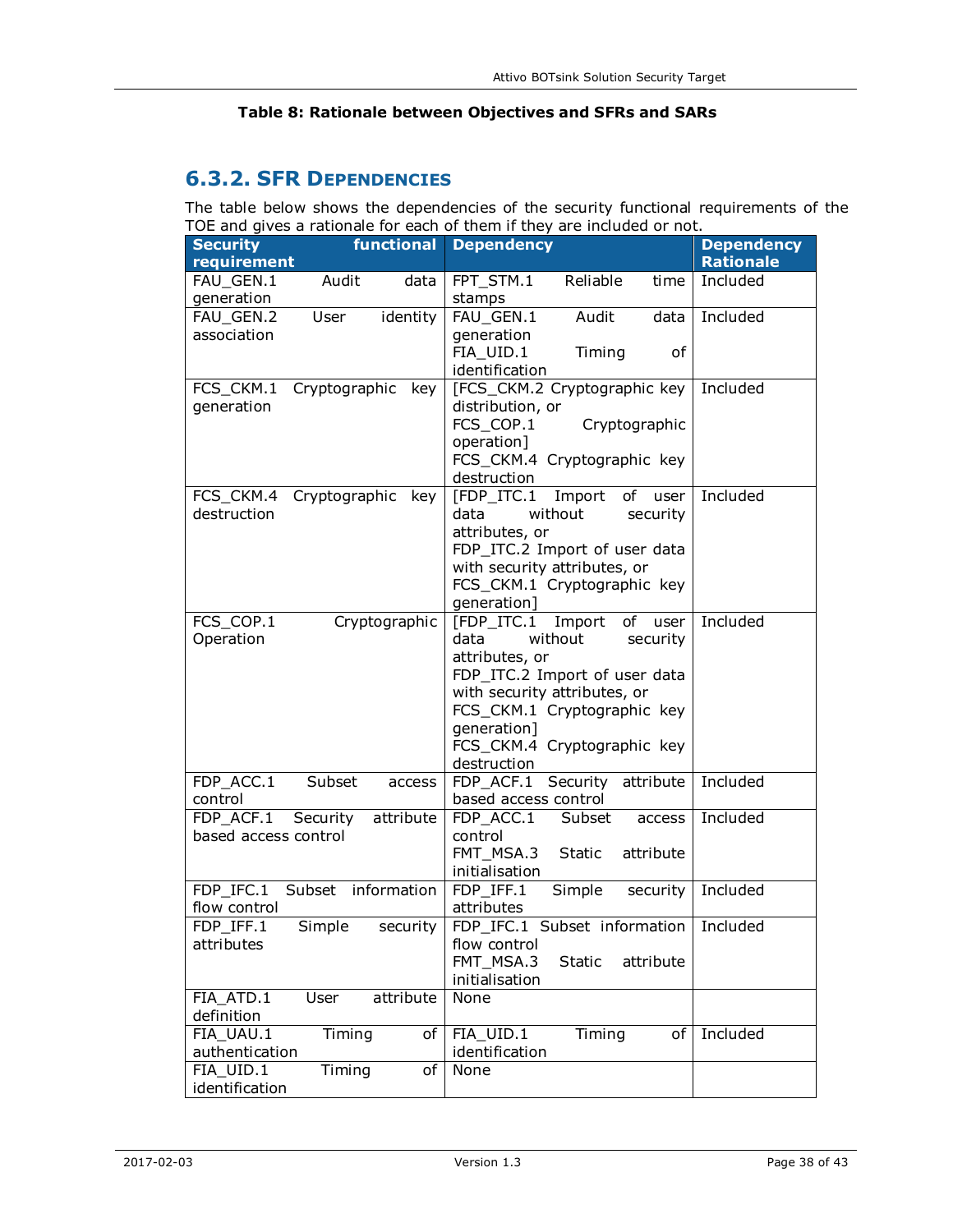| functional<br><b>Security</b><br>requirement | <b>Dependency</b>             | <b>Dependency</b><br><b>Rationale</b> |  |  |  |  |
|----------------------------------------------|-------------------------------|---------------------------------------|--|--|--|--|
|                                              |                               |                                       |  |  |  |  |
| FMT_MSA.1 Management<br>of I                 | [FDP ACC.1 Subset<br>access   | Included $1$                          |  |  |  |  |
| security attributes                          | control, or                   |                                       |  |  |  |  |
|                                              | FDP IFC.1 Subset information  |                                       |  |  |  |  |
|                                              | flow control]                 |                                       |  |  |  |  |
|                                              | FMT SMR.1 Security roles      |                                       |  |  |  |  |
|                                              | FMT SMF.1 Specification<br>оf |                                       |  |  |  |  |
|                                              | <b>Management Functions</b>   |                                       |  |  |  |  |
| attribute<br>FMT_MSA.3<br><b>Static</b>      | FMT_MSA.1 Management<br>of    | Included $2$                          |  |  |  |  |
| initialisation                               | security attributes           |                                       |  |  |  |  |
|                                              | FMT_SMR.1 Security roles      |                                       |  |  |  |  |
| FMT_MTD.1 Management of TSF                  | FMT SMR.1 Security roles      | Included $3$                          |  |  |  |  |
| data                                         | FMT SMF.1 Specification<br>of |                                       |  |  |  |  |
|                                              | <b>Management Functions</b>   |                                       |  |  |  |  |
| FMT_SMF.1 Specification<br>of                | None                          |                                       |  |  |  |  |
| Management Functions                         |                               |                                       |  |  |  |  |
| FMT SMR.2 Restrictions<br>on                 | FIA UID.1<br>of<br>Timing     | Included                              |  |  |  |  |
| security roles                               | identification                |                                       |  |  |  |  |
| FPT ITT.1 Basic internal<br><b>TSF</b>       | None                          |                                       |  |  |  |  |
| data transfer protection                     |                               |                                       |  |  |  |  |
| FPT PHP.1 Passive detection of               | None                          |                                       |  |  |  |  |
| physical attack                              |                               |                                       |  |  |  |  |
| FPT_STM.1 Reliable time stamps               | None                          |                                       |  |  |  |  |
| FPT_TST.1 TSF testing                        | None                          |                                       |  |  |  |  |
| FRU_RSA_EXT.1<br>Maximum                     | None                          |                                       |  |  |  |  |
| Quotas                                       |                               |                                       |  |  |  |  |
| $FTA_SSL3$<br><b>TSF-initiated</b>           | None                          |                                       |  |  |  |  |
| termination                                  |                               |                                       |  |  |  |  |
| FTA TAB.1 Default TOE access                 | None                          |                                       |  |  |  |  |
| banners                                      |                               |                                       |  |  |  |  |
| FTP TRP.1 Trusted path                       | None                          |                                       |  |  |  |  |

**Table 9: SFR's dependencies and rationale** 

# **6.3.3. SAR RATIONALE**

The SARs specified in this ST are according to EAL2, augmented with ALC\_FLR.1.

<sup>-&</sup>lt;br><sup>1</sup> FMT\_MSA.1 has a dependency to FMT\_SMR.1 which is covered by FMT\_SMR.2.<br><sup>2</sup> FMT\_MSA.3 has a dependency to FMT\_SMR.1 which is covered by FMT\_SMR.2.<br><sup>3</sup> FMT\_MTD.1 has a dependency to FMT\_SMR.1 which is covered by FMT\_SM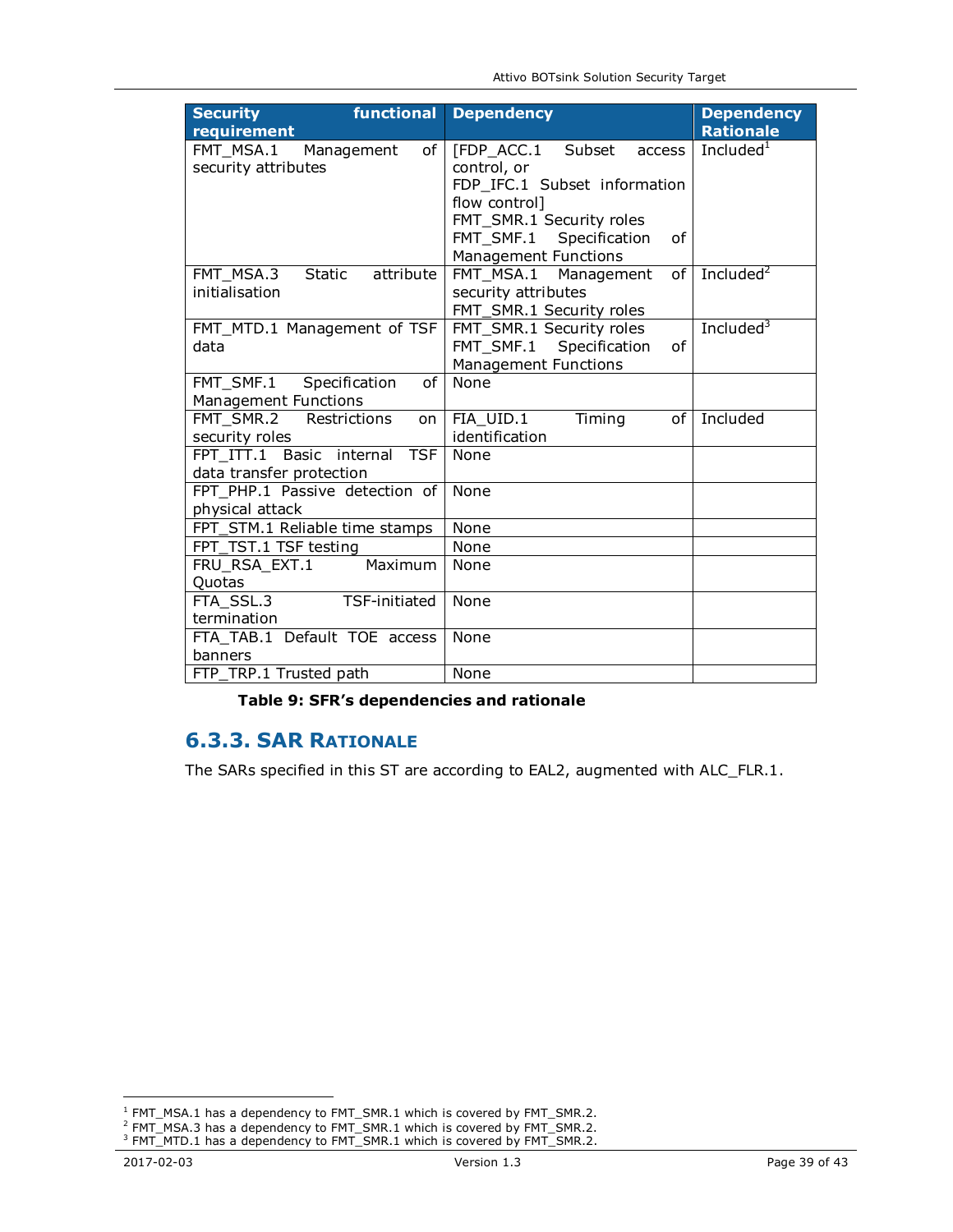# **7. TOE SUMMARY SPECIFICATION (ASE\_TSS)**

## **7.1. TOE SECURITY FUNCTIONS SPECIFICATION**

This section describes the security functions provided by the TOE to meet the security functional requirements specified for the TOE in section 6.1 Security Functional Requirements (SFRs).

The table below shows the mapping between the SFRs and the implementing security functions, and a description is given in the following subsections.

| Requirements                            |                         |                                |                  |              |                                         |                |                |            |                     |                 |                  |                   |                |                  |                                     |                        |                           |               |        |           |             | ⊣<br>ΣÄ                     |              |                 |              |
|-----------------------------------------|-------------------------|--------------------------------|------------------|--------------|-----------------------------------------|----------------|----------------|------------|---------------------|-----------------|------------------|-------------------|----------------|------------------|-------------------------------------|------------------------|---------------------------|---------------|--------|-----------|-------------|-----------------------------|--------------|-----------------|--------------|
| <b>Functions</b>                        | ⊣<br>GEN.<br><b>EAU</b> | $\sim$<br>.<br>이<br><b>EAU</b> | ᆏ<br>CKM.<br>FCS | CKM.4<br>FCS | $\overline{\phantom{0}}$<br>COP.<br>FCS | ⊣<br>ACC.<br>È | ᅱ<br>ACF.<br>à | IFC.1<br>읪 | ᅱ<br>Ë<br>eg<br>FDP | ⊣<br>ATD.<br>ξÉ | ⊣<br>UAU.<br>EIA | ᠇<br>$\Xi$<br>FIA | ᆨ<br>MSA.<br>뒙 | 3<br>MSA.<br>EMT | $\overline{ }$<br><u>итр</u><br>EMT | ᆏ<br><b>SME</b><br>EМI | $\sim$<br><b>SMR</b><br>툅 | ↽<br>Ę<br>EPT | 움<br>뇝 | STM.<br>집 | TST.<br>EPT | ⋖<br>RS <sub>i</sub><br>FRU | S<br>5S<br>Ħ | ⊣<br>TAB.<br>ÉÁ | ᆋ<br>요.<br>È |
| SF.TOE ACCESS<br><b>FUNCTIONS</b>       |                         |                                |                  |              |                                         | X              | X              |            |                     | X               | X                | X                 |                |                  |                                     |                        |                           |               |        |           |             |                             | X            | X               | X            |
| SF. SECURITY<br><b>AUDIT</b>            | X                       | X                              |                  |              |                                         |                |                |            |                     |                 |                  |                   |                |                  |                                     |                        |                           |               |        | X         |             |                             |              |                 |              |
| SF.CRYPTO-<br>GRAPHIC<br><b>SUPPORT</b> |                         |                                | Χ                | X.           | X                                       |                |                |            |                     |                 |                  |                   |                |                  |                                     |                        |                           |               |        |           |             |                             |              |                 |              |
| SF. SECURITY<br>MANAGEMENT              |                         |                                |                  |              |                                         |                |                |            |                     |                 |                  |                   | X              | X.               | X                                   | X                      | X                         |               |        |           | X           |                             |              |                 |              |
| SF.COMMUNI-<br><b>CATION</b>            |                         |                                |                  |              |                                         |                |                | X          | X                   |                 |                  |                   |                |                  |                                     |                        |                           |               |        |           |             | X                           |              |                 |              |
| SF. SECURITY<br><b>PROTECTION</b>       |                         |                                |                  |              |                                         |                |                |            |                     |                 |                  |                   |                |                  |                                     |                        |                           | X             | X      |           |             |                             |              |                 |              |

**Table 10: Mapping SFRs to security functions** 

# **7.1.1. SF. TOE\_ACCESS\_FUNCTIONS**

#### **(FDP\_ACC.1, FDP\_ACF.1)**

The TOE provides the user data protection security function requirement to manage user access and interaction with TOE data. The TOE enforces access control policy which limits access to the TOE data. Access to data is enforced by user account privileges (permissions). A user attempting to access the TOE with the incorrect privileges will be denied access.

Users can access the TOE through a GUI interface, a secure CLI administrator interface on the device console, the serial console or SSH interface. Access to the TOE through these interfaces requires the correct access type associated with each TOE user. Once granted access to the TOE, the users with the correct privileges can manage TOE data. TOE users can be denied access to the TOE, if they are attempting to access the TOE from an interface of incorrect access type.

#### **(FIA\_ATD.1)**

User account information is stored in the TOE and contains the following attributes for users:

- Privileges Select 'Admin' to provide admin privileges to the user. Admin privileges are required to access the configuration of the TOE.
- User name The logon name (case-sensitive) of the user. For AD users, logon name without the domain name must be used. If it is selected in AD that the user must change password at next logon, and if the user is using the AD logon credential for the first time, logging on fails.
- First name The user's first name.
- Last name The user's second name.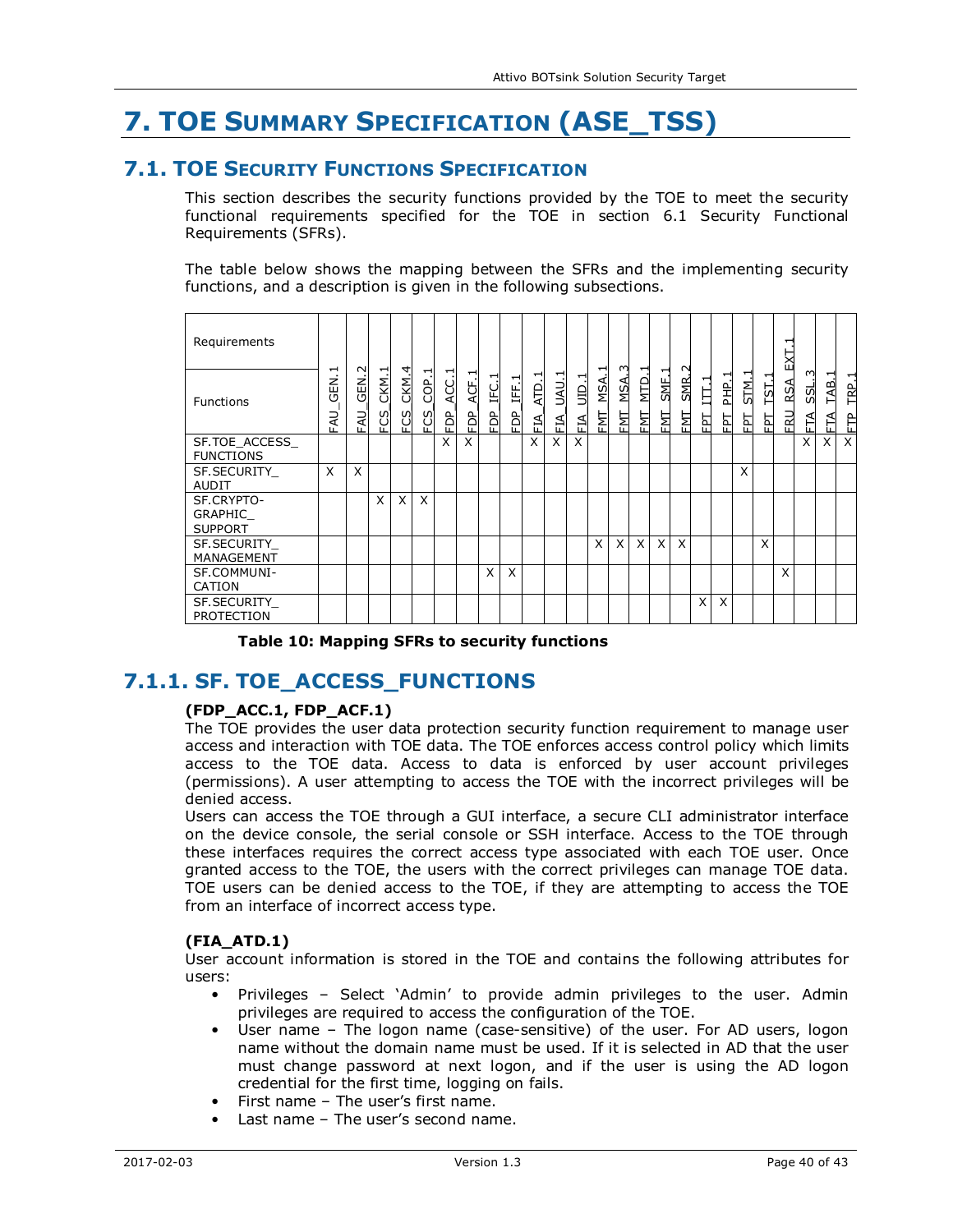• Password – The user must use a strong password. This field is available for local users only.

#### **(FIA\_UAU.1, FIA\_UID.1)**

Each individual must be successfully identified and authenticated with a username and password by the TSF before access is allowed to the TOE. User identification and authentication by the TSF uses the security attributes of the user account described above.

When identification and authentication data is entered, the TOE verifies if the user name is to be locally authenticated or authenticated by the Windows Active Directory.

If the user name is to be locally authenticated, the TOE attempts to identify an applicable local user account from the provided identity and if a match is found, the password provided is checked against the user account information in the internal database. If a user account cannot be associated with the provided identity or the provided password does not match the user account information, identification and authentication will fail.

If the user name is to be authenticated by the Windows Active Directory, the authentication access is granted if the authentication succeeds against the AD server.

No actions are allowed, other than entry of identification and authentication data, until identification and authentication are successful.

#### **(FTA\_SSL.3)**

Both local and remote user sessions have defined maximum inactivity times. When a session is inactive (i.e., no session input) for the configured period of time between 10 and 60 minutes or a fixed period of 5 minutes, the TOE will terminate the session, requiring the administrator to log in again to establish a new session when needed.

#### **(FTA\_TAB.1)**

The TOE has the functionality to present warning information to a user when attempting to login. The banners for the CLI and the GUI are configurable through Web-based management interface.

#### **(FTP\_TRP.1)**

The TOE uses SSH or HTTPS to provide the trusted path (with protection from disclosure and modification) for all remote user sessions.

### **7.1.2. SF. SECURITY\_AUDIT**

#### **(FAU\_GEN.1)**

The TOE generates a comprehensive set of audit logs that identify specific TOE operations whenever an auditable event occurs. Shutdown and start-up of the audit functions are logged by events for reloading the TOE, and the events when the TOE comes back up. The possible severity levels are – INFO, ERROR, and WARNING.

#### **(FAU\_GEN.2)**

The TOE ensures that each auditable event is associated with the user that triggered the event. For example, user identity or related session ID would be included in the audit record for a human user.

#### **(FPT\_STM.1)**

The TOE provides a source of date and time information used in audit event timestamps. The default time zone of the xACMs and the xBOTsinks is UTC. The TOE can optionally be set to receive clock updates from an NTP server. This date and time is used as the timestamp that is applied to TOE generated audit record(s).

### **7.1.3. SF.CRYPTOGRAPHIC\_SUPPORT**

The vBOTsink uses FIPS 140-2 Security Level 1 (software only) compliant cryptographic modules. The BOTsink and ACM are compliant to FIPS 140-2 Security Level 2 (includes hardware).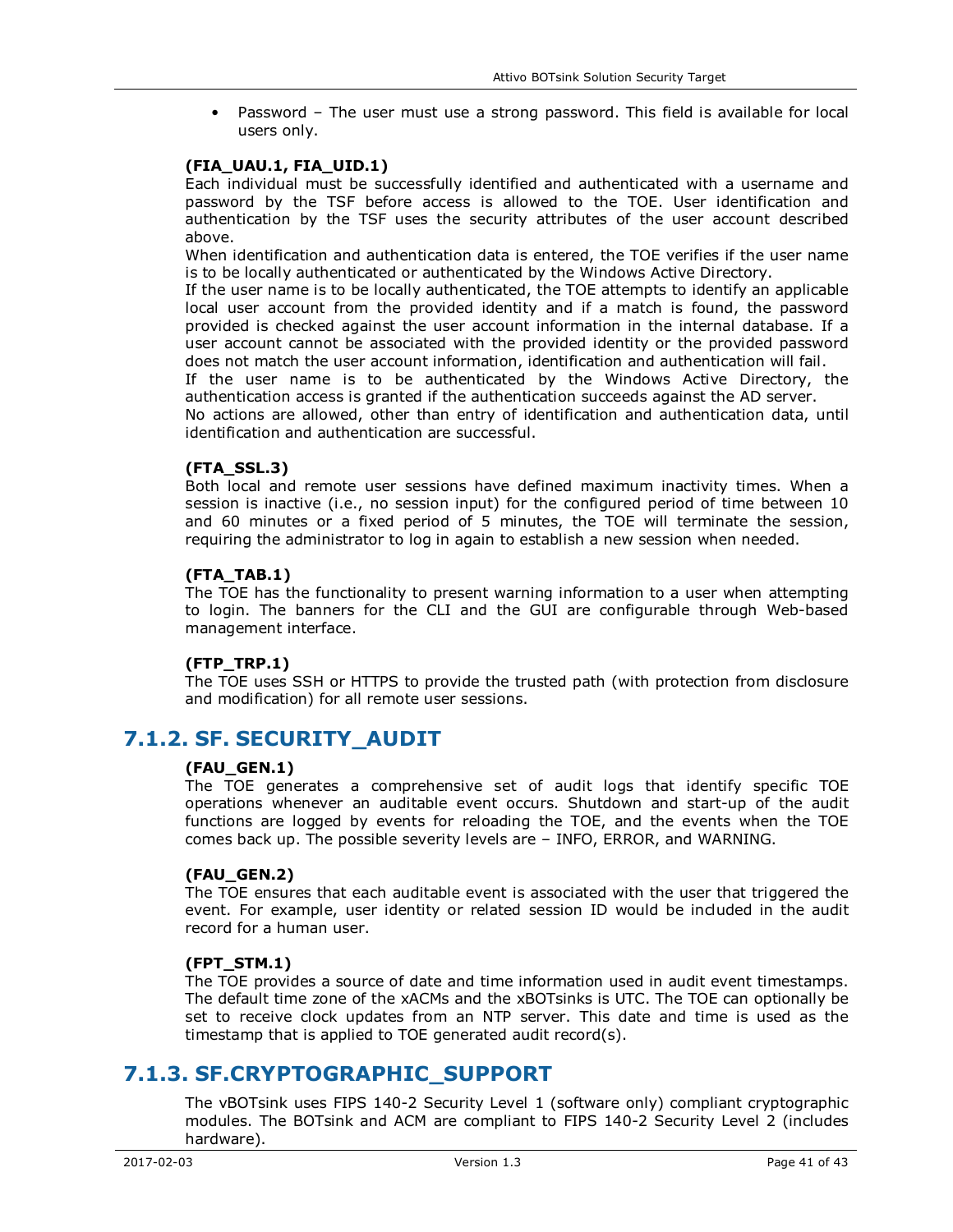#### **(FCS\_CKM.1)**

In support of secure cryptographic protocols, the TOE supports several key generation schemes, including RSA as specified in FIPS PUB 186-4 and schemes used by TLS and SSH as specified in NIST SP 800-90A and NIST SP 800-135.

#### **(FCS\_CKM.4)**

The TOE meets all requirements specified in FIPS 140-2 for destruction of keys. All keys within the TOE are zeroizable.

#### **(FCS\_COP.1)**

The TOE provides encryption and decryption capabilities

- using 128, 192 and 256 bits AES, described in FIPS PUB 197,
- using 2048 bit RSA,

using 168 bit 3DES, described in FIPS PUB 46-3.

The TOE provides key generation capabilities

- using TLS, as described in NIST SP 800-90A and NIST SP 800-135,
- using SSH, as described in NIST SP 800-90A and NIST SP 800-135,
- using 2048 bit RSA, as described in FIPS PUB 186-4.

The TOE provides digital signature capabilities

- using 256, 384 and 521 bits ECDSA, as described in FIPS PUB 186-4,
- using 2048 bit RSA, as described in FIPS PUB 186-4,
- using 2048 DSA, as described in FIPS PUB 186-4.

The TOE provides Hashing capabilities using SHA-1, SHA-256, SHA-384, and SHA-512, described in FIPS PUB 180-4.

The TOE provides HMAC capabilities using 160, 256, 384 and 512 bits HMAC-SHA-1, HMAC-SHA-256, HMAC-SHA-384 and HMAC-SHA-512, described in FIPS PUB 198-1.

The TOE provides Key Agreement capabilities using 2048 DH.

The TOE provides capabilities using 256, 384 and 521 bits ECDH.

## **7.1.4. SF.SECURITY\_MANAGEMENT**

#### **(FMT\_MSA.1, FMT\_MSA.3)**

The TOE ensures that only authorized administrators are able to specify the policy definitions to enforce availability. By default, the TOE provides a restrictive information flow policy ruleset.

#### **(FMT\_MTD.1)**

The TOE provides the ability for authorized administrators to access TOE data, such as audit data, configuration data, security attributes, session thresholds and updates. For web-based management users, each of the predefined privilege levels has a set of permissions that grants access to the TOE data, though with some privilege levels the access is limited. For the purposes of this evaluation, the 'admin' privilege level refers to authorized CLI administrator privilege level or authorized GUI administrator privilege level.

#### **(FMT\_SMF.1)**

The TOE provides all the capabilities necessary to securely manage the TOE. The administrative user can connect to the TOE either via CLI or through the TOE GUI to perform these functions. However, the specific configurable parameters available through the TOE CLI are limited. All general administration is expected to take place through the TOE GUI. The specific management capabilities available from the TOE include:

- Local and remote administration of the TOE services and security characteristics;
- The ability to update the TOE software;
- Ability to configure the SSH functionality;
- Ability to enable, disable, determine and modify the behavior of all the security functions of the TOE via the GUI.